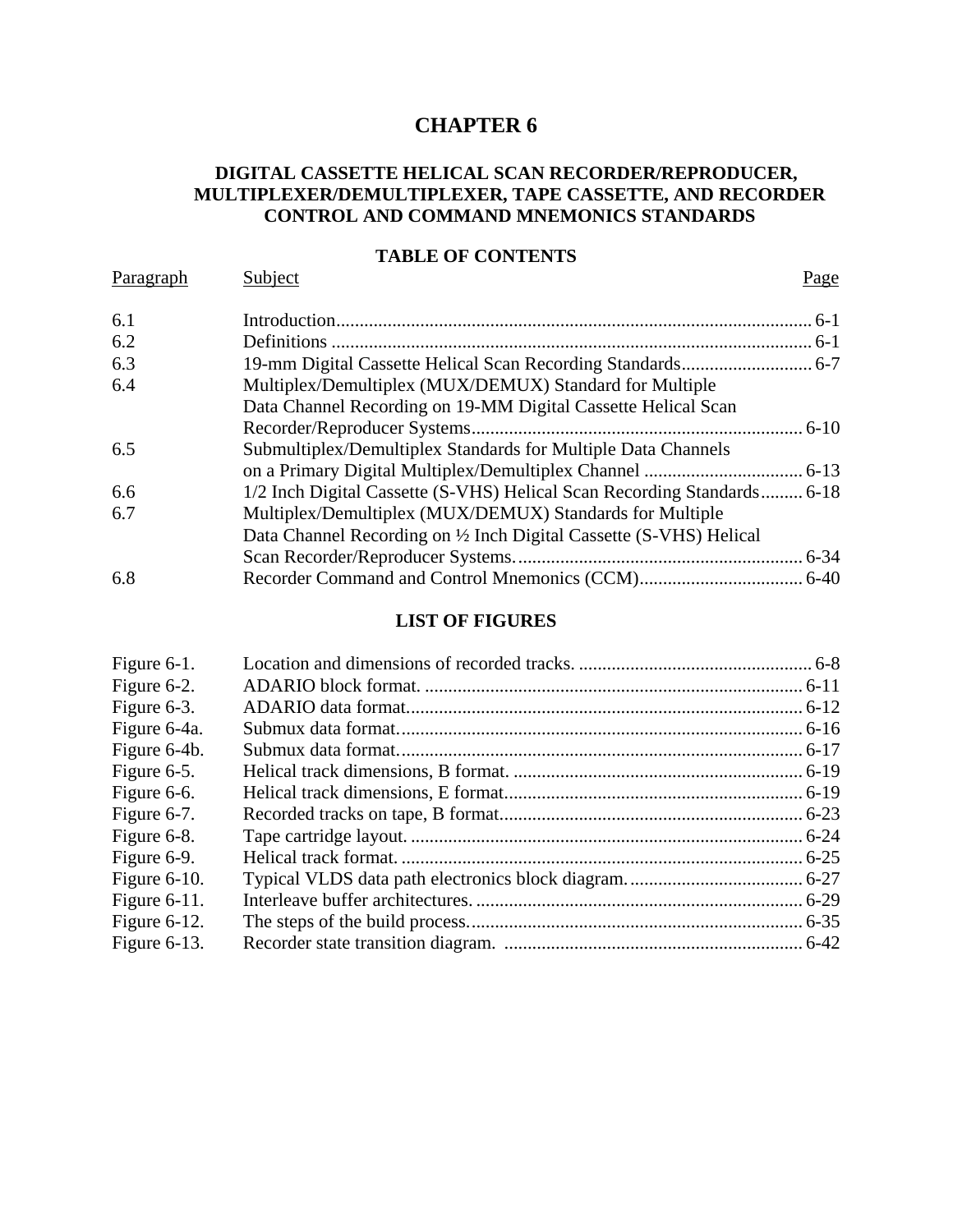# **LIST OF TABLES**

| Tape Length And Nominal Play Record/ Reproduce Time At 240<br>Table 6-2. |  |
|--------------------------------------------------------------------------|--|
|                                                                          |  |
| Table 6-3.                                                               |  |
| Table 6-4.                                                               |  |
| Table 6-5.                                                               |  |
| Table 6-6                                                                |  |
| Table 6-7.                                                               |  |
| Table 6-8.                                                               |  |
| Table 6-9.                                                               |  |
| Table 6-10.                                                              |  |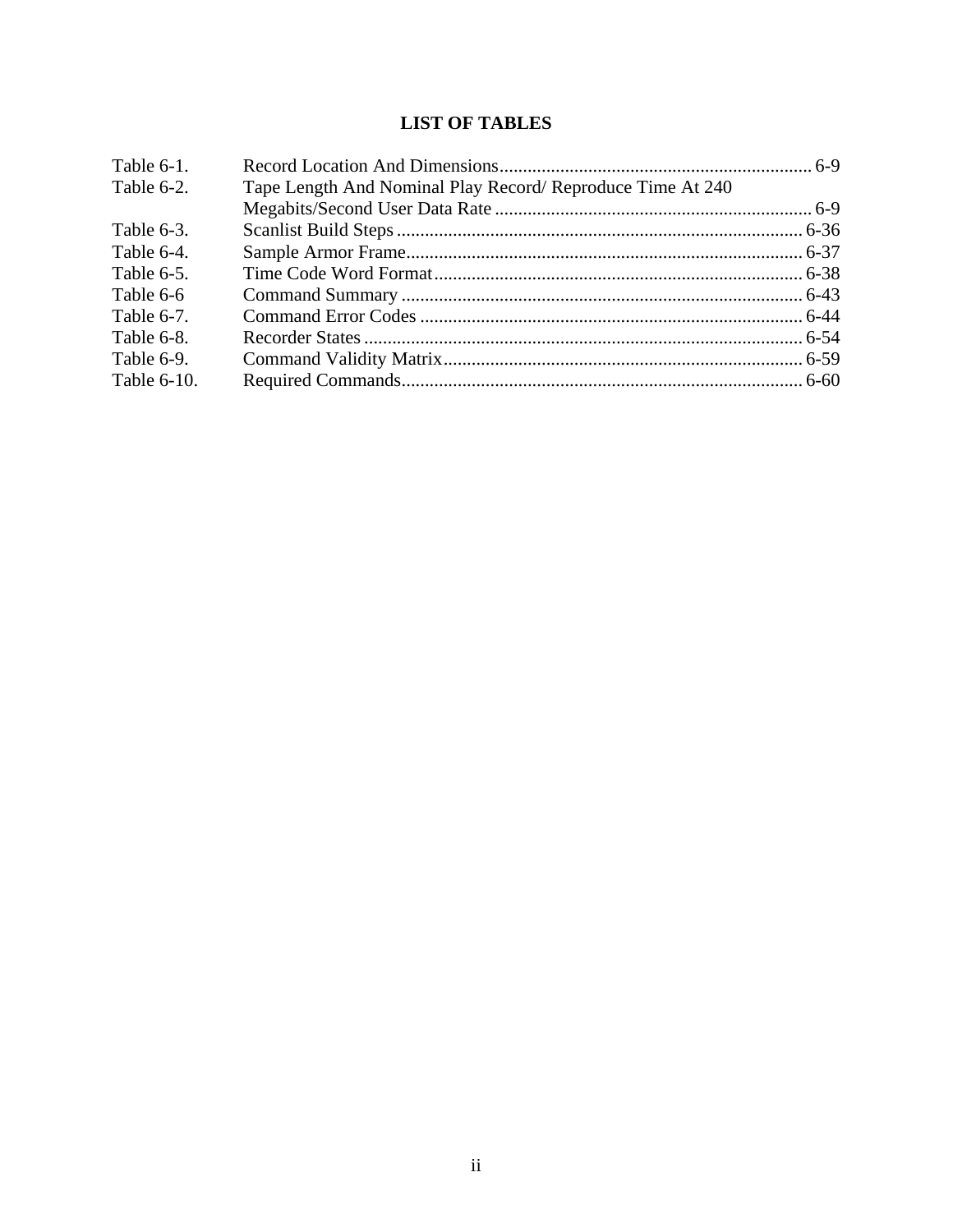## **CHAPTER 6**

## <span id="page-2-0"></span> **DIGITAL CASSETTE HELICAL SCAN RECORDER/REPRODUCER, MULTIPLEXER/DEMULTIPLEXER, TAPE CASSETTE, AND RECORDER CONTROL AND COMMAND MNEMONICS STANDARDS**

#### **6.1 Introduction**

These standards define terminology for digital cassette helical scan (19-mm and  $\frac{1}{2}$  inch) recording systems, along with the associated multiplexer/demultiplexer systems, digital tape cassettes, and recorder control and command mnemonics. Standards consistent with compatibility in interchange transactions are delineated. While the standards may serve as a guide in the procurement of magnetic tape recording equipment, they are not intended to be employed as substitutes for purchase specifications. The American National Standards Institute (ANSI) and the International Standards Organization have prepared other related standards (see paragraph 1.0, appendix D).

United States (U.S.) engineering units are the original dimensions in these standards. Conversions for U.S. engineering units (similar to British Imperial Units) to Systeme International d' Unites (SI) units have been done according to ANSI Z210.1-1976 (and International Standards Organization 370) Method A, except as noted.

Standard test methods for digital cassette helical scan recorder/reproducers and multiplexer/demultiplexer systems are contained in RCC Document 118, Volume III, Test Methods for Recorder/Reproducer Systems and Magnetic Tape.



## **6.2 Definitions**

**NOTE**

5/6 modulation code. A method of encoding whereby a 5-bit data group is converted to a 6-bit code frame in accordance with a conversion table. Such coding is performed to control the frequency content of the data stream.

Basic dimension. A dimension specified on a drawing as *basic* is a theoretical value used to describe the exact size, shape, or location of a feature. It is used as the basis from which permissible variations are established by tolerances on other dimensions.

Bias signal, high frequency. A high-frequency sinusoidal signal linearly added to the analog data signal in direct recording to linearize the magnetic recording characteristic.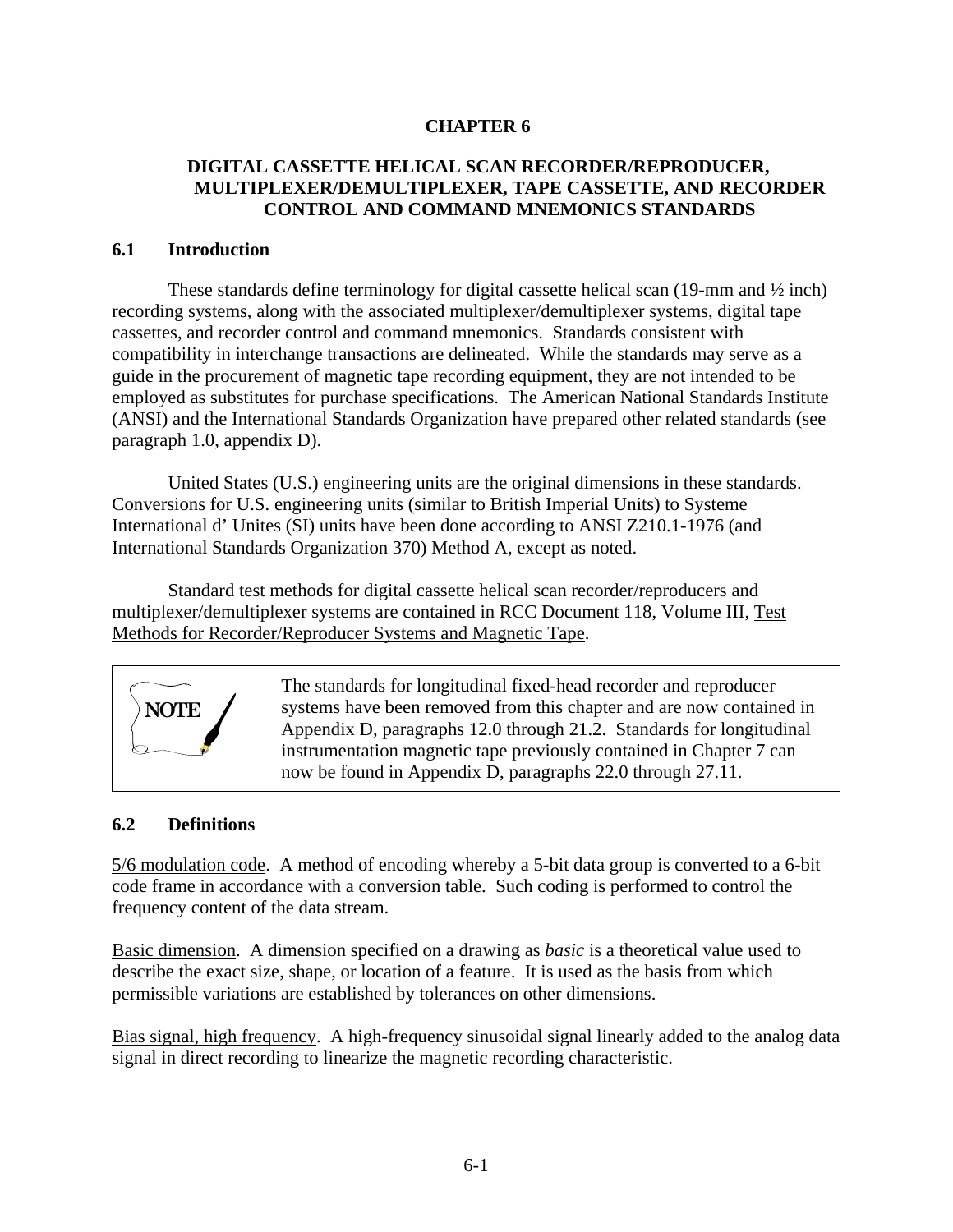Bi-phase. A method of representing "one" or "zero" levels in PCM systems where a level change is forced to occur in every bit period. In bi-phase recording, the bi-phase level (split-phase) method is employed.

Bit error. In PCM systems, a bit error has occurred when the expected bit value is not present; for example, a zero is present when a one is expected, or a one is present when a zero is expected.

Bit error rate (BER). Number of bits in error in a predetermined number of bits transmitted or recorded, for example, 1 in  $10^6$  or a BER of  $10^{-6}$ .

Bit packing density, linear. Number of bits recorded per inch or per millimeter of tape length. For serial PCM recording, the number of bits per unit length of a single track.

Bit slip. The increase or decrease in detected bit rate by one or more bits with respect to the actual bit rate.

Code frame. An ordered and contiguous set of bits (symbol) that results as a unit from the process of modulation coding.

Code word digital sum (CWDS). Denotes the digital sum variation of one modulation code frame (symbol).

Crossplay. Reproducing a previously recorded tape on a recorder and reproducer system other than that used to record the tape.

Crosstalk. Undesired signal energy appearing in a reproducer channel as a result of coupling from other channels.

Data azimuth (dynamic). The departure from the head segment gap azimuth angles (static) because of the dynamic interface between the heads and the moving tape.

Data scatter. The distance between two parallel lines (as defined under *gap scatter*) in the plane of the tape, which contains all data transitions recorded simultaneously with the same head at the same instant of time.

Data spacing. For interlaced head systems, the distance on tape between simultaneous events recorded on odd and even heads.

Digital sum variation (DSV). Indicates the integral value that is counted from the beginning of the modulation coded waveform, taking a high level as 1 and a low level as -1.

Direct Recording (ac Bias Recording). A magnetic recording technique employing a highfrequency bias signal that is linearly added to the data signal. The composite signal is then used as the driving signal to the record-head segment. The bias signal, whose frequency is well above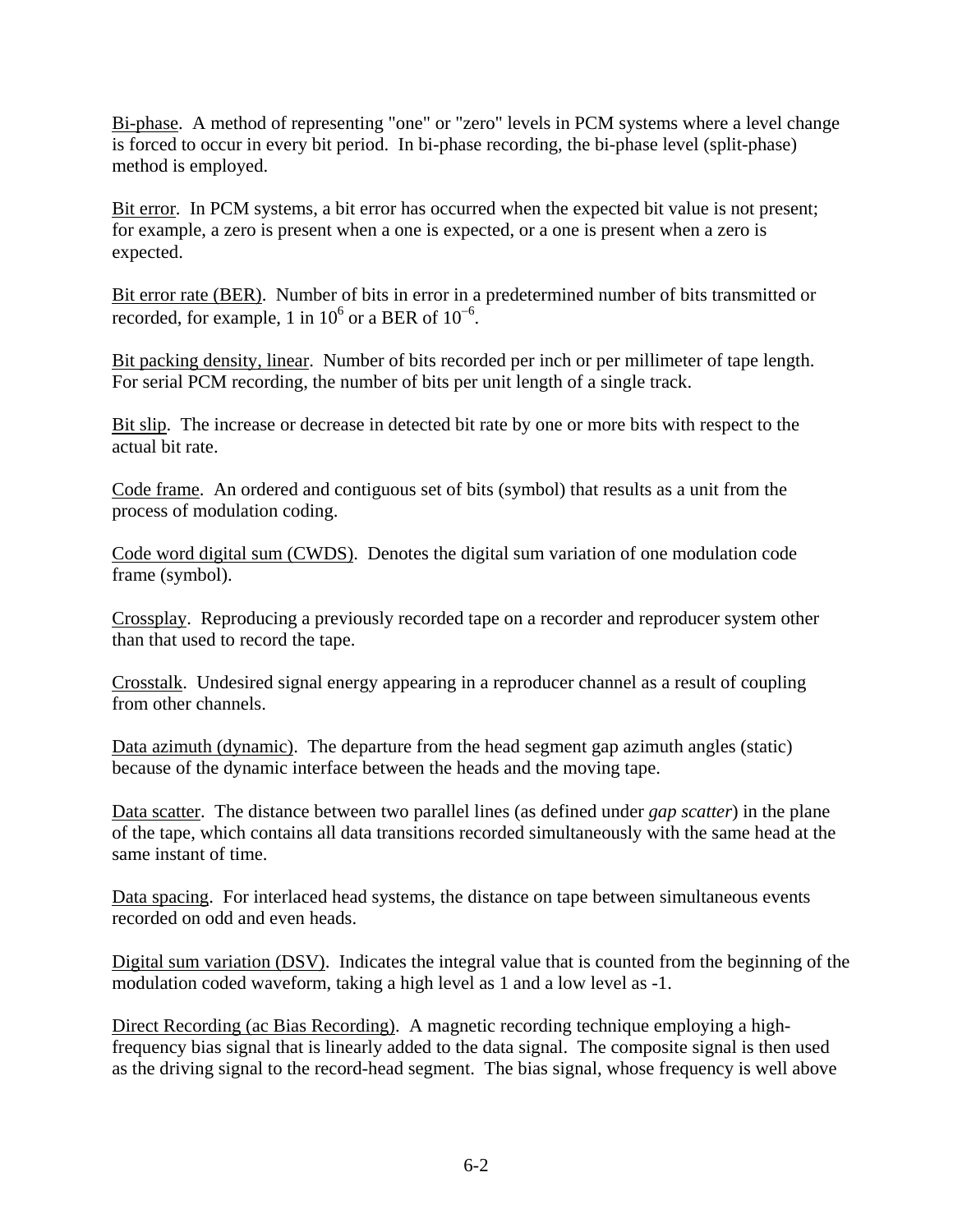the highest frequency that can be reproduced by the system, transforms the recording of the data signal so that it is a more nearly linear process.

Double-density recording. Direct, FM, or PCM recording on magnetic tape at bandwidths equal to those used in wide-band instrumentation recording, but at one-half the wide-band tape speeds specified in IRIG standard 106-80 and earlier telemetry standards. Special record and reproduce heads and high output tapes (see Chapter 7) are required for double-density recording.

Dropout. An instantaneous decrease in reproduced signal amplitude of a specified amplitude and duration.

ECC code word. The group of symbols resulting from ECC encoding including the data symbols and the check symbols appended.

Edge margin. The distance between the outside edge of the highest number track and the tape edge (see Appendix D, Figure D-7a).

Edge margin minimum. The minimum value of edge margin.

Error correcting code (ECC). A mathematical procedure yielding bits used for the detection and correction of errors.

FM recording. Recording on magnetic tape using frequency-modulated record electronics to obtain response from dc to an upper specified frequency. The FM systems forfeit upper bandwidth response of direct record systems to obtain low frequency and dc response not available with direct recording.

Flux transition. A 180-degree change in the flux pattern of a magnetic medium brought about by a reversal of poles within the medium.

Flux transition density. Number of flux transitions per inch or per millimeter of track length.

Flutter. Undesired changes in the frequency of signals during the reproduction of a magnetic tape produced by speed variations of the magnetic tape during recording or reproducing.

Gap azimuth. The angular deviation, in degrees of arc, of the recorded flux transitions on a track from the line normal to the track centerline.

Gap length (physical). The dimension between leading and trailing edges of a record or reproduce head-segment gap measured along a line perpendicular to the leading and trailing edges of the gap.

Gap scatter (record head). The distance between two parallel lines is defined in the following subparagraphs.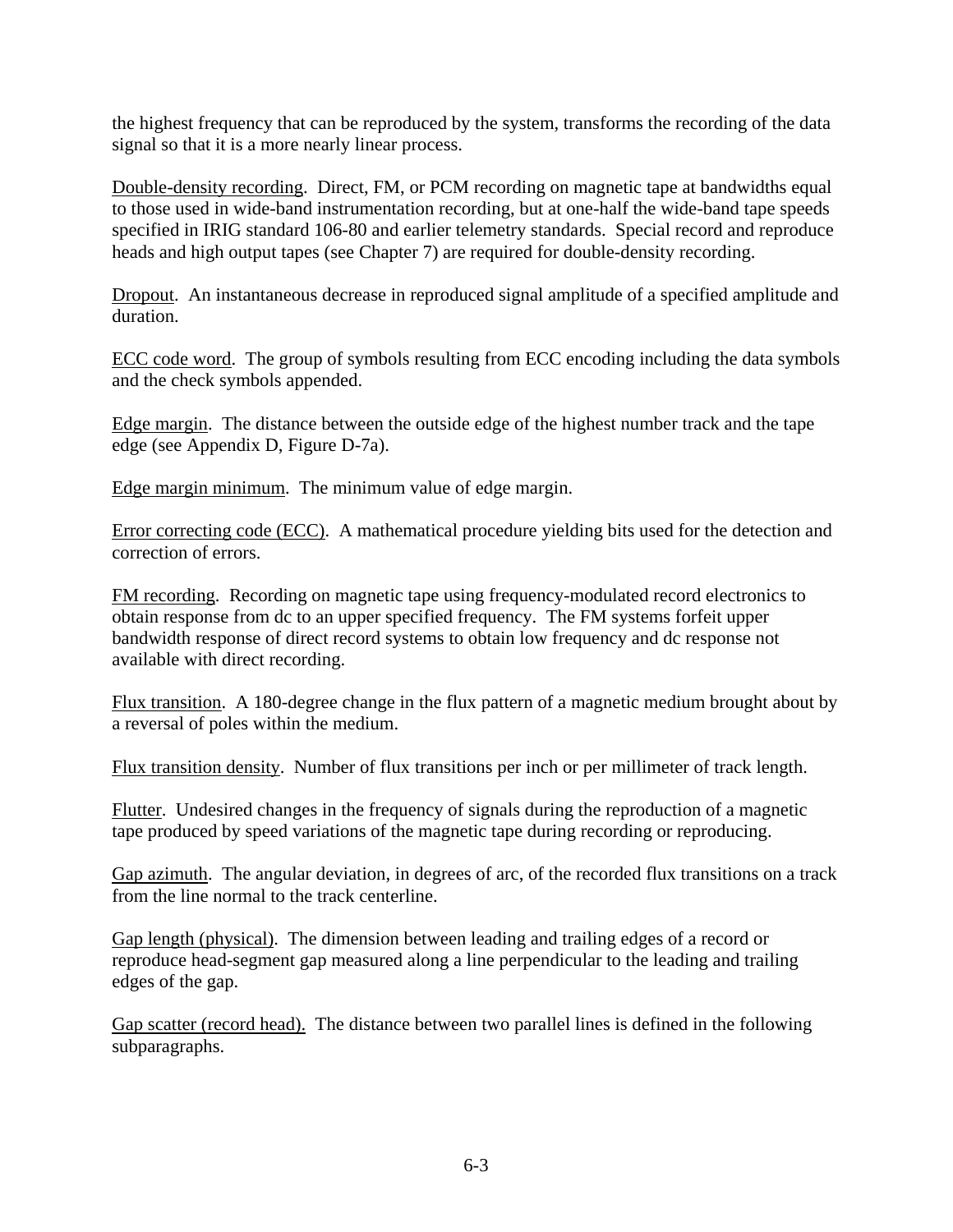a. The two lines pass through the geometric centers of the trailing edges of the two outermost head segment gaps within a record head. The geometric centers of the other head segment gap trailing edges lie between the two parallel lines.

b. The two parallel lines lie in the plane of the tape and are perpendicular to the head reference plane (see Appendix D, Figure D-7b).

Gap scatter (reproduce head). Defined the same as for record-head gap scatter except that the reference points for reproduce heads are the geometric centers of the center lines of the head segment gaps (see Appendix D, Figure D-7c)

Guard band. The unrecorded space between two adjacent recorded tracks on the magnetic tape.

Head (record or reproduce). A group of individual head segments mounted in a stack.

Head designation. For interlaced heads, the first head of a record or reproduce pair over which the tape passes in the forward direction containing odd-numbered head segments and referred to as the odd head. The second head containing even-numbered head segments is the even head. For non-interlaced heads (in-line heads), both odd- and even-numbered head segments are contained within a single head.

Heads, in-line. A single record head and a single reproduce head are employed. Odd and even record-head segment gaps are in-line in the record head. Odd and even reproduce-head segment gaps are in-line in the reproduce head.

Head reference plane. The plane, which may be imaginary, is parallel to the reference edge of the tape and perpendicular to the plane of the tape. For purposes of this definition, the tape shall be considered as perfect (see Appendix D, Figure D-7b and Figure D-7c).

Head segment, record or reproduce. A single transducer that records or reproduces one track (see Appendix D, Figure D-7b).

Head segment gap azimuth (record or reproduce heads). The angle formed in the plane of the tape between a line perpendicular to the head reference plane and a line parallel to the trailing edge of the record-head segment gap or parallel to the centerline of the reproduce-head segment gap.

Head segment gap azimuth scatter. The angular deviations of the head segment gap azimuth angles within a head.

Head segment numbering. Numbering of a head segment corresponds to the track number on the magnetic tape on which that head segment normally operates. For interlaced heads, the odd head of a pair contains all odd-numbered segments, while the even head will contain all even-numbered segments [\(see Appendix D, Figure D-7c\).](#page-0-0) In-line heads will contain odd and even segments in the same head stack.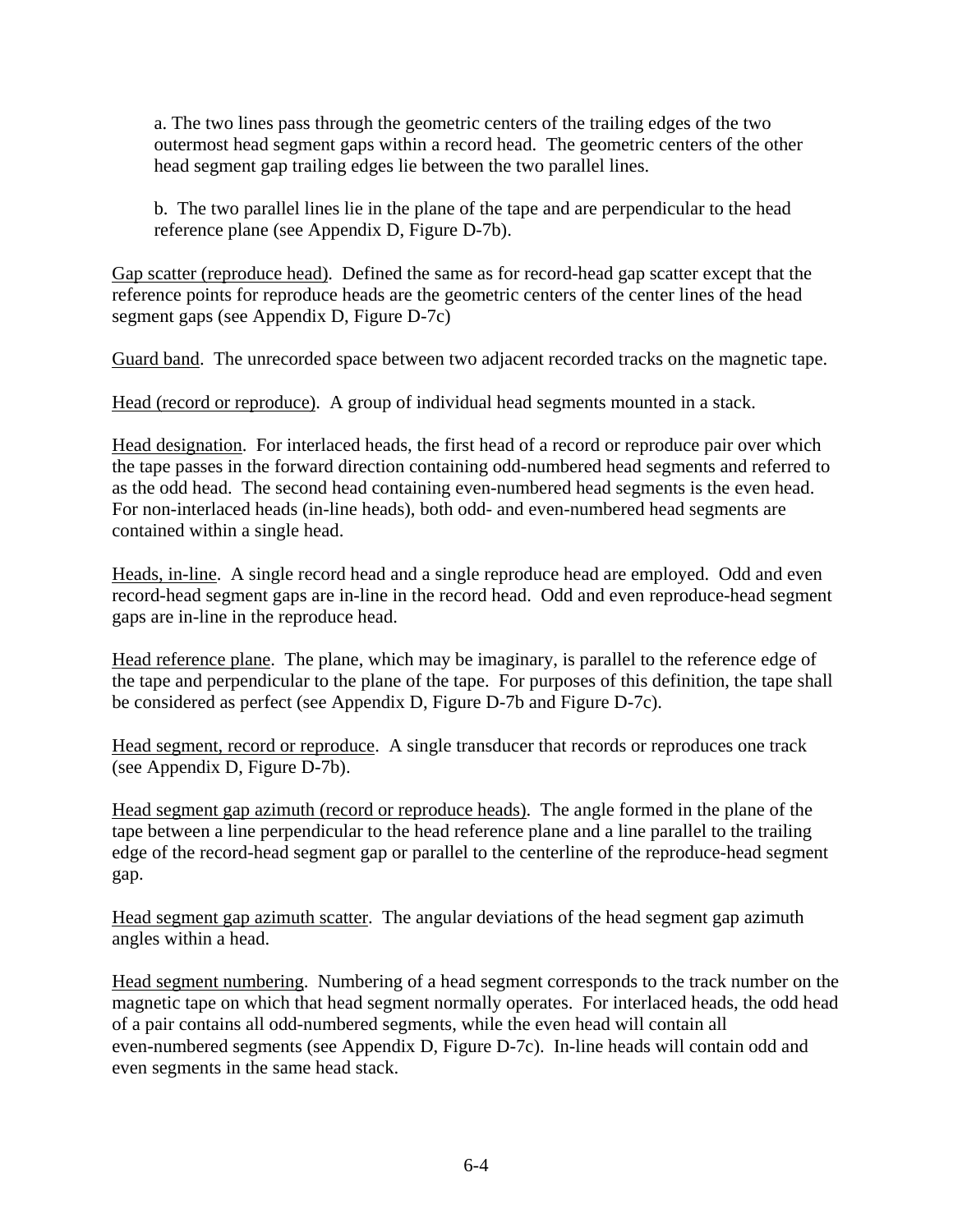Head spacing. For interlaced head systems, the distance between odd and even heads.

Head tilt. The angle between the plane tangent to the front surface of the head at the center line of the head segment gaps and a line perpendicular to the head reference plane (see Appendix D, Figure D-7b).

Heads, interlaced. Two record heads and two reproduce heads are employed. Head segments for alternate tracks are in alternate heads.

Helical track. A diagonally positioned area on the tape along which a series of magnetic transitions is recorded.

High-density digital recording. Recording of digital data on a magnetic medium resulting in a flux transition density in excess of 590 transitions per millimeter (15 000 transitions per inch) per track.

Individual track data azimuth difference. Angular deviation of the data azimuth of an individual odd or even recorded track from the data azimuth of other odd or even tracks. The difficulty in making direct optical angular measurements requires this error to be expressed as a loss of signal amplitude experienced when the tape is reproduced with an ideal reproducing head, whose gap is aligned to coincide with the data azimuth of all tracks in one head as compared to the azimuth which produces maximum signal for an individual track (see Appendix D, Figure D-7b).

Interleaving. The systematic reordering of data so that originally adjacent ECC code word symbols are separated, thus reducing the effect of burst errors on the error correcting capability.

Non-return-to-zero level. A binary method of representation for PCM signals where one is represented by one level, and zero is defined as the other level in a bi-level system.

Physical recording density. The number of recorded flux transitions per unit length of track, for example, flux transitions per millimeter (ftpmm).

Principal block. Denotes a group of helical tracks recorded on the tape in one complete rotation of the scanner.

Principal block number (PBN). A unique number assigned to and recorded in each principal block.

Record level set frequency. Frequency of a sinusoidal signal used to establish the standard record level in direct- record systems. Normally, 10 percent of the upper band edge (UBE) frequency.

Reference tape edge. When viewing a magnetic tape from the oxide surface side with the earlier recorded portion to the observer's right, the reference edge is the top edge of the tape (see Appendix D, Figure D-7a).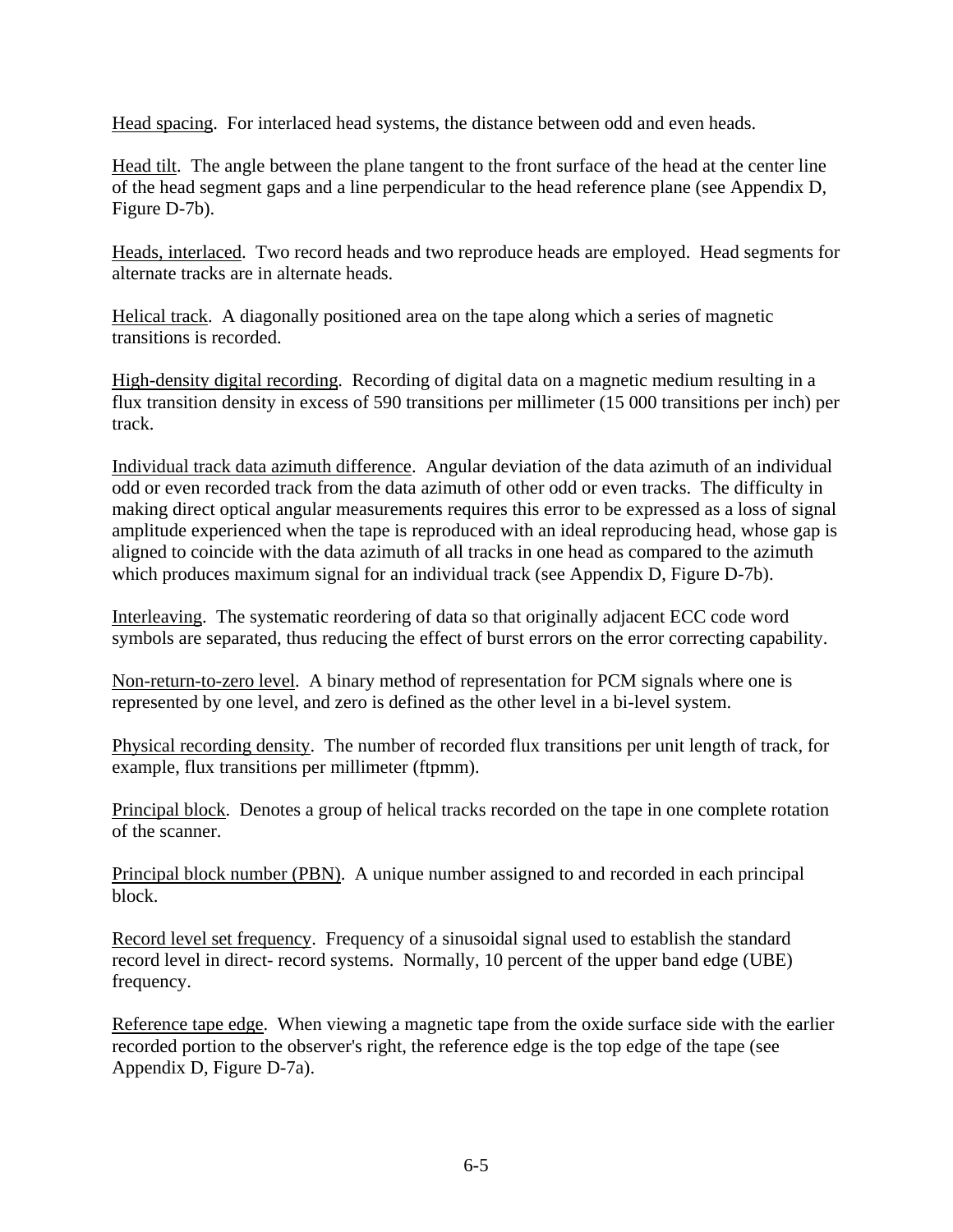Reference track location. Location of the centerline of track number 1 from the reference edge of tape.

Scanner. The rotating assembly housing the helical heads around which the tape is applied thereby accomplishing the recording of helical tracks on the tape.

Standard record level. For a magnetic tape recorder meeting IRIG standards and operating in the direct record mode, the input signal level produces 1 percent third harmonic distortion of the record level set frequency.

Tape skew. Motion of a magnetic tape past a head such that a line perpendicular to the tape reference edge has an angular displacement (static or dynamic) from the head gap centerlines.

Tape speed, absolute. The tape speed during recording and reproducing. The peripheral velocity of the capstan minus any tape slip, regardless of tape tension and environment.

Tape speed, effective. The tape speed modified by the effects on tape of operating conditions such as tension, tape materials, thickness, temperature, and humidity. The effective tape speed should be equal to the selected speed of the recorder, for example, 1524 mm/s (60 ips), 3048 mm/s (120 ips), regardless of operating conditions.

Tape speed errors. Errors are the departures of the effective speed from the selected tape speed.

Track angle. The angular deviation, in degrees of arc, of the centerline of the recorded helical track from the tape reference edge.

Track location. Location of the nth track centerline from the reference track centerline.

Track numbering. The reference track is designated as track number 1. Tracks are numbered consecutively from the reference track downward when viewing the oxide surface of the tape with the earlier recorded portion of the tape to the observer's right (see Appendix D, Figure D-7a).

Track spacing. Distance between adjacent track centerlines on a magnetic tape (see Appendix D, Figure D-7a).

Track width. The physical width of the common interface of the record-head segment at the gaps. This definition does not include the effects of fringing fields, which will tend to increase the recorded track width by a small amount.

Volume label. A group of bits used to provide an identifying code for a tape cartridge.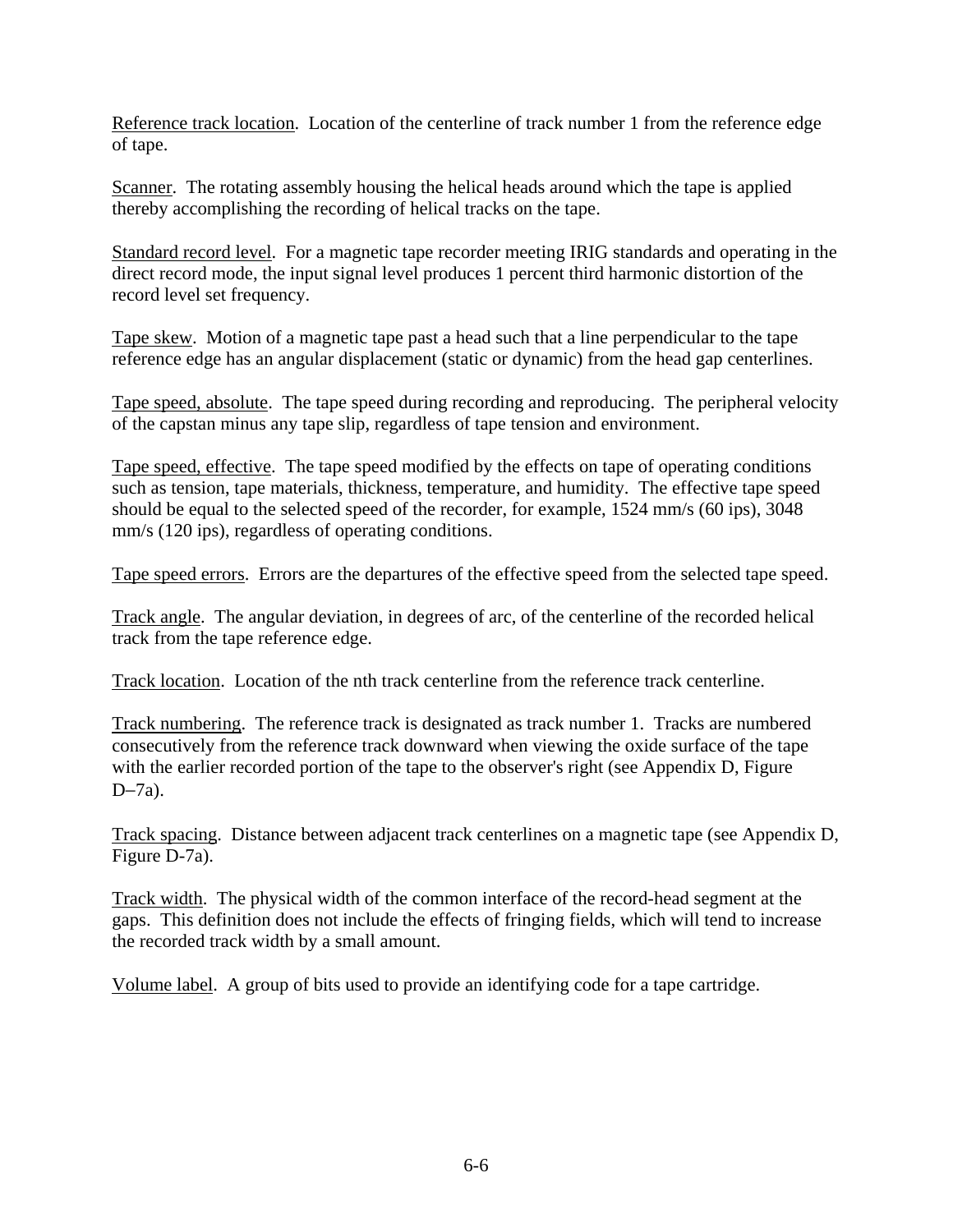# <span id="page-8-0"></span>**6.3 19-mm Digital Cassette Helical Scan Recording Standards**

 These standards are for single-channel high-bit rate helical scan digital recorders using 19 mm tape cassettes. Bit rates of less than 10 megabits per second to 256 megabits per second or greater may be recorded and reproduced by equipment conforming to these standards. Interchange parties must, however, determine the availability at a particular site of the equipment required to meet particular data recording requirements. Compatibility between the recording device and the expected playback equipment must also be considered.

6.3.1 Track Format. The format recorded and reproduced by these systems shall be as specified in American National Standard For Information Systems 19-mm Type ID-1 Recorded Instrumentation Digital Tape Format, ANSI INCITS [1](#page-8-1)75-1999.<sup>1</sup> Helical tracks employ azimuth recording wherein the head gap angle with respect to the recorded track center line is  $90^{\circ} + 15^{\circ}$  for one scan and  $90^{\circ}$ −15° for the adjacent scan. Figure [6-1](#page-9-0) and Table [6-1](#page-10-0) show details of the helical tracks and auxiliary longitudinal tracks for control, timing, and annotation in the ID-1 format.

6.3.2 Magnetic Tape and Cassettes. The magnetic tape shall meet the requirements of Magnetic Media Laboratory (MML) Document 94-1, Specification for Rotary Instrumentation Magnetic Recording Tape, 19-millimeter (0.75 inch) Wide, 68 KA/M (850 Oersteds)<sup>[2](#page-8-2)</sup>. A tape base thickness of 16 *u*m is normally employed. The recorder/reproducers shall be capable of using 19 mm cassettes that conform to the physical dimensions of medium and large cassettes as defined in SMPTE  $226M<sup>3</sup>$  $226M<sup>3</sup>$  $226M<sup>3</sup>$  and as shown in Table [6-2.](#page-10-0) Table 6-2 shows tape capacities and indicates the amount of time available for recording, assuming a data input rate of 240 megabits per second.

6.3.3 Recorder/Reproducer Input and Output. Data input and clock are required. The data input shall be in an 8-bit parallel, byte serial format, and the clock signal will be at the required byte rate. Data output will also be in 8-bit parallel format.

 1 Formerly ANSI -1990. Available from American National Standards Institute (webstore.ansi.org).

 $2^{2}$  MML Document 94-1 is available from the Naval Air Warfare Center Aircraft Division, Patuxent River, Maryland 20670.

<span id="page-8-3"></span><span id="page-8-2"></span><span id="page-8-1"></span><sup>&</sup>lt;sup>3</sup> SMPTE 226M is available from the Society of Motion Picture and Television Engineers, 595 West Hartdale Avenue, White Plains, New York 10607.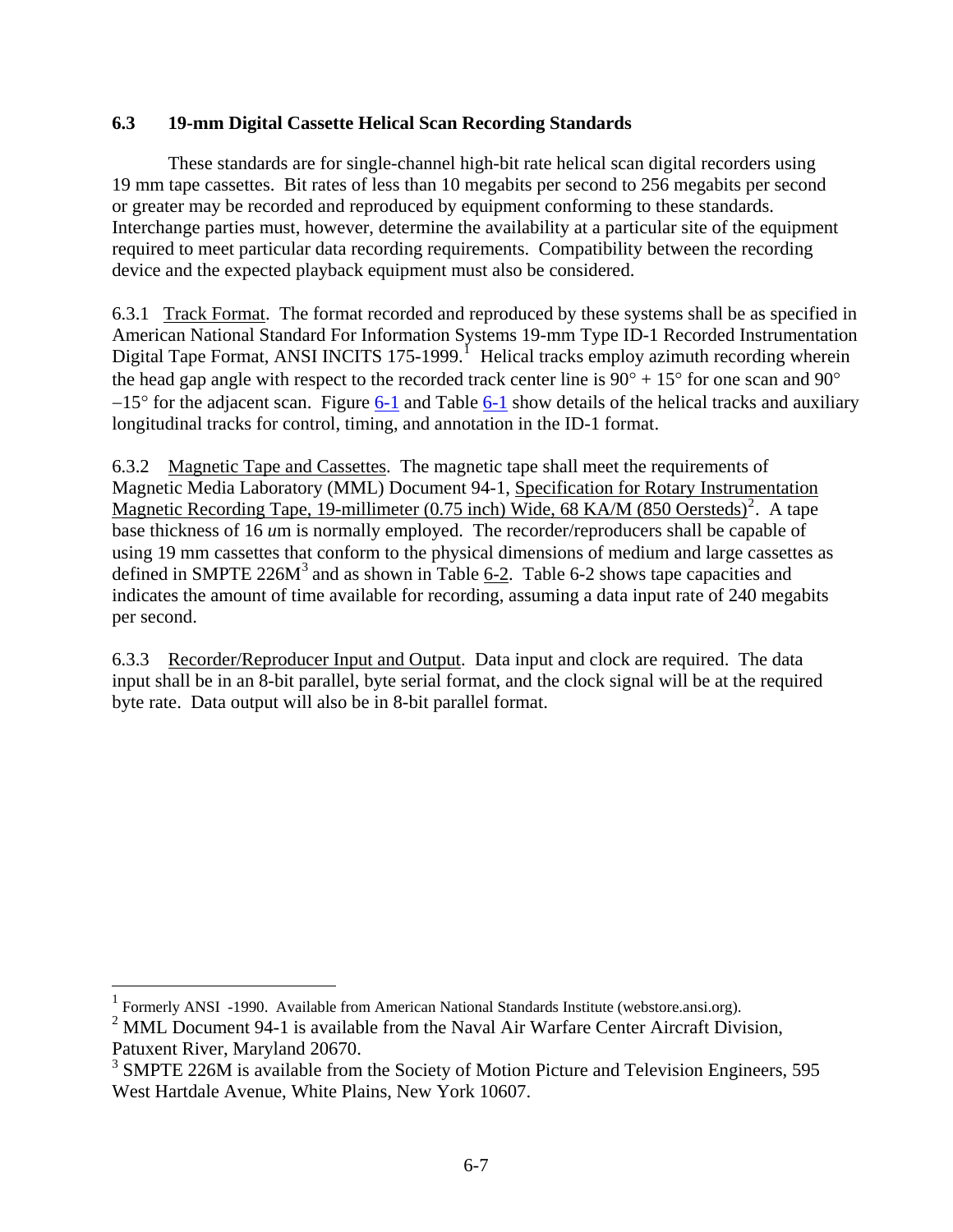<span id="page-9-0"></span>

Figure 6-1. Location and dimensions of recorded tracks.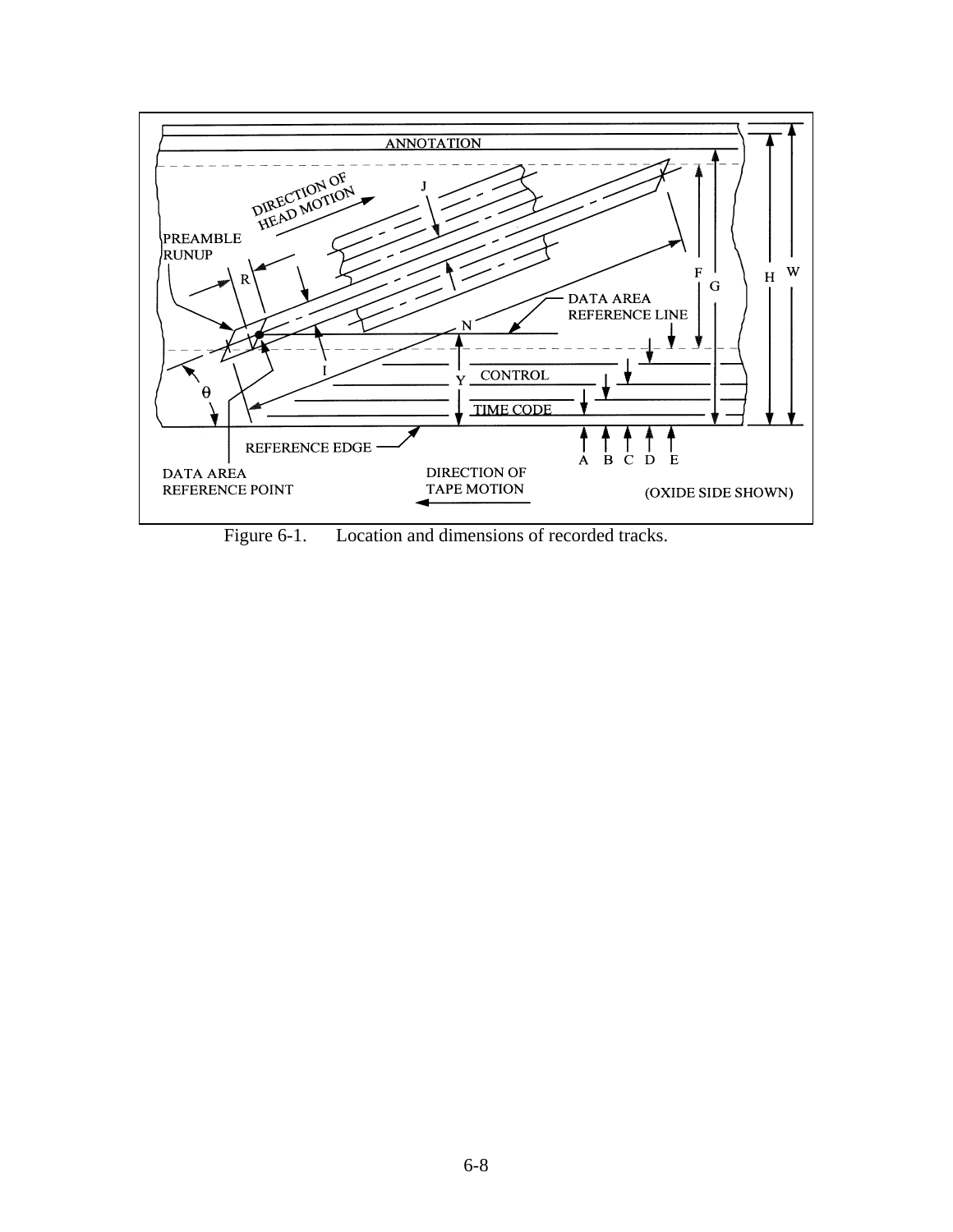<span id="page-10-0"></span>

|              | <b>Dimensions</b>                  | <b>Nominals</b> |    |
|--------------|------------------------------------|-----------------|----|
| A            | TIME-CODE TRACK LOWER EDGE         | 0.2             | mm |
| B            | TIME-CODE TRACK UPPER EDGE         | 0.7             | mm |
| C            | CONTROL TRACK LOWER EDGE           | 1.0             | mm |
| D            | <b>CONTROL TRACK UPPER EDGE</b>    | 1.5             | mm |
| Е            | DATA-AREA LOWER EDGE               | 1.8             | mm |
| F            | DATA-AREA WIDTH                    | 16              | mm |
| G            | ANNOTATION TRACK LOWER EDGE        | 18.1            | mm |
| H            | ANNOTATION TRACK UPPER EDGE        | 18.8            | mm |
| I            | <b>HELICAL TRACK WIDTH</b>         | 0.045           | mm |
| J            | TRACK PITCH, BASIC                 | 0.045           | mm |
| N            | HELICAL TRACK TOTAL LENGTH         | 170             | mm |
| P            | ANNOTATION/TIME-CODE HEAD LOCATION | 118.7           | mm |
| $\mathbf{R}$ | <b>SECTOR RECORDING TOLERANCE</b>  | $\pm 0.1$       | mm |
| T            | CONTROL TRACK SYNC TOLERANCE       | $\pm 0.1$       | mm |
| P            | TRACK ANGLE, ARC-SINE (16/170)     | 5.4005°         |    |
| W            | <b>TAPE WIDTH</b>                  | 19.01           | mm |

# **TABLE 6-1. RECORD LOCATION AND DIMENSIONS**

#### **TABLE 6-2. TAPE LENGTH AND NOMINAL PLAY RECORD/ REPRODUCE TIME AT 240 MEGABITS/SECOND USER DATA RATE**

| <b>Cassette</b>                    | <b>Tape Thickness</b><br>(micrometers) | <b>Tape Length</b><br>(meters) | <b>Play Time</b><br>(minutes) |  |  |  |  |  |  |
|------------------------------------|----------------------------------------|--------------------------------|-------------------------------|--|--|--|--|--|--|
| Medium                             | 16                                     | 587                            | 24                            |  |  |  |  |  |  |
| Large                              | 16                                     | 1311                           | 55                            |  |  |  |  |  |  |
| <b>CASSETTE DIMENSIONS NOMINAL</b> |                                        |                                |                               |  |  |  |  |  |  |
| <b>Cassette</b>                    | Length                                 | Width                          | <b>Thickness</b>              |  |  |  |  |  |  |
| Medium                             | $254$ mm                               | 150 mm                         | $33 \text{ mm}$               |  |  |  |  |  |  |
| Large                              | 366 mm                                 | 206 mm                         | $33 \text{ mm}$               |  |  |  |  |  |  |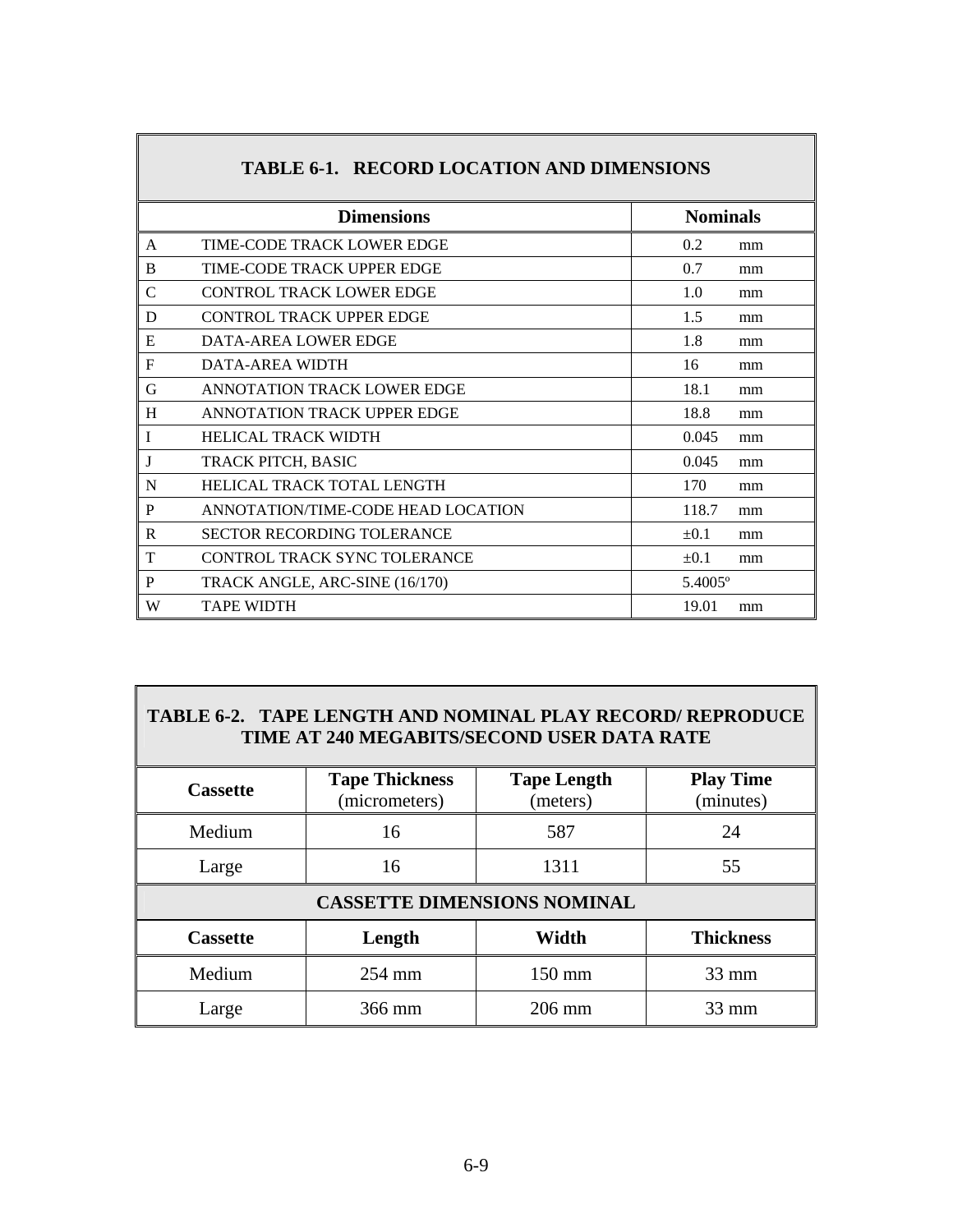## <span id="page-11-0"></span>**6.4 Multiplex/Demultiplex (MUX/DEMUX) Standard for Multiple Data Channel Recording on 19-MM Digital Cassette Helical Scan Recorder/Reproducer Systems**

 For recording and reproducing multiple channels on 19-mm Digital Cassette Helical Scan Recorders, the ADARIO multiplex/demultiplex format is recommended. The ADARIO (Analog/Digital/ Adaptable/Recorder Input/Output) format was developed for the Department of Defense, Fort Meade, Maryland. The format is government-owned and may, therefore, be used in equipment provided for government activities. Some of the ADARIO features are:

- a. requires less than 3 percent overhead to be added to user data;
- b. accommodates multiple channel record/playback with each channel completely autonomous in sample rate and sample width;
- c. stores all the necessary parameters for channel data reconstruction for either real-time playback, time-scaled playback, or computer processing;
- d. preserves phase coherence between data channels;
- e. provides channel source and timing information; and
- f. accommodates  $2^{24}$  (over 16 million) blocks of data, each block having 2048 24-bit words (see Figure [6-2](#page-12-0)).

 The ADARIO format imposes minimum restrictions on the channel signals and aggregate data parameters. Specific implementations that use the ADARIO format may impose additional restrictions. ADARIO format, defined field restrictions are listed below:

| Session length     | Unlimited                                                                    |
|--------------------|------------------------------------------------------------------------------|
| Sequence numbered  | Blk. $2^{24}$ (100 G byte max.)                                              |
| Master clock       | $\overline{MC}$ 2 <sup>19</sup> *250 Hz (131 MHz max.)                       |
| <b>Block</b> rate  | BMD, MC/BMD (8 blk./sec min.) MC/2048 (64K blk./sec. max.)                   |
| Aggregate rate     | $MC *24 (3145 Mbps max.)$                                                    |
| Channel quantity   | Q, Ch#, $2^{\text{T}}$ (16 channels max.)                                    |
| Bits per sample    | FMT, 1,2,3,4,5,6,7,8,10,12,14,16,18,20,22,24 bits per sample                 |
| Input clock rate   | MC, Rate $2^{19}$ *250 Hz (131 MHz max.)                                     |
| Input bit rate     | 2035 *24 block rate (3125 Mbps max.)                                         |
| Analog bandwidth   | MC/2.5 (52.4 MHz max.)                                                       |
| Analog attenuation | Atten, $2^{6}$ (-15 dB, +16 dB)                                              |
| Analog coupling    | DCAC (dc or ac)                                                              |
| Time correlation   | 16<br>$1/MC$ (7.6 ns max. resolution) TD/MC $2^{10}$ (65, 536*MC max. range) |
| Channel card types | CHT, $2^{6}$ (64 max.)                                                       |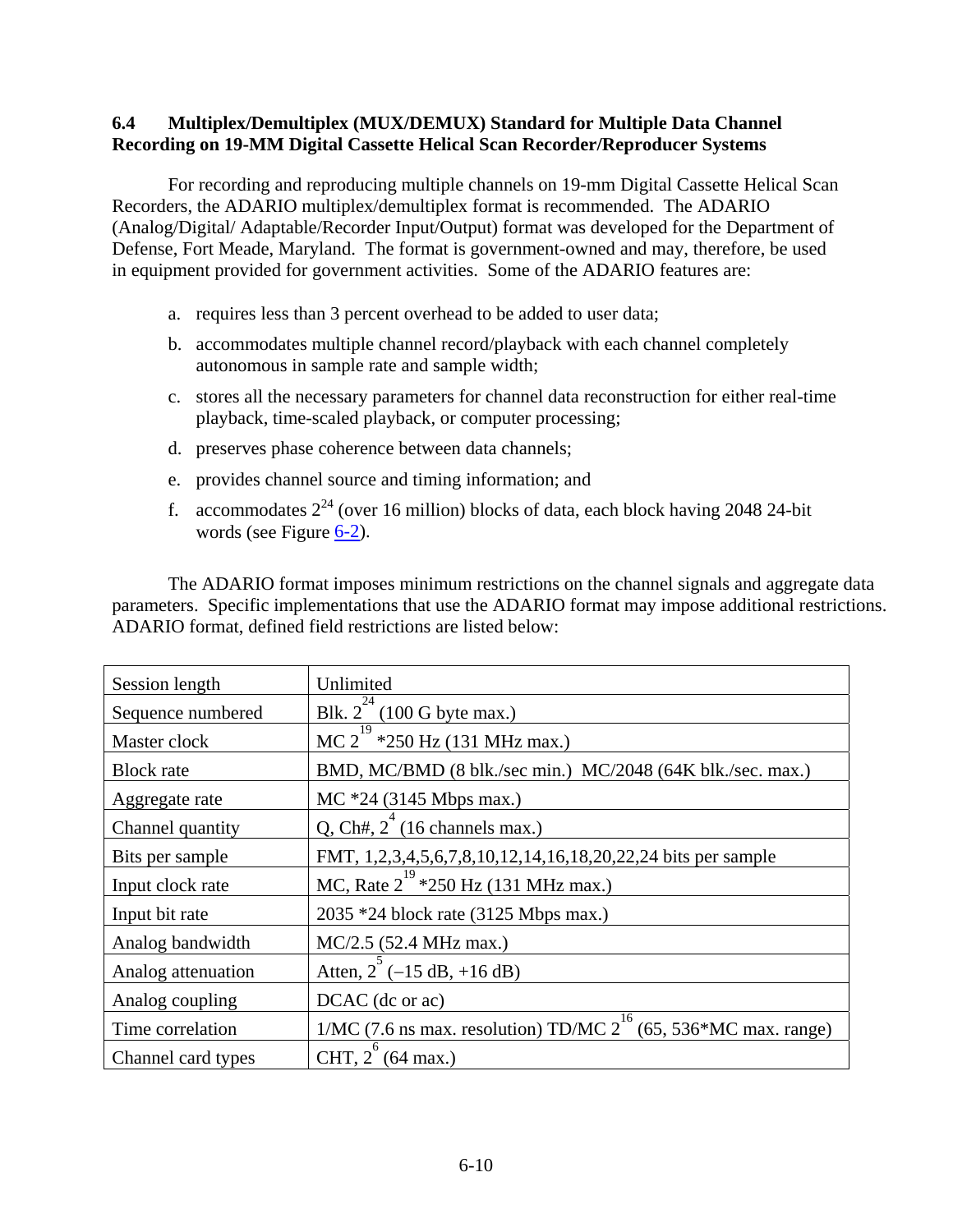<span id="page-12-0"></span> Channel input digital data can be in any format, serial or parallel, in any coding, and at any levels, TTL, ECL, that can be accommodated by the channel type card used. Channel input analog signals can contain any form of modulation, at any nominal level, with any dynamic within the limitations (see Figure  $6-3$ ).



Figure 6-2. ADARIO block format.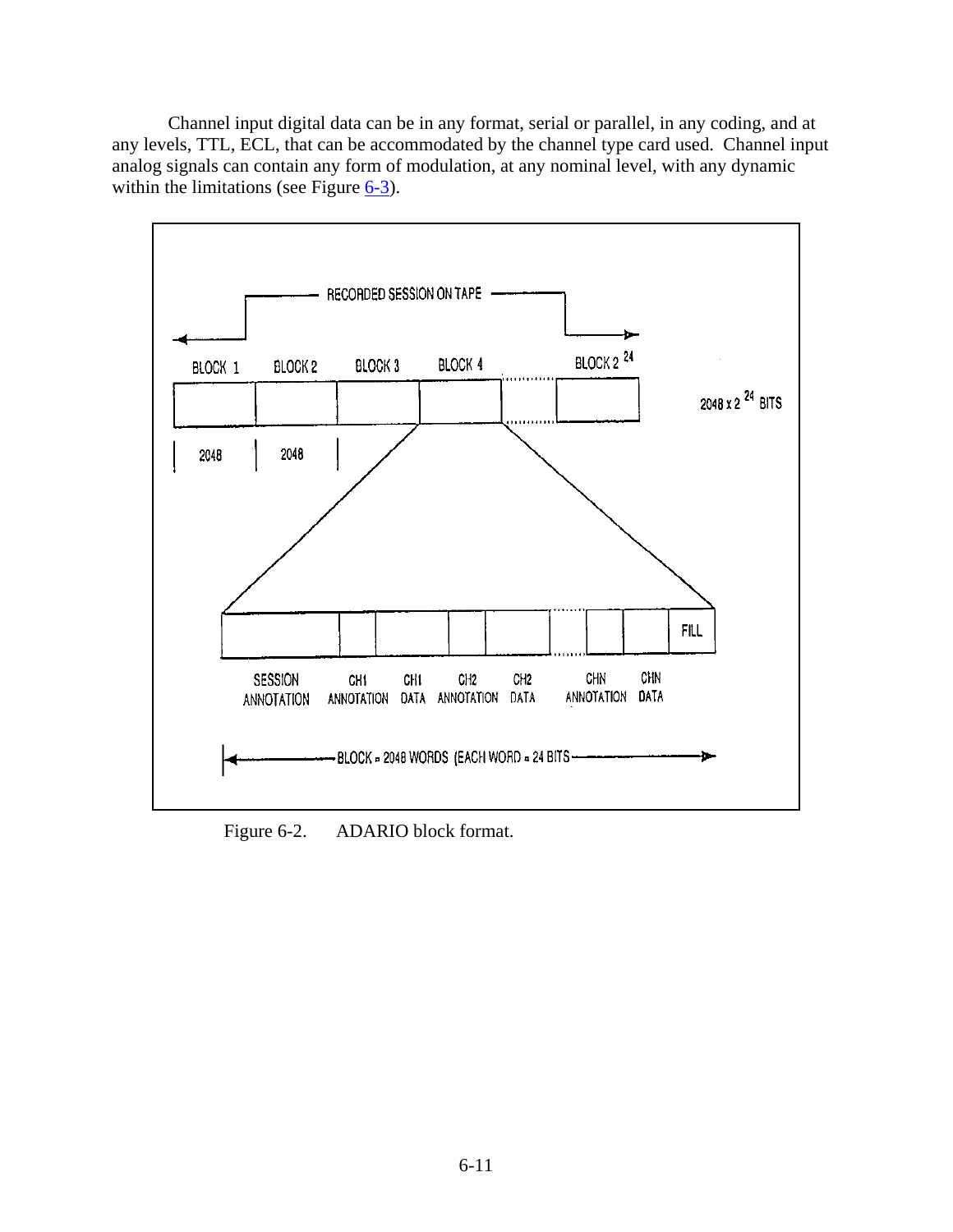<span id="page-13-0"></span>

Figure 6-3. ADARIO data format.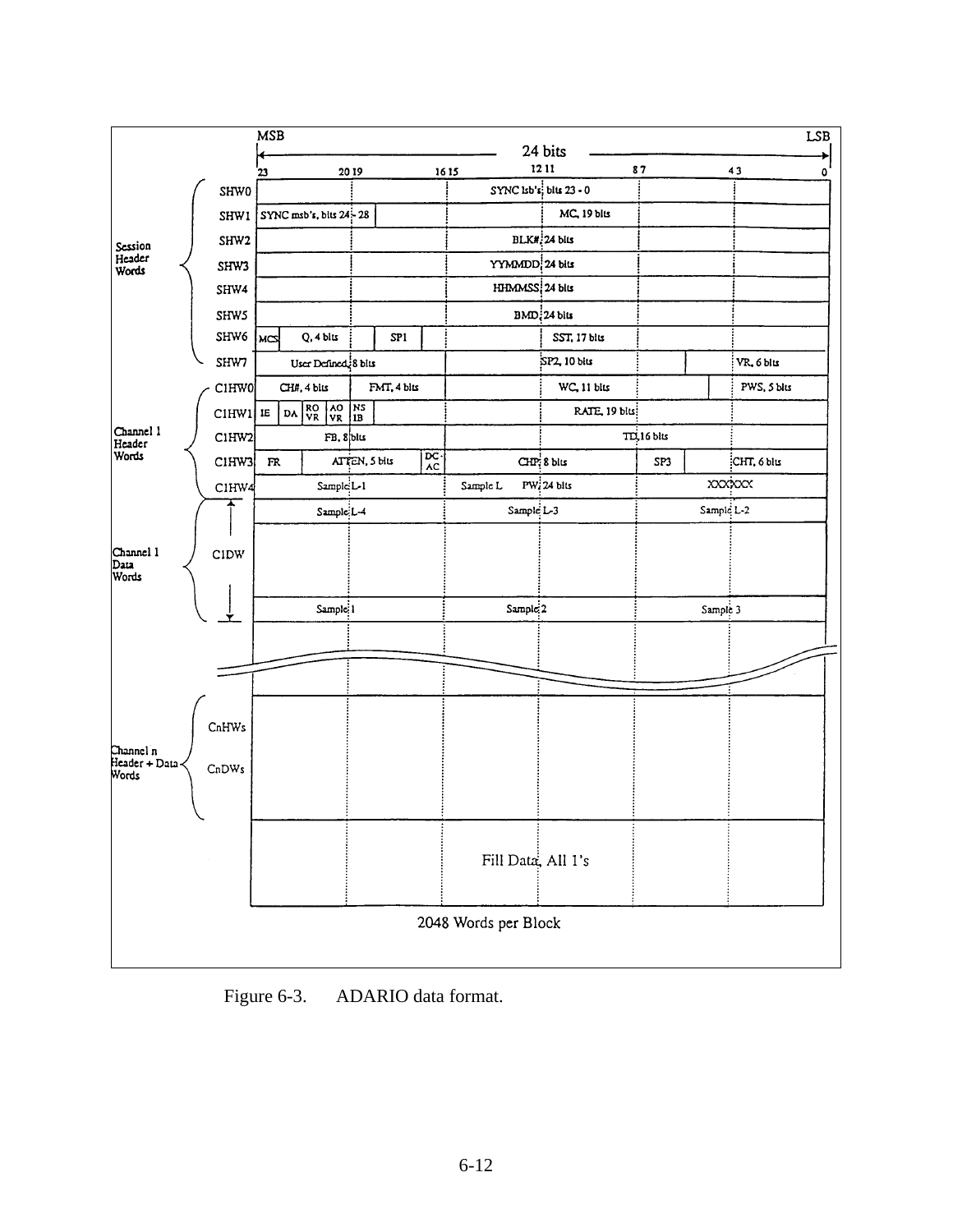## <span id="page-14-0"></span>**6.5 Submultiplex/Demultiplex Standards for Multiple Data Channels on a Primary Digital Multiplex/Demultiplex Channel**

 For combining multiple low to medium rate telemetry channels on a single primary digital channel such as the ADARIO input channel, the submultiplex (submux) format is recommended. The format was developed for test range applications where high quantity of channels must be collected in conjunction with high data rate primary channels. The submux format provides a standard for extending the ADARIO primary channel or any other primary digital channel for conveying data from up to 31 subchannels in digital aggregate data form. Each channel is totally autonomous and can be enabled/disabled at any time. Some of the features of the submux format are:

- a. accommodates analog, digital clocked and asynchronous, time and annotation text, and other application specific telemetry channels.
- b. requires less than 0.3 percent of overhead per channel;
- c. stores all necessary parameters for channel signal reconstruction in real or scaled time;
- d. preserves phase coherence between all channels for all rates (dc to maximum) and all types of channels; and
- e. accommodates variable and fixed rate primary channel of up to 256 Mbps.

6.5.1 Format Structure. General structure of the submux format is based on a constant block rate and variable block data length for each channel data block. The aggregate data stream is the sequential collection of each enabled channel data block with a three-word header. Each channel data block is the sequential collection of data samples or events within the block time period. A reserved channel (channel ID=31) provides frame synchronization and block timing and is always the first channel in the frame sequence. Individual channels can be enabled or disabled at any time within the rate limitations of the primary channel. Primary channel redundant parameter fields such as date, time, and annotation are placed in optional defined channel types, thereby, minimizing overhead caused by redundancy. All data and headers are bit packed into 16-bit words. All fields, unless specifically stated, are binary coded. Physical implementation of the format may have design restrictions as to types and quantities of channels and maximum allowable field limits.

6.5.2 Implied Parameters and Limits. Maximum aggregate rate (256 Mbps), block rate, first sample time delay measurement, and internal sample period are based on a 16-MHz clock rate divided by  $2_N$ , where N can be set from 0 to 7 defining the derived clock. Block rate is based on the derived clock divided by 20 160 which sets the limit on the total aggregate word count of all channels in a block period. The maximum block rate (793.65 blocks per second) in conjunction with the 16-bit bit count field, limits the maximum subchannel input rate to 52 Mbps. The 16- MHz clock limits the time delay resolution to 62.5 nanoseconds.

 The maximum number of channels is limited by the 5-bit field and the reserved block sync channel to 31 channels numbered from 0 to 30. Channel ID of 31 is the reserved block sync channel that conveys timing information. To accommodate fixed rate primary channel, fill can be inserted after the last channel data block, prior to the next block sync channel (at the end of the frame), and must consist of all binary ones (FFFF hex word value).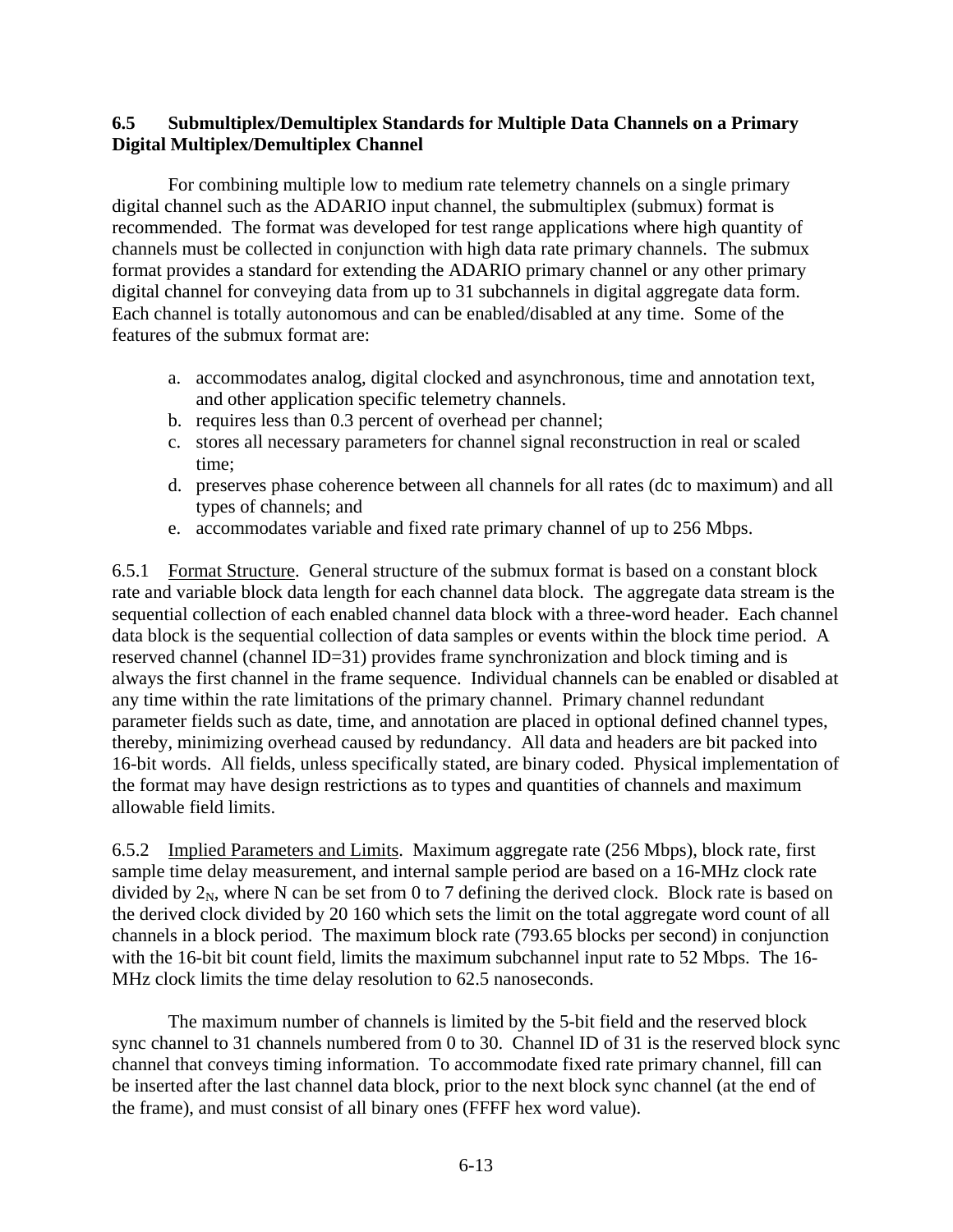Channel priority is fixed in channel number sequence with channel ID of 31 (block sync) first, followed by channel ID 0, if enabled, to channel ID 30, followed by fill (if required) to maintain fixed channel rate. Any channel can be one of eight channel types. Type 0 channels convey timing data in the 3-word header and have implied data length of 0. Type other than zero contains the bit count field that defines the length of valid data in the data block. The actual word length of the data block is the integer of  $\{(\text{bit count} + 15)/16\}$ . Channel type also defines the content of the fields in the header.

6.5.3 Defined Parameters. Each channel data block has a 3-word (16-bit) header that contains the channel ID number, channel type, and other defined and undefined fields based on the channel type code. Undefined fields are reserved for future use and should be zero filled. Each channel header also contains up to 4 status bits that indicate the condition in the current data block or the condition of the last aggregate frame.

 Channel ID 31 is a special form of channel type 0. The first two words are used for synchronization and are F8C7 BF1E hex value. The block rate clock (BRC) defines the main clock binary divider and is used for time scaled signal reconstruction. Each increment time period doubles. "Fill" indicates if the primary channel requires fill for fixed data rate.

 Channel ID can be any unique number from 0 to 30 and designates the physical subchannel used for acquiring the data. Channel type defines the type of data this channel conveys and is currently defined for 0 to 5.

 A type 0 "time tag" channel typically processes IRIG time code data and is used to time tag the frame. The Days Hours Minutes Seconds Fractional Seconds fields are the content of IRIG time code input or channel derived and in the same BCD form as the IRIG G time code.

 Type nonzero headers contain FMT field that defines the format of the sample in bits per sample, 4-bit status field that indicates any errors or warnings pertaining to the current data block, bit count field that defines the length of valid data in the data block, and time delay field that (when external clock is used) indicates the delay from block time to the first sample in the BRC defined clock periods. When the internal clock is used, as indicated by type or most significant bit (MSB) of time delay, the sample period field defines the period of the internal sample clock in the BRC defined clock periods. The internal sample clock is always an integer divisor of the block period and the first sample is coincident with the block time. In type 1 blocks, this field is used for sequential block count.

 When the internal clock is used with digital serial channel, the data and clock lines are sampled at the designated rate and result in eight data and eight clock samples per data block word. Otherwise, all incoming digital data are sampled at the incoming clock and results in a sample in the data block, with the first sample being left justified in the first word with "format" designated number of bits starting with the MSB of the sample. Samples are bit sequentially packed regardless of word boundaries. The last sample in the block period is fully packed into the current data block with the remaining portion of the word, if any, being left undefined.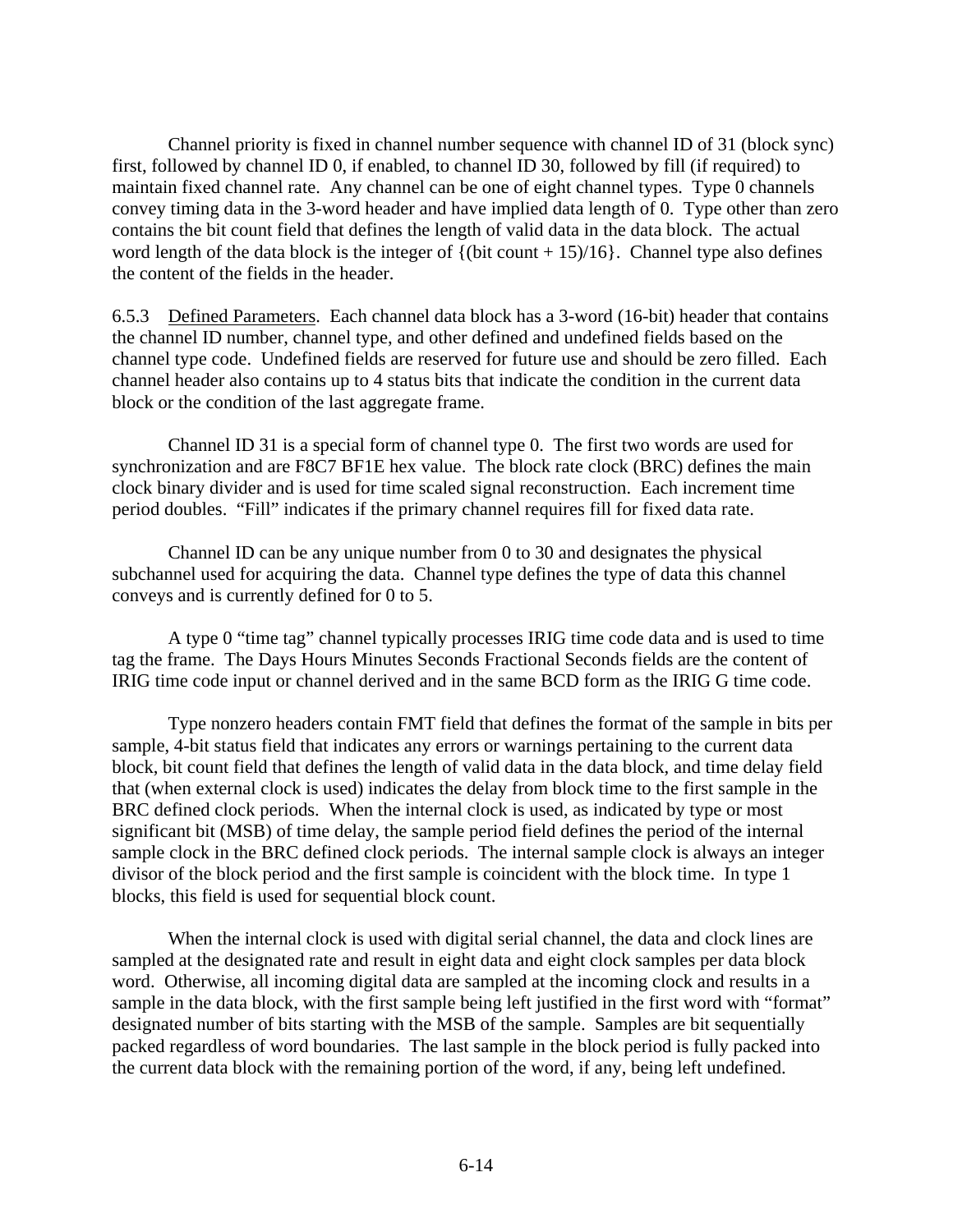6.5.4 Aggregate Format on the Primary Data Channel. Figure [6-4a](#page-17-0) and Figure [6-4b](#page-18-0) show the defined types of channel data from which the aggregate is composed. The primary data will always consist of the "frame sync" block followed by one or more unique channel blocks, followed by fill if required. The frame sync block will be generated at block rate. Aggregate data may be clocked by the primary channel or by the submux at constant or burst rate depending on the primary channel characteristics. Data format field definitions appear in Appendix G, Submux Data Format Field Definitions.

6.5.5 Submux/Demux FILL Requirement. The submux produces aggregate data at the user aggregate data rate. In other words, the rate and amount of data produced on the aggregate output is directly proportional to the user specified clock and data format bits and is averaged over the frame period. This variable aggregate data rate is acceptable to variable rate primary channels or buffered variable rate recorders.

 Fixed rate primary channels and fixed rate recorders require data at some fixed rate. The fixed rate is usually set to be the maximum expected user aggregate rate. When the user aggregate rate is less than the maximum, then some sort of filler is necessary to maintain the constant output rate. The format-specified fill word provides this filler and is automatically generated when the primary channel or fixed rate recorder provides clocks after the last word of the last enabled channel is clocked out within the frame period. Fill is always terminated by the Frame of Block Sync channel, indicating the presence of the next frame data.

 The quantity of fill words is totally dependent on the fixed primary channel rate and the average user aggregate rate within one frame period. Minimum is zero words when user rates are at the maximum and equal to the fixed rate (minus the overhead). When user rates are at the minimum, maximum amount of fill will be generated for maintaining constant output rate.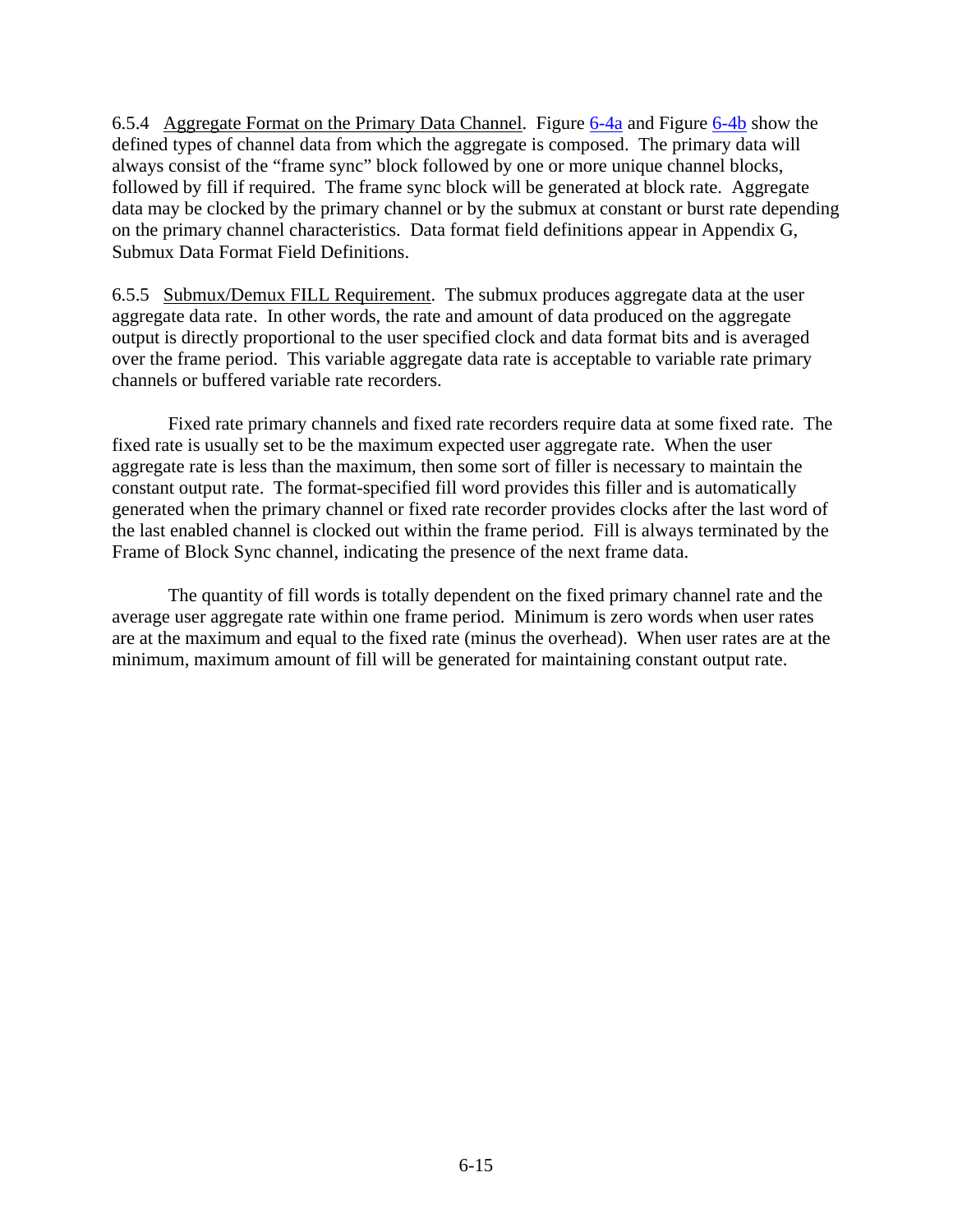|                               |                                  |                 | <b>16 BITS</b>                     |                                    |                       |        |                 |                      |                            |                                     |           |            |                                 |                         |                 |                 |                 |
|-------------------------------|----------------------------------|-----------------|------------------------------------|------------------------------------|-----------------------|--------|-----------------|----------------------|----------------------------|-------------------------------------|-----------|------------|---------------------------------|-------------------------|-----------------|-----------------|-----------------|
|                               |                                  | 15              | 14                                 | 13                                 | 12                    | 11     | 10              | $\boldsymbol{9}$     | 8                          | 7                                   | 6         | 5          | 4                               | $\overline{\mathbf{3}}$ | $\overline{2}$  | 1               | $\mathbf{0}$    |
|                               |                                  |                 |                                    |                                    |                       |        |                 |                      |                            |                                     |           |            |                                 |                         |                 |                 |                 |
|                               | HW1                              |                 |                                    | <b>CHN ID</b>                      |                       |        |                 | <b>CHT</b>           |                            |                                     |           | <b>FMT</b> |                                 | ST <sub>1</sub>         | ST <sub>2</sub> | ST <sub>3</sub> | ST <sub>4</sub> |
| <b>GENERAL</b><br><b>FORM</b> | HW <sub>2</sub>                  |                 |                                    |                                    |                       |        |                 |                      |                            |                                     |           |            |                                 |                         |                 |                 |                 |
|                               | HW3                              | E               | TIME DELAY OR SAMPLE PERIOD        |                                    |                       |        |                 |                      |                            |                                     |           |            |                                 |                         |                 |                 |                 |
|                               |                                  |                 |                                    |                                    |                       |        |                 |                      |                            |                                     |           |            |                                 |                         |                 |                 |                 |
| <b>FRAME</b>                  | HW1                              |                 |                                    | $CHN ID = 1F$                      |                       |        |                 | $CHT = 0$            |                            |                                     |           |            | $SYNC 1 = F8C7 HEX (FULL WORD)$ |                         |                 |                 |                 |
| <b>SYNC</b>                   | HW <sub>2</sub>                  |                 |                                    |                                    |                       |        |                 |                      |                            | $SYNC$ 2 = BF1E HEX                 |           |            |                                 |                         |                 |                 |                 |
|                               | HW <sub>3</sub>                  |                 | <b>BRC</b>                         |                                    | <b>FILL</b>           |        |                 |                      |                            |                                     |           |            |                                 | AOE                     | <b>PCR</b>      | ST <sub>3</sub> | ST <sub>4</sub> |
|                               |                                  |                 |                                    |                                    |                       |        |                 |                      |                            |                                     |           |            |                                 |                         |                 |                 |                 |
|                               | HW1                              |                 |                                    | CHN ID = $0$ TO 30                 |                       |        |                 | $CHT = 0$            |                            | MSB DAYS (BCD)                      |           |            |                                 |                         |                 |                 |                 |
| <b>TIME TAG</b>               | HW <sub>2</sub>                  |                 | <b>DAYS</b><br><b>HOURS (BCD)</b>  |                                    |                       |        |                 | <b>MINUTES (BCD)</b> |                            |                                     |           |            |                                 |                         |                 |                 |                 |
|                               | HW3                              |                 |                                    |                                    | <b>SECONDS (BCD)</b>  |        |                 |                      |                            | <b>FRACTIONAL SECONDS</b>           |           |            |                                 |                         |                 |                 |                 |
|                               |                                  |                 |                                    |                                    |                       |        |                 |                      |                            |                                     |           |            |                                 |                         |                 |                 |                 |
|                               | HW1                              |                 |                                    | CHN ID = $0$ TO 30                 |                       |        |                 | $CHT = 1$            |                            | $FMT = 7$<br>NC<br><b>OVR</b><br>PE |           |            |                                 |                         |                 | <b>OE</b>       |                 |
|                               | HW <sub>2</sub>                  |                 |                                    |                                    |                       |        |                 |                      |                            | <b>BIT COUNT</b>                    |           |            |                                 |                         |                 |                 |                 |
| TEXT                          | HW3                              |                 |                                    |                                    |                       |        |                 |                      |                            | <b>BLOCK COUNT</b>                  |           |            |                                 |                         |                 |                 |                 |
| <b>ANNOTATION</b>             | DW1                              |                 | <b>MSB</b><br><b>1ST CHARACTER</b> |                                    |                       |        |                 |                      | <b>MSB</b><br>2D CHARACTER |                                     |           |            |                                 |                         |                 |                 |                 |
|                               |                                  |                 |                                    |                                    |                       |        |                 |                      |                            |                                     |           |            |                                 |                         |                 |                 |                 |
|                               | <b>DWn</b>                       | <b>MSB</b>      |                                    |                                    | <b>LAST CHARACTER</b> |        |                 |                      |                            | <b>UNDEFINED IF NOT LAST</b>        |           |            |                                 |                         |                 |                 |                 |
|                               |                                  |                 |                                    |                                    |                       |        |                 |                      |                            |                                     |           |            |                                 |                         |                 |                 |                 |
|                               | HW1                              |                 |                                    | CHN ID = $0$ TO 30                 |                       |        |                 | $CHT = 2$            |                            |                                     | $FMT = 0$ |            |                                 | <b>NSIB</b>             | <b>OVR</b>      | ST <sub>3</sub> | ST <sub>4</sub> |
| <b>DIGITAL</b>                | HW <sub>2</sub>                  |                 | $BIT COUNT = L$                    |                                    |                       |        |                 |                      |                            |                                     |           |            |                                 |                         |                 |                 |                 |
| <b>SERIAL</b>                 | HW3                              |                 | $I/E=0$                            |                                    |                       |        |                 |                      |                            | <b>TIME DELAY</b>                   |           |            |                                 |                         |                 |                 |                 |
| <b>EXTERNAL</b>               | DW1                              | DS <sub>1</sub> | DS <sub>2</sub>                    | DS <sub>3</sub>                    | DS <sub>4</sub>       | $DS_5$ | DS <sub>6</sub> | DS <sub>7</sub>      | $DS_8$                     | DS <sub>9</sub>                     | $DS_{10}$ | $DS_{11}$  |                                 | $DS_{12}$ $DS_{13}$     | $DS_{14}$       | $DS_{15}$       | $DS_{16}$       |
| <b>CLOCK</b>                  |                                  |                 |                                    |                                    |                       |        |                 |                      |                            |                                     |           |            |                                 |                         |                 |                 |                 |
|                               | <b>DWn</b>                       |                 |                                    |                                    |                       |        |                 | $DSL-1$              | DS <sub>L</sub>            |                                     |           |            | UNDEFINED IF NOT LAST           |                         |                 |                 |                 |
|                               | $\Gamma$ and $\epsilon$ $\Delta$ |                 |                                    | $C1$ $A2$ $A3$ $A4$ $A5$ $A6$ $A7$ |                       |        |                 |                      |                            |                                     |           |            |                                 |                         |                 |                 |                 |

<span id="page-17-0"></span>Figure 6-4a. Submux data format.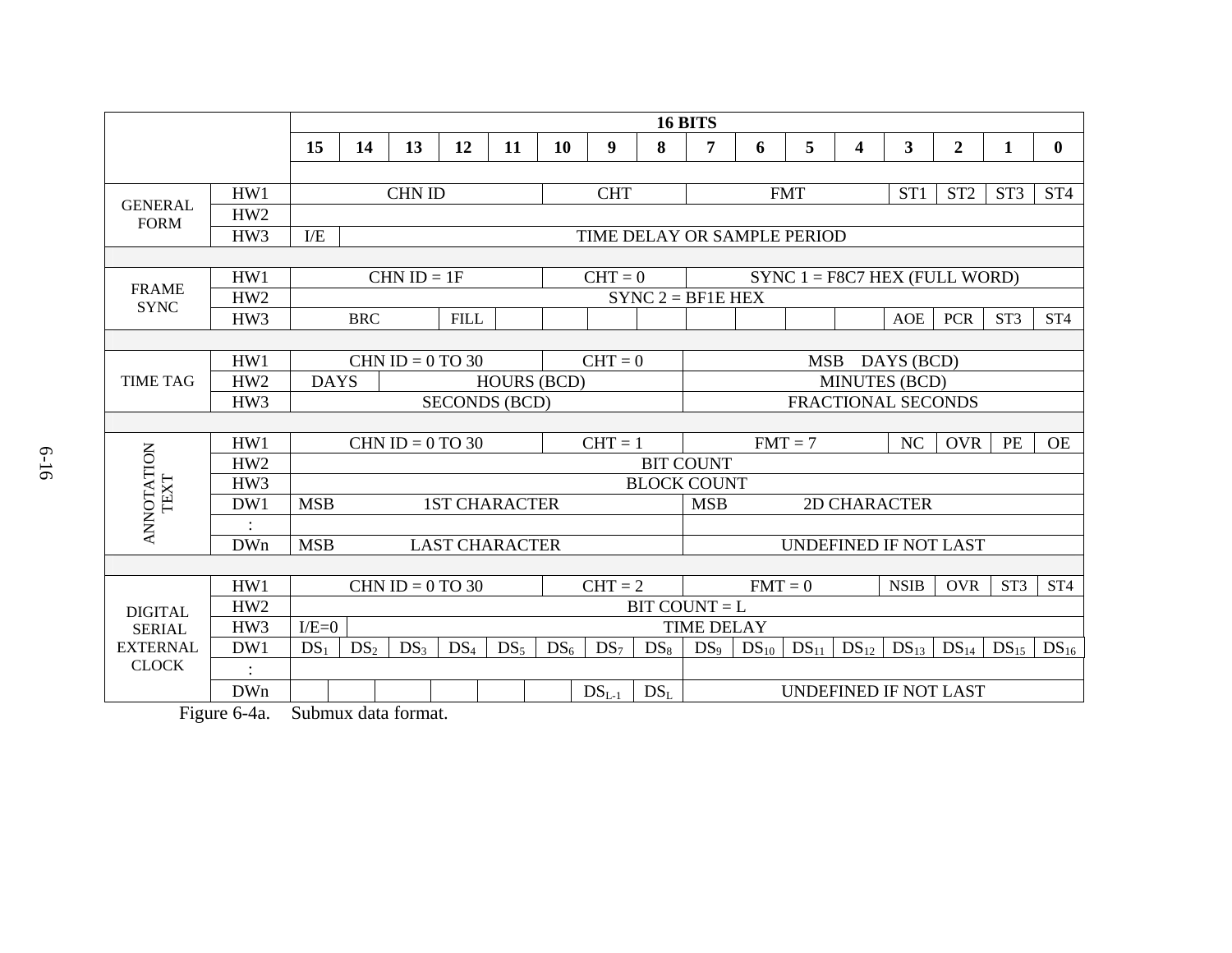|                  |                 |                                               | <b>16 BITS</b>  |                    |                    |                 |                 |                       |                                                                                          |                                          |                 |                          |                 |                      |                 |                 |                 |
|------------------|-----------------|-----------------------------------------------|-----------------|--------------------|--------------------|-----------------|-----------------|-----------------------|------------------------------------------------------------------------------------------|------------------------------------------|-----------------|--------------------------|-----------------|----------------------|-----------------|-----------------|-----------------|
|                  |                 | 15                                            | 14              | 13                 | 12                 | 11              | <b>10</b>       | 9                     | 8                                                                                        | 7                                        | 6               | $5\overline{)}$          | 4               | 3 <sup>1</sup>       | $\overline{2}$  | 1               | $\mathbf{0}$    |
|                  |                 |                                               |                 |                    |                    |                 |                 |                       |                                                                                          |                                          |                 |                          |                 |                      |                 |                 |                 |
|                  | HW1             |                                               |                 | CHN ID = $0$ TO 30 |                    |                 |                 | $CHT = 2$             |                                                                                          |                                          |                 | $FMT = 0$                |                 | $\overline{0}$       | $\overline{0}$  | ST <sub>3</sub> | ST <sub>4</sub> |
| <b>DIGITAL</b>   | HW <sub>2</sub> |                                               |                 |                    |                    |                 |                 |                       |                                                                                          | $BIT COUNT = L$                          |                 |                          |                 |                      |                 |                 |                 |
| <b>SERIAL</b>    | HW3             | $I/E=1$                                       |                 |                    |                    |                 |                 |                       |                                                                                          |                                          |                 |                          |                 | <b>SAMPLE PERIOD</b> |                 |                 |                 |
| <b>INTERNAL</b>  | DW1             | $DS_1$                                        | DS <sub>2</sub> | DS <sub>3</sub>    | DS <sub>4</sub>    | $DS_5$          | DS <sub>6</sub> | DS <sub>7</sub>       | $DS_8$                                                                                   | CS <sub>1</sub>                          | CS <sub>2</sub> | CS <sub>3</sub>          | CS <sub>4</sub> | CS <sub>5</sub>      | $CS_6$          | CS <sub>7</sub> | CS <sub>8</sub> |
| <b>CLOCK</b>     |                 |                                               |                 |                    |                    |                 |                 |                       |                                                                                          |                                          |                 |                          |                 |                      |                 |                 |                 |
|                  | DW <sub>2</sub> | DS <sub>L</sub>                               | DS <sub>L</sub> | DS <sub>1</sub>    | DS <sub>L</sub>    | DS <sub>1</sub> | DS <sub>1</sub> | DS <sub>1</sub>       | DS <sub>L</sub>                                                                          | CS <sub>L</sub>                          | $CS_L$          | CS <sub>L</sub>          | CS <sub>L</sub> | CS <sub>L</sub>      | CS <sub>L</sub> | CS <sub>L</sub> | CS <sub>L</sub> |
|                  |                 |                                               |                 |                    |                    |                 |                 |                       |                                                                                          |                                          |                 |                          |                 |                      |                 |                 |                 |
|                  | HW1             |                                               |                 | CHN ID = $0$ TO 30 |                    |                 |                 | $CHT = 3$             |                                                                                          |                                          |                 | $FMT = 0-15$ (shown = 6) |                 | <b>NSIB</b>          | OVR             | ST <sub>3</sub> | ST <sub>4</sub> |
| <b>DIGITAL</b>   | HW <sub>2</sub> |                                               |                 |                    |                    |                 |                 |                       |                                                                                          | $BIT COUNT = L$                          |                 |                          |                 |                      |                 |                 |                 |
| <b>PARALLEL</b>  | HW <sub>3</sub> | $I/E=0$                                       |                 | <b>TIME DELAY</b>  |                    |                 |                 |                       |                                                                                          |                                          |                 |                          |                 |                      |                 |                 |                 |
| <b>EXTERNAL</b>  | DW1             | $1ST$ SAMPLE<br><b>MSB</b><br><b>MSB</b>      |                 |                    |                    |                 |                 |                       | $2^{ND}$ SAMPLE<br>$3RD$ SAMPLE                                                          |                                          |                 |                          |                 |                      |                 |                 |                 |
| <b>CLOCK</b>     |                 |                                               |                 |                    |                    |                 |                 |                       |                                                                                          |                                          |                 |                          |                 |                      |                 |                 |                 |
|                  | DW <sub>2</sub> | <b>LAST SAMPLE</b><br><b>MSB</b><br>LSB=BIT L |                 |                    |                    |                 |                 | UNDEFINED IF NOT LAST |                                                                                          |                                          |                 |                          |                 |                      |                 |                 |                 |
|                  |                 |                                               |                 |                    |                    |                 |                 |                       |                                                                                          |                                          |                 |                          |                 |                      |                 |                 |                 |
|                  | HW1             | $CHT = 4$<br>CHN ID = $0$ TO 30               |                 |                    |                    |                 |                 |                       | ST <sub>2</sub><br>ST <sub>3</sub><br>ST <sub>3</sub><br>$FMT = 0-15$ (shown = 7)<br>AOR |                                          |                 |                          |                 |                      |                 |                 |                 |
|                  | HW <sub>2</sub> |                                               |                 |                    |                    |                 |                 |                       |                                                                                          | $BIT COUNT = L$                          |                 |                          |                 |                      |                 |                 |                 |
| <b>ANALOG</b>    | HW3             | $I/E=1$                                       |                 |                    |                    |                 |                 |                       |                                                                                          | <b>SAMPLE PERIOD</b>                     |                 |                          |                 |                      |                 |                 |                 |
| <b>WIDE BAND</b> | DW1             | <b>MSB</b>                                    |                 |                    | <b>1ST SAMPLE</b>  |                 |                 |                       |                                                                                          | <b>MSB</b><br>2ND SAMPLE                 |                 |                          |                 |                      |                 |                 |                 |
|                  |                 |                                               |                 |                    |                    |                 |                 |                       |                                                                                          |                                          |                 |                          |                 |                      |                 |                 |                 |
|                  | <b>DWn</b>      | <b>MSB</b><br><b>LAST SAMPLE</b>              |                 |                    |                    |                 |                 |                       |                                                                                          | <b>UNDEFINED IF NOT LAST</b>             |                 |                          |                 |                      |                 |                 |                 |
|                  |                 |                                               |                 |                    |                    |                 |                 |                       |                                                                                          |                                          |                 |                          |                 |                      |                 |                 |                 |
|                  | HW1             |                                               |                 | CHN ID = $0$ TO 30 |                    |                 |                 | $CHT = 5$             |                                                                                          |                                          |                 | $FMT = 0-15$ (shown = 7) |                 | LAOR                 | <b>RAOR</b>     | ST <sub>3</sub> | ST <sub>4</sub> |
| <b>ANALOG</b>    | HW <sub>2</sub> |                                               |                 |                    |                    |                 |                 |                       |                                                                                          | $BIT COUNT = L$                          |                 |                          |                 |                      |                 |                 |                 |
| <b>STEREO</b>    | HW <sub>3</sub> | $I/E=1$                                       | <b>ENL</b>      | <b>ENR</b>         | $1ST$ SAMPLE "L"   |                 |                 |                       |                                                                                          | <b>SAMPLE PERIOD</b><br>$1ST$ SAMPLE "R" |                 |                          |                 |                      |                 |                 |                 |
| "L" & "R"        | DW1             | <b>MSB</b>                                    |                 |                    |                    |                 |                 |                       |                                                                                          | <b>MSB</b>                               |                 |                          |                 |                      |                 |                 |                 |
|                  | $\ddot{\cdot}$  |                                               |                 |                    |                    |                 |                 |                       |                                                                                          |                                          |                 |                          |                 |                      |                 |                 |                 |
|                  | <b>DWn</b>      | <b>MSB</b>                                    |                 |                    | <b>LAST SAMPLE</b> |                 |                 |                       |                                                                                          | UNDEFINED IF NOT LAST                    |                 |                          |                 |                      |                 |                 |                 |
| <b>FILL</b>      |                 |                                               |                 |                    |                    |                 |                 |                       |                                                                                          |                                          |                 |                          |                 |                      |                 |                 |                 |
|                  | <b>FW</b>       |                                               |                 |                    |                    |                 |                 |                       |                                                                                          | FILL WORD - FFFF HEX                     |                 |                          |                 |                      |                 |                 |                 |

<span id="page-18-0"></span>Figure 6-4b. Submux data format.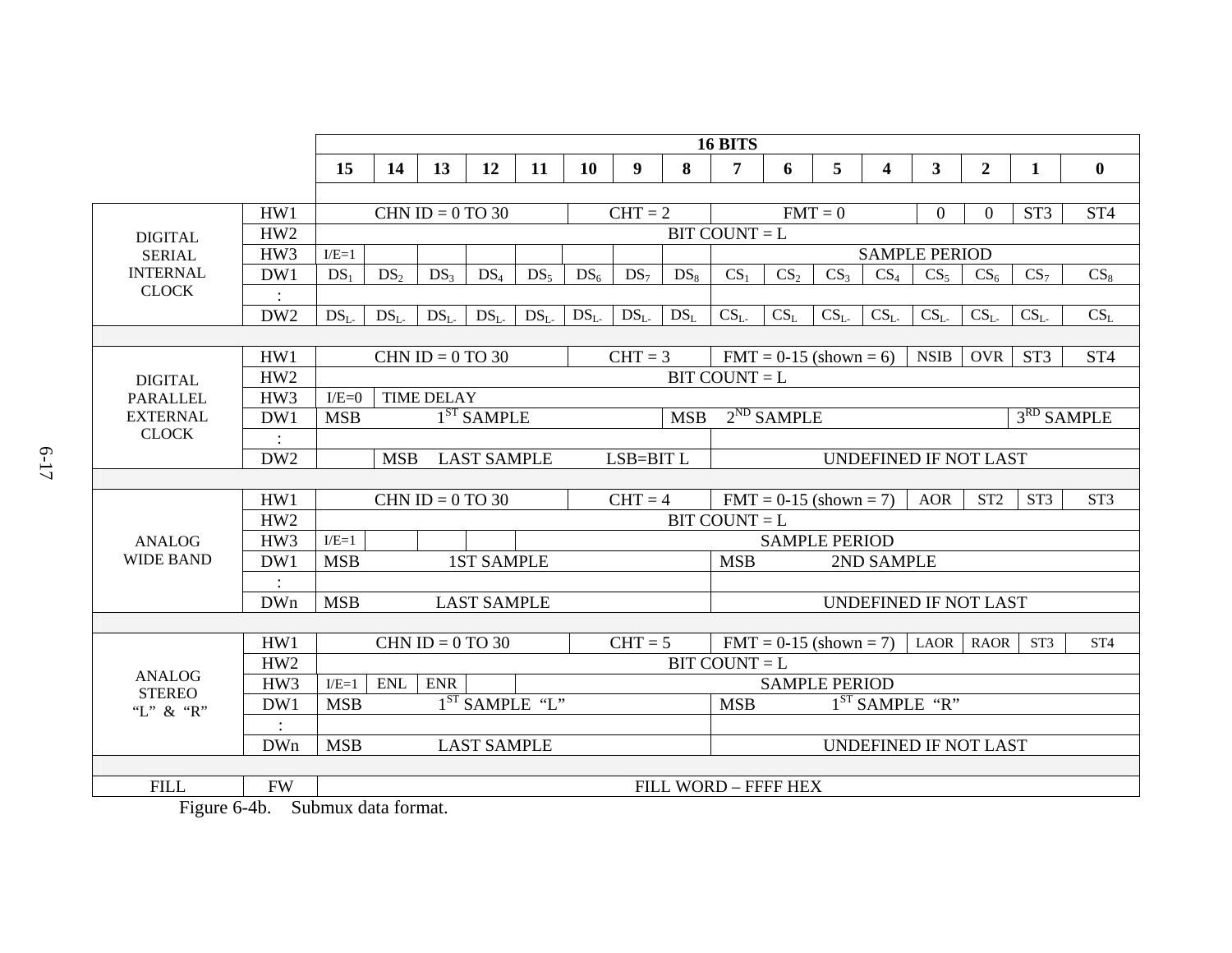# <span id="page-19-0"></span>**6.6 1/2 Inch Digital Cassette (S-VHS) Helical Scan Recording Standards**

 These standards are for helical scan digital magnetic tape recorder/reproducers using the very large data store (VLDS) format. This standard is intended for applications where compact size is needed and bit rates do not exceed 32 or 64 megabits per second (Mbps). The VLDS is a 12.65 mm (1/2 inch) S-VHS (850 oersteds nominal ) media based tape format. This standard describes the salient features of the LDS format. To ensure crossplay compatibility between recorders of different manufacturers, refer to Metrum-Datatape document number 16829019, *M64/32HE Magnetic Tape Recorder/Reproducer Tape Format Specification*.

**NOTE** Metrum-Datatape is now Sypris Data Systems and this specification may be updated in the near future to reflect this change in name. A pdf copy of this specification can be obtained by calling (303) 773-4701. Many of the specifications listed in this chapter have been adapted from this document.

6.6.1 Magnetic Tape and Cassettes. The magnetic tape shall meet the requirements of Magnetic Media Laboratory (MML) Document 93-1, Specification for Rotary Instrumentation Magnetic Recording Tape, 12.65 millimeter  $(0.5 \text{ inch})$ , 68 KA/M  $(850 \text{ Oersteds})^4$  $(850 \text{ Oersteds})^4$ . The tape cartridge shall conform to ANSI Standard V98.33M-1983, Specification for Physical Characteristics and Dimensions<sup>[5](#page-19-0)</sup>. To ensure crossplay compatibility, the T-160 (327 meters, min.) is recommended.

6.6.2 Format Types. There are four standard formats: two B formats provide 32 Mbps standard density or 64 Mbps high density for most applications where severe environmental conditions are not encountered, and two E formats provide 16 Mbps standard density or 32 Mbps high density for harsh environments involving extremes of vibration and temperature. A tape made on a standard density system may be reproduced on a high density system. Relative to the B formats, the E formats use a 100 percent larger track pitch, an 81 percent larger track width, and a larger guard band providing a very large margin for accurately tracking and recovering data under extreme conditions. The E formats provide only about one-half the data storage capacity of the B format but can be played back on a B format system.

6.6.2.1 B Format. These formats originate from helical scanner implementations using four helical heads organized in pairs at 180° separation. The heads are both read and write functionally and are supported by two parallel sets of read/write electronics referred to as data channels. Helical track dimensions are given in Figure [6-5](#page-20-0).

6.6.2.2 E Format. These formats originate from helical scanner implementations using two helical heads with wider track widths at 180° separation on the scanner. The heads are both read

 $\overline{a}$ 

 $4$  MML Document 93-1 is available from the Naval Air Warfare Center Aircraft Division, Patuxent River, Maryland 20670.

<sup>&</sup>lt;sup>5</sup> ANSI V98.33M-1983 is available from the American National Standards Institute, 1430 Broadway, New York, New York 10018.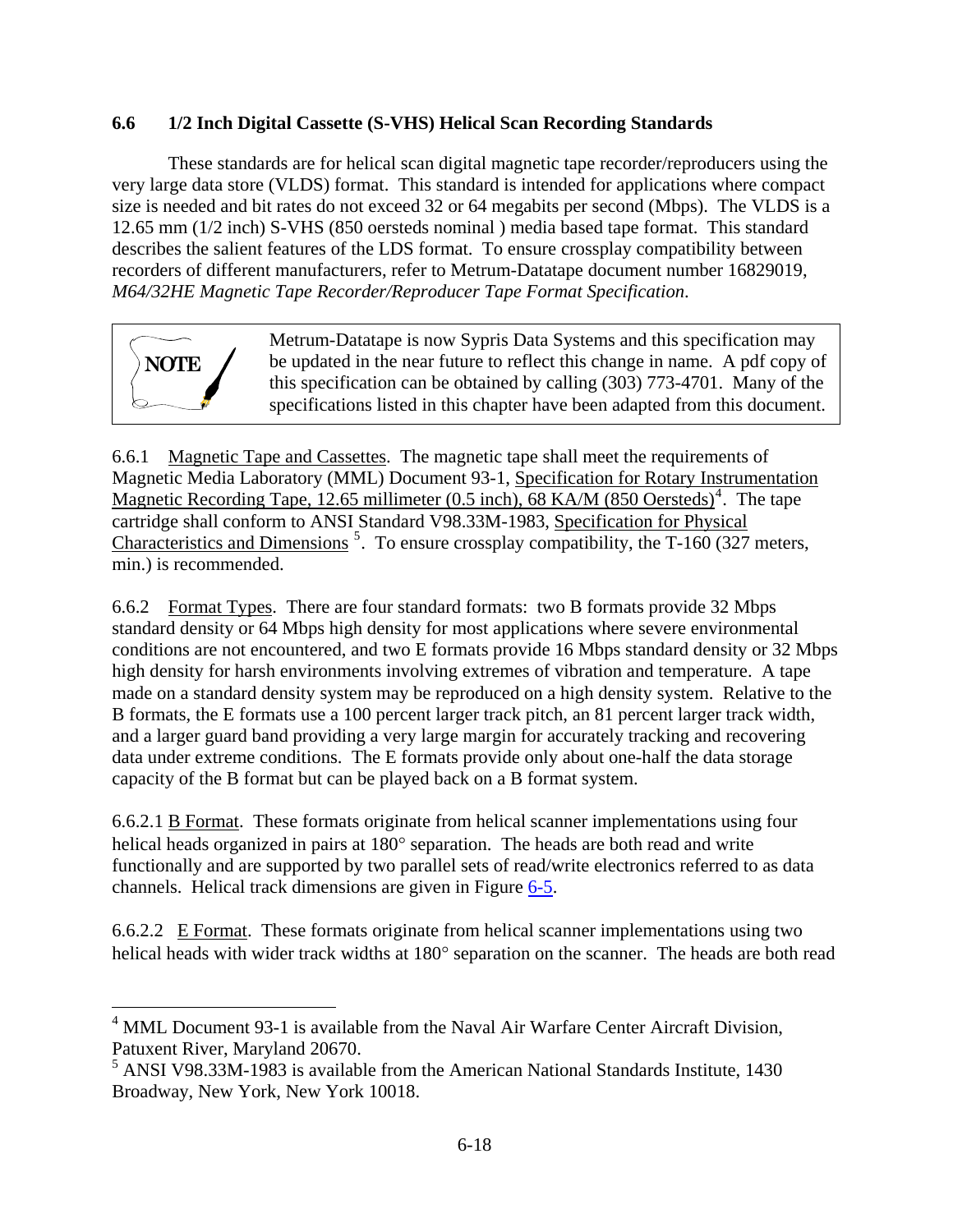<span id="page-20-0"></span>and write functionally. One set of read/write or write only electronics is required. Helical track dimensions are given in Figure 6-6 at the bottom of this page.



Figure 6-5. Helical track dimensions, B format.



Figure 6-6. Helical track dimensions, E format.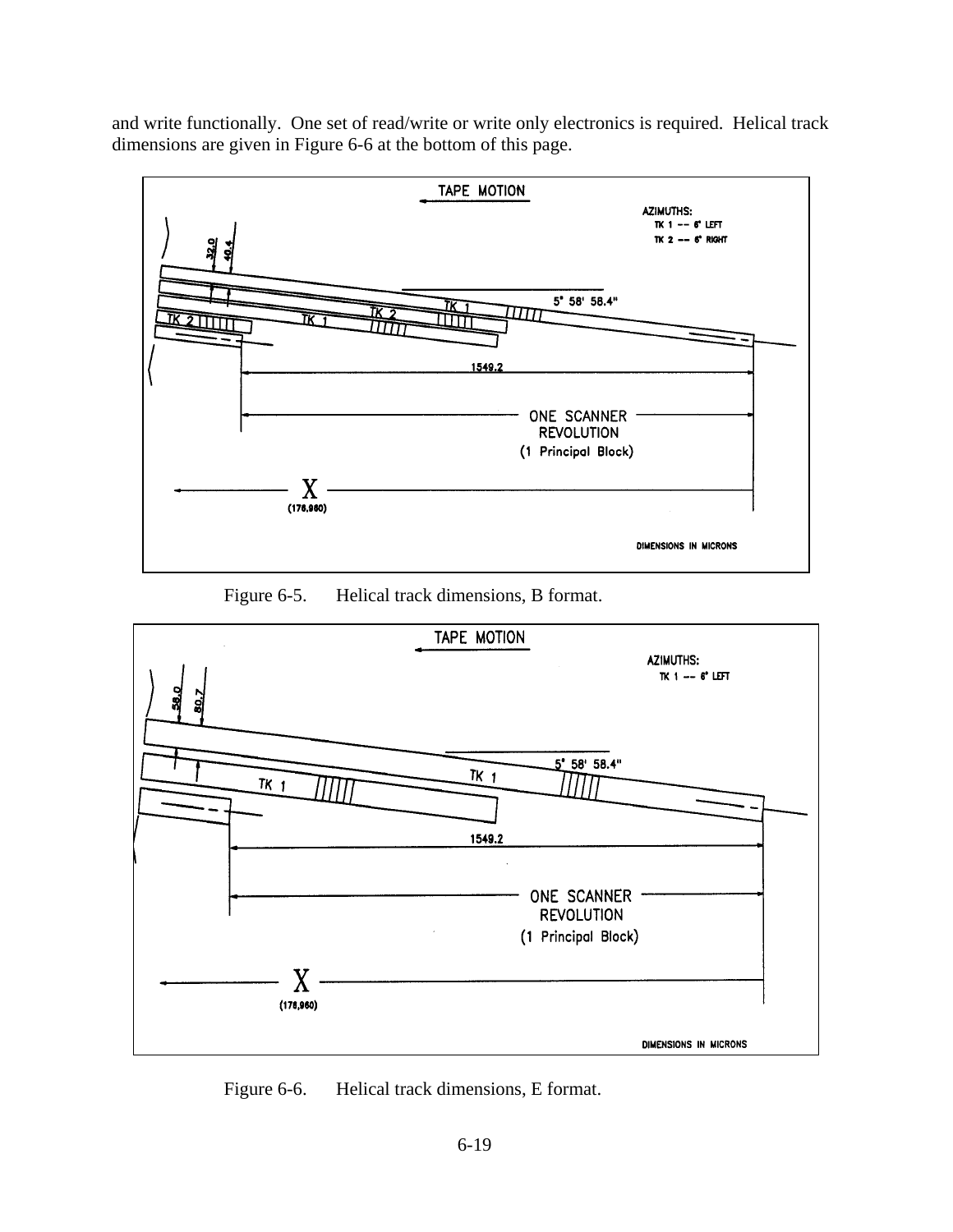<span id="page-21-0"></span>6.6.3 Data Storage. Data are recorded onto 12.65 mm (1/2 in.) wide magnetic tape using both rotating and fixed heads (see Figure [6-7\)](#page-24-0). The rotating heads record data in adjacent track patterns at an inclined angle to the normal tape motion. The fixed heads record data on tracks parallel to the tape motion. The fixed head tracks are used for control and servo purposes and do not directly record user data.

6.6.4 Physical Relationships. Maintaining high accuracy of the ratio between scanner rotational speed and tape speed (1.5492 mm (0.0610 in.) of tape motion per scanner rotation) is critical to maintaining the format geometry. Head and tape speed will vary accordingly with changes in the other two speed parameters. The three speed parameters vary linearly with desired user data rates. Parameters used with a user data rate of 32 Mbps (B) or 16 Mbps (E) are as follows:

| user bits/helical track                                     | $2^{17}$ =131 072 bits (16 kilobytes)                     |
|-------------------------------------------------------------|-----------------------------------------------------------|
| scanner diameter                                            | $62.000$ mm + 0.008/-0.000 mm (2.44<br>in. $+0.0003$ in.) |
| scanner rotation speed                                      | 3662.1 rpm                                                |
| tape speed                                                  | 94.55 mm/sec (3.72 in./sec.)                              |
| head/tape speed                                             | 11 794.30 mm/sec (464.34 in./sec.)                        |
| helix angle (head rotational<br>plane to ref. edge of tape) | $5^{\circ}$ 56' 7.4" basic dimension                      |
| head gap length                                             | refer to Metrum Document 16829019 <sup>6</sup>            |
| tape tension (inlet side of<br>scanner)                     | $0.35N \pm 0.02N$                                         |

6.6.5 Helical Track Organization. Each group of four helical tracks resulting from one complete revolution of the scanner (two helical tracks for the E formats) is termed a principal block on the tape. A principal block is the smallest increment of data that may be written to or read from the tape. Each principal block is assigned a unique number, which is recorded as part of the helical track. Helical tracks containing user data begin with the number 1 and are sequentially incremented on the tape up to the capacity of the cartridge. Whenever new data are appended on a previously recorded cartridge, the new data are precisely located to begin with the next helical track location after the previous end of data point with no interruption or discontinuity in track spacing.

6.6.6 Recorded Information. The following subparagraphs contain additional information.

6.6.6.1 Add overhead bytes generated by error correction encoding algorithms.

6.6.6.2 Provide preamble and postamble patterns for isolation of the information at the beginning and end of the helical tracks.

 $\overline{a}$ 

 $<sup>6</sup>$  See reference on how to obtain the to Metrum-Datatape document at paragraph 6.6 above.</sup>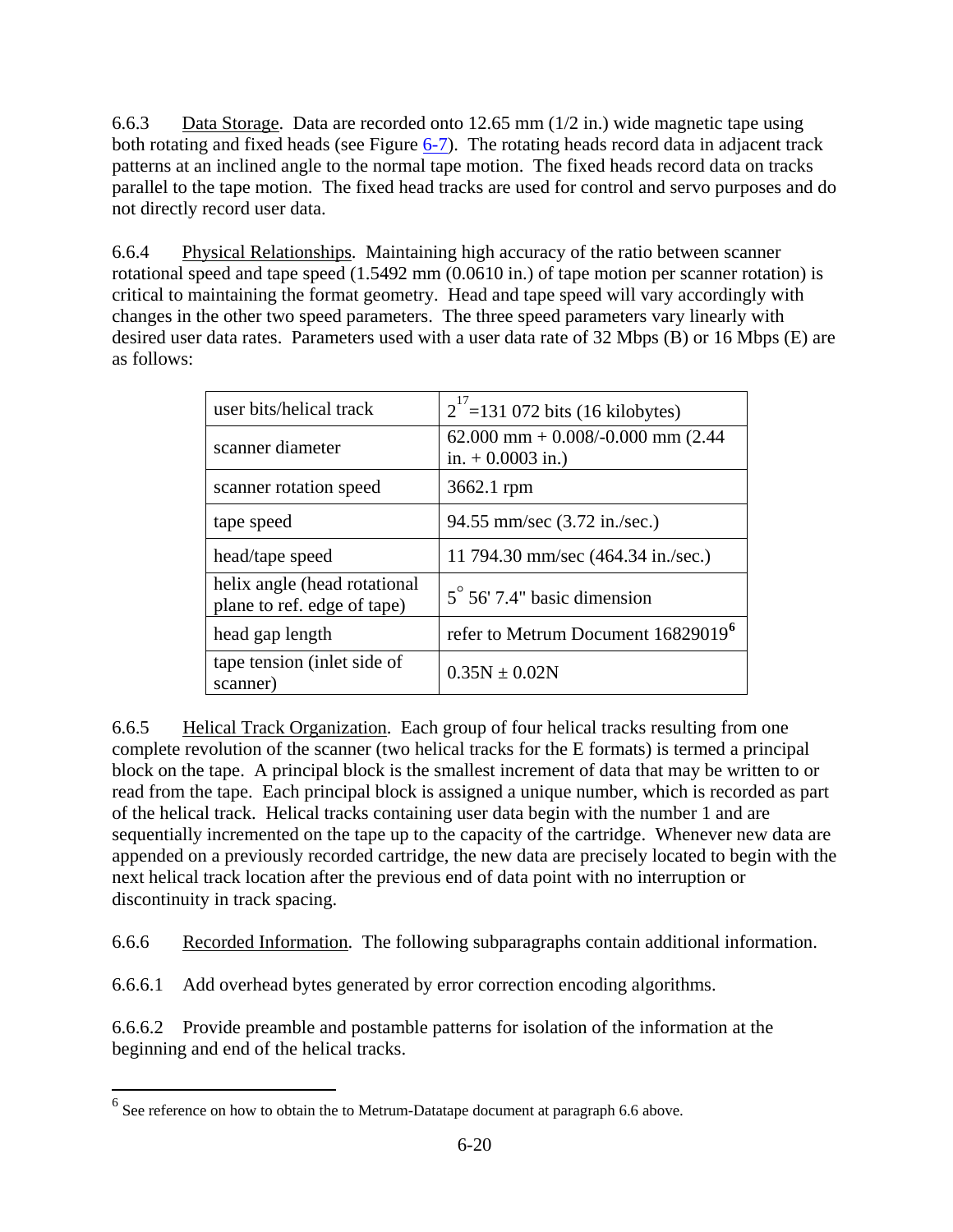6.6.6.3 Provide clock synchronization patterns to facilitate clock recovery at the beginning of each helical track.

6.6.6.4 Add patterns throughout the helical track to maintain synchronization and counteract bit slips during data extraction.

6.6.6.5 Provide redundantly recorded principal block numbers for organizing data on the cartridge.

6.6.6.6 Include a user specifiable volume label for identifying the entire cartridge.

6.6.6.7 Add miscellaneous data used to convey information about the organization of data on the cartridge and within the helical tracks.

6.6.7 Recording Geometry and Physical Dimensions. Included in the following subparagraph are the recording geometry and the physical dimensions.

6.6.7.1 Tape Reference Edge. The tape reference edge for dimensions specified in this section shall be the lower edge as shown in Figure [6-7.](#page-24-0) The magnetic coating, with the direction of tape travel as shown in Figure  $6-5$ , shall be the side facing the observer.

6.6.7.2 Helical Tracks. Contained in the succeeding subparagraphs are the helical tracks attributes.

6.6.7.2.1 Track Widths. The width of a written track shall be  $0.032$  mm  $\pm 0.002$  (0.0013 in.  $\pm$  0.000079) for the B formats and 0.058 mm  $\pm$  0.002 (0.0023 in.  $\pm$  0.000079) for the E formats.

6.6.7.2.2 Track Pitch. The distance between the center lines of any two adjacent tracks, measured perpendicular to the track length, shall be 0.0404 mm (0.0016 in.) for the B formats and 0.0808 mm (0.0032 in.) for the E formats.

6.6.7.2.3 Track Straightness. Either edge of the recorded track shall be contained within two parallel straight lines 0.005 mm (0.0002 in.) apart. The center lines of any four consecutive tracks shall be contained within the pattern of four tolerance zones. Each tolerance zone is defined by two parallel lines, which are inclined at an angle of  $5^{\circ} 58' 58.4"$  basic with respect to the tape edge. The center lines of the tolerance zones shall be spaced 0.0404 mm (0.0016 in.) apart for the B format and 0.0808 mm (0.0032) apart for the E format. The width of the first tolerance zone shall be 0.007 mm (0.00028 in.). The width of tolerance zones two, three, and four shall be 0.011 mm (0.0004 in.). These tolerance zones are established to contain track angle, straightness, and pitch errors.

6.6.7.2.4 Gap Azimuths. The azimuth of the head gaps used for the helical track recording shall be inclined at angles of  $\pm 6^{\circ} \pm 15'$  to the perpendicular to the helical track record (see Figure [6-7](#page-24-0) and Figure [6-8\)](#page-25-0). For the E formats and for the first and third tracks of every principal block of the B formats, the recorded azimuth is oriented in the clockwise direction with respect to the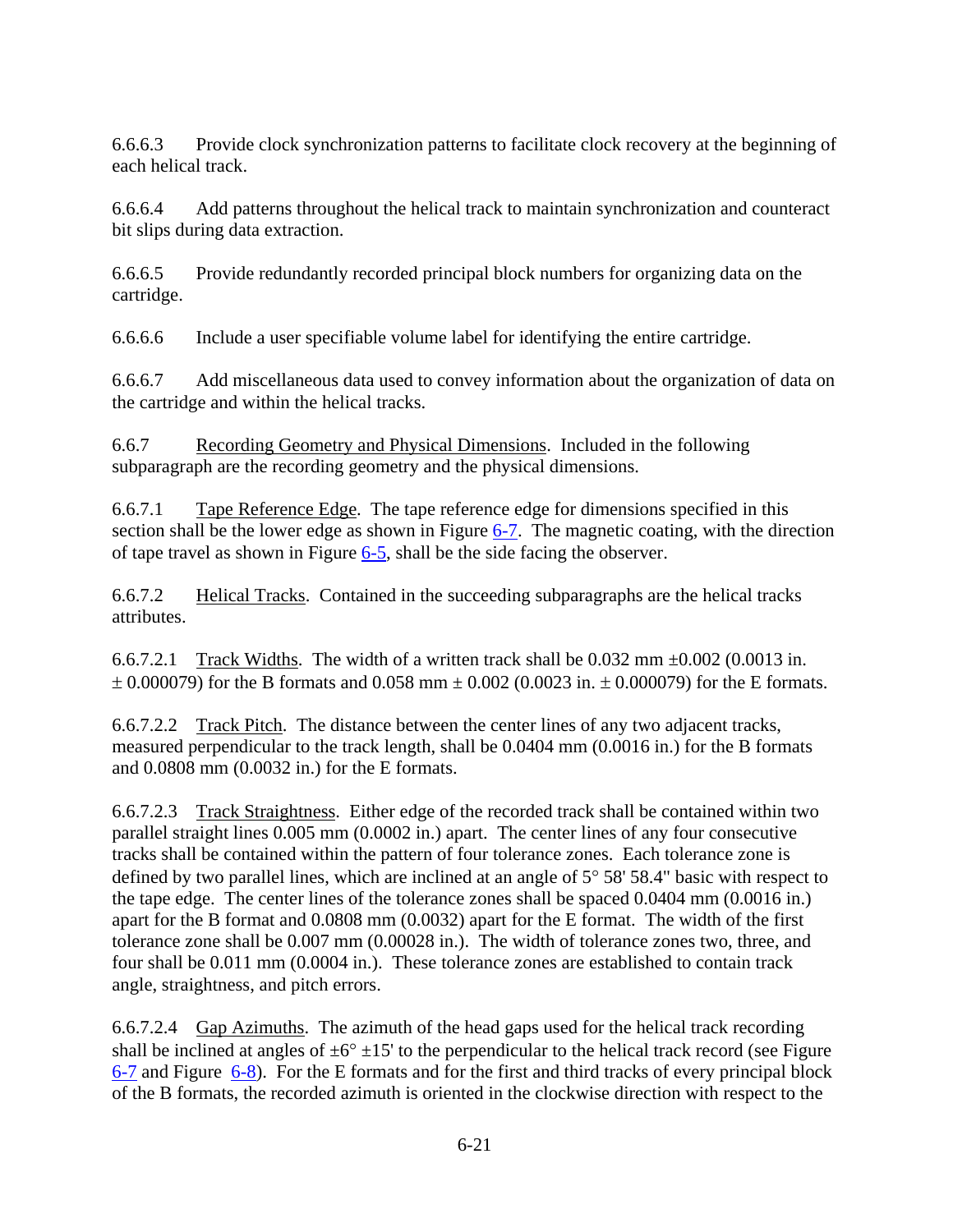line perpendicular to the track direction when viewed from the magnetic coating side of the tape. For the B formats, the second and fourth tracks of each principal block are oriented in the counterclockwise direction.

6.6.7.2.5 Track Guard Bands. The nominal unrecorded guard band between any two adjacent helical tracks shall be 0.008368 mm (0.0003 in.) for the B formats and 0.022737 mm (0.0009 in.) for the E formats.

6.6.7.2.6 Track Angle. The track angle shall be 5° 58' 58.4".

6.6.7.2.7 Track Length. The track length shall be 96.619 mm (3.80 in.).

6.6.7.2.8 Physical Recording Density. The maximum physical density of the recording shall be 1930 or 3776 flux transistors per millimeter (ftpmm) respectively for the 32 and 64 Mbps systems.

6.6.7.3 Longitudinal Tracks. The characteristics of the longitudinal tracks are described in the subsequent subparagraphs.

6.6.7.3.1 Servo Track. The servo track is located along the reference edge of the tape as shown in Figure [6-7.](#page-24-0) The azimuth angle of the servo track head gap shall be perpendicular to the recorded track. The recording of the servo track is composed of a recorded pulse (nominally 0.0185 mm (0.0007 in.)) for each principal block on the tape. The recording shall achieve full magnetic saturation for at least half the pulse. The time duration of the pulse is determined by the tape speed to yield this physical dimension. During the interval between pulses, no magnetic recording occurs on the track. The pulse is timed to begin coincident with the midpoint of the principal block (the data channel switches from first to second head). The physical offset from the longitudinal head to the helical heads is shown in Figure [6-5,](#page-20-0) Figure [6-6,](#page-20-0) and Figure [6-7](#page-24-0) as dimension "X."

6.6.7.3.2 Filemark Track. The filemark track is located near the top of the tape as shown in Figure [6-7](#page-24-0). The azimuth angle of the filemark track head gap shall be perpendicular to the recorded track. The recording of the filemark track is composed of a series of pulses located in conjunction with the principal block to be marked. Each filemark is composed of three redundant pulses (nominal 0.005 mm (0.0002 in.)). The three pulses are typically spaced 0.029 mm (0.0011 in.) apart with a maximum span of 0.09 mm (0.0035 in.) from the beginning of the first to the beginning of the third. This triplet of pulses is for redundancy against tape flaws and on detection are treated as one filemark regardless of whether 1, 2, or 3 pulses are detected. The filemark pulses are associated with a specific principal block by initiating the first pulse between 4 to 5.5 msec after the midpoint of the principal block. (Data channel switches from first to second head.)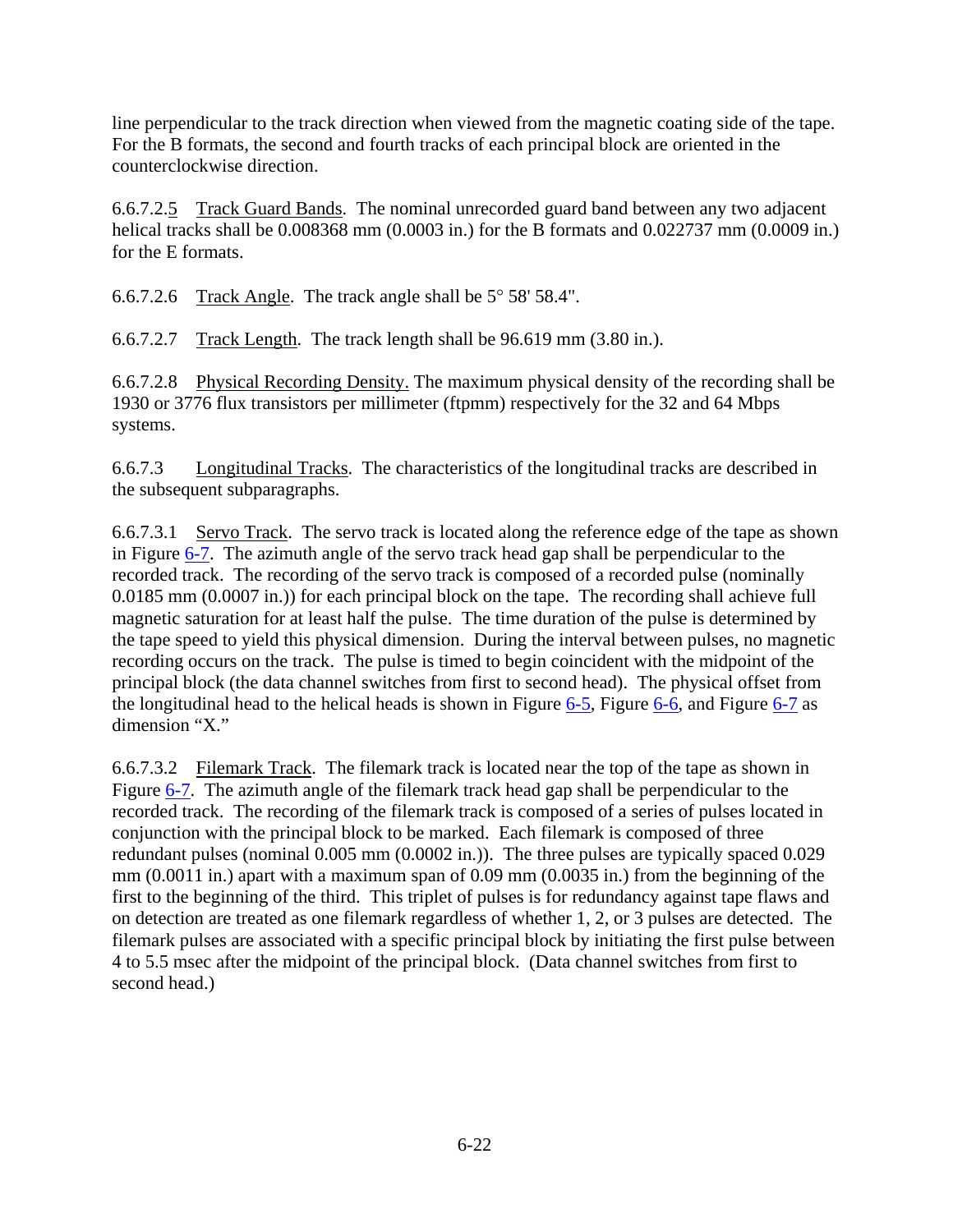<span id="page-24-0"></span>

Figure 6-7. Recorded tracks on tape, B format.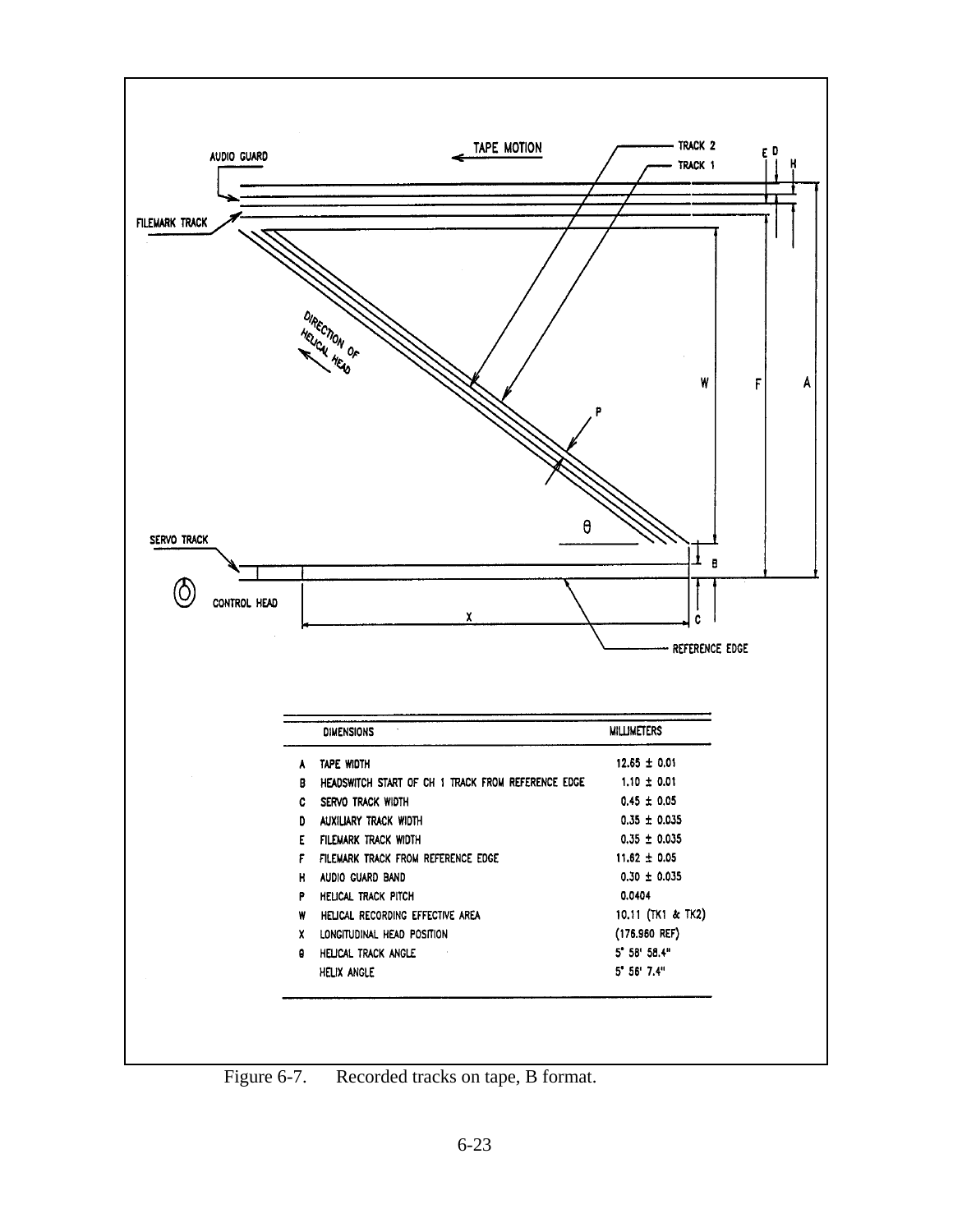<span id="page-25-0"></span>6.6.8 Tape Cartridge Format. The physical format of the recording along the length of the tape is shown in Figure 6-11. Immediately following the physical beginning of tape (PBOT) is an unused portion of tape, followed by the cassette format zone, which precedes the logical beginning of tape (LBOT). Principal blocks of user data shall be recorded between LBOT and the logical end of tape (LEOT), which precedes the physical end of tape (PEOT).



Figure 6-8. Tape cartridge layout.

6.6.8.1 Load Point. The load point is defined as the first point after PBOT accessible by the recording system with the tape fully engaged to the scanner.

6.6.8.2 Format Zone. The format zone begins at the load point, precedes the LBOT, and consists of a minimum of 450 principal blocks recorded on the tape. It provides a run up area for the servo systems and principal block identification allowing precise location of the LBOT where user data begin. The zone must be prerecorded to prepare the cartridge to accept user data. This process involves locating at the load point and beginning recording as soon as tape speed servo lock is achieved. The principal blocks recorded are numbered beginning with a negative number and counting up until principal block 0 is recorded. Principal block 0 shall be the last recorded block in the format zone. Principal blocks recorded in the format zone do not contain user data or error correction coding (ECC) overhead bytes, but do contain the remaining miscellaneous information described in paragraph [6.6.6](#page-21-0) and in the helical track data format descriptions. The volume label for the cartridge is irreversibly determined at the time the format zone is recorded.

6.6.8.3 Logical Beginning of Tape. The logical beginning of tape denotes the end of the format zone and the point at which principal blocks containing reproducible data begin. The first principal block containing useful information shall be assigned the number one.

6.6.8.4 Data Zone. Beginning with principal block 1 at LBOT and continuing through to LEOT, the data zone shall be the principal blocks that record user data as well as the added miscellaneous information to allow full reproduction and management of the data on the tape cartridge.

6.6.8.5 Logical End of Tape. The logical end of tape is a physical principal block count. The principal block count for the standard ST-160 tape cartridge is 210 333.

6.6.9 Helical Track Format. The format for writing data into a single helical track is shown in Figure [6-9.](#page-26-0) The term "bits" refers to actual on tape bit cells. Each helical track begins with a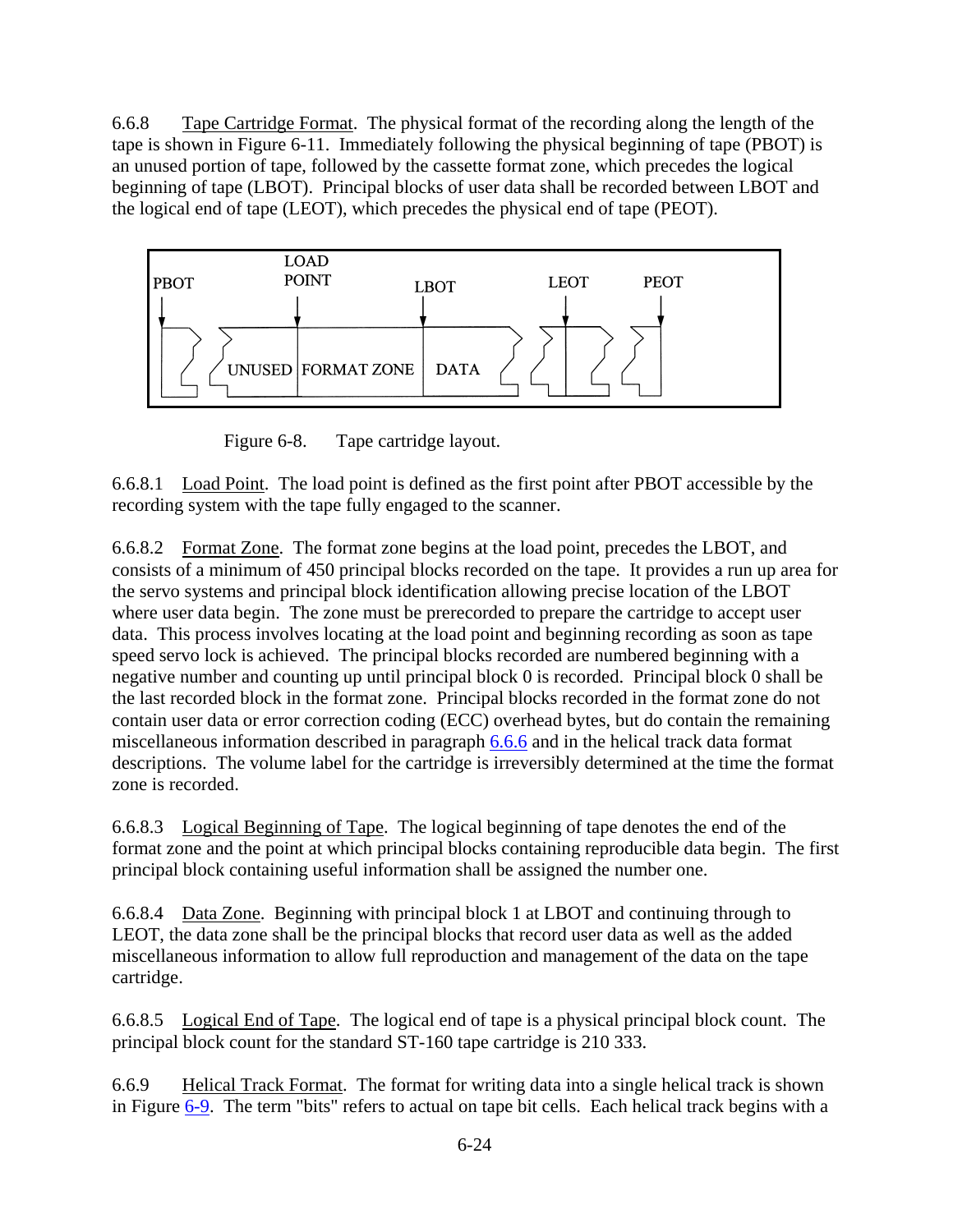<span id="page-26-0"></span>preamble area consisting of 6216 bits of an alternating pattern of three 0 bits and three 1 bits for the 32 Mbps system or 9240 bits for the 64 Mbps system. This 6-bit pattern is repeated 1036 or 1540 times. The preamble is followed by a track synchronization area. This area provides for obtaining registration to the track data patterns. It is composed of four zones of 732 bits each with an alternating 0- and 1-bit pattern that facilitates clock recovery. Each of these four zones is followed by a 36-bit sync pattern. These sync patterns are described more fully in subparagraph [6.6.9.1.](#page-27-0) The track synchronization area ends with 24 bits of an alternating pattern of three 0 bits and three 1 bits. The central area is where actual user data are recorded in 138 data blocks for the 32 Mbps system or 276 data blocks for the 64 Mbps system. Each data block contains 205 5/6 modulation code frames of interleave data for a total of 1230 bits.



Figure 6-9. Helical track format.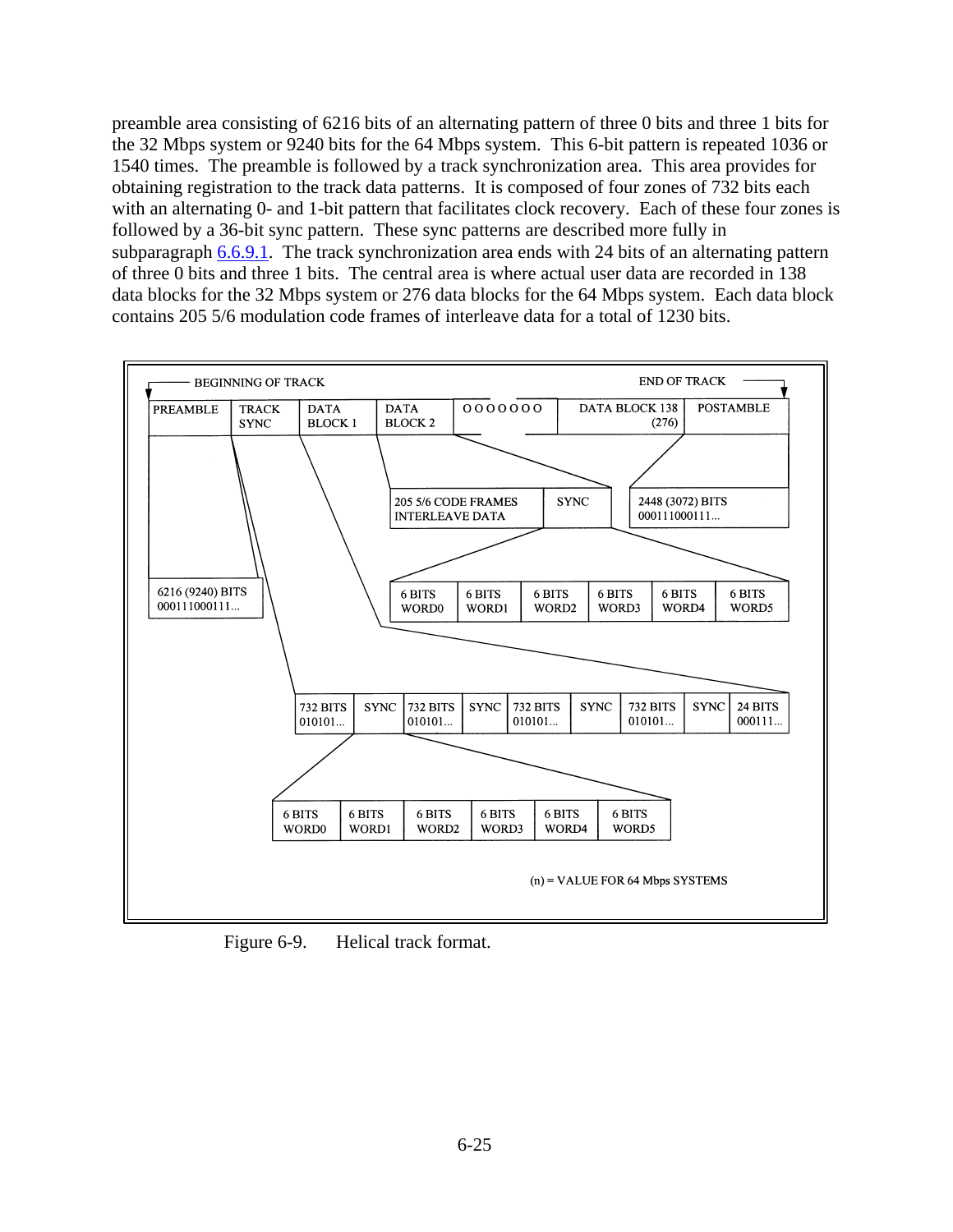<span id="page-27-0"></span>This data is followed by a 36-bit sync pattern. Sync patterns and interleave data are more fully described next. Each helical track ends with a postamble pattern of three 0 bits and three 1 bits. This is the same pattern as the preamble. Compiling all bits yields an overall track total of 186 468 tape bits for the 32 Mbps system and 364 824 tape bits for the 64 Mbps system. Since each contains 131 072 or 262 144 user bits, overheads are 29.7 and 28.1 percent.

6.6.9.1 Sync Patterns. Each helical track contains 142 or 280 sync patterns as shown in Figure [6-9](#page-26-0). Four of these are contained in the track sync area with the remaining 138 or 276 distributed at the end of each data block. These sync patterns provide registration to the bit sequence and allow management of bit slips. The track and data sync consists of 36 bits in the form of six 6-bit words. The first five words are the same for all sync words. They are:

| WORD <sub>0</sub> | 2A <sub>h</sub> | WORD3 | $0F_h$          |
|-------------------|-----------------|-------|-----------------|
| WORD1             | 2A <sub>h</sub> | WORD4 | 2l <sub>h</sub> |
| WORD <sub>2</sub> | 0C <sub>h</sub> |       |                 |

WORD5 defines which sync word is being issued in the following manner:

| <b>Sync Location</b> | Words           | <b>Sync Location</b> | Words           |
|----------------------|-----------------|----------------------|-----------------|
| Track Sync 1         | 39 <sub>h</sub> | Data Sync 4          | 2E <sub>h</sub> |
| Track Sync 2         | 35 <sub>h</sub> | Data Sync 5          | 2B <sub>h</sub> |
| Track Sync 3         | 2D <sub>h</sub> | Data Sync 6          | 2E <sub>h</sub> |
| Track Sync 4         | 1D <sub>h</sub> | $\ddot{\cdot}$       | $\ddot{\cdot}$  |
| Data Sync 1          | 2B <sub>h</sub> |                      | $\ddot{\cdot}$  |
| Data Sync 2          | 2E <sub>h</sub> | Data Sync 279        | 2B <sub>h</sub> |
| Data Sync 3          | 2B <sub>h</sub> | Data Sync 280        | 2E <sub>h</sub> |
|                      |                 |                      |                 |

6.6.9.2 Data Blocks. Each helical track contains 138 or 276 data blocks, which record the user data as well as miscellaneous information used in locating and managing data on the tape cartridge (see Figure [6-9](#page-26-0)). The construction of these data blocks is performed by each channel's data path electronics. Figure [6-10](#page-28-0) illustrates a typical block diagram of a channel data path as described in the following subparagraphs.

6.6.9.2.1 Error Correction Encoding. An interleaved Reed-Solomon (RS) code is used for error detection and correction. An outer ECC is applied to written data first which is an RS (130, 128) for purposes of error detection only. An inner ECC is subsequently applied which is an RS (69, 65) for error detection and correction. The resulting encoded data is stored in a multiple page interleave buffer memory array containing 128 rows by (2•69) or (8•69) columns of encoded user data. For the outer ECC, incoming data is arranged in groups of 128 bytes each. The outer ECC encoder appends 2 check bytes to each 128 byte block. For the inner ECC, the 130 byte group resulting from the outer ECC is divided into two 65 byte blocks. The first 65 byte block (ECC code words 1, 3, 5, ...) contains all user data while the second 65 byte block (ECC code words 2, 4, 6, ...) contains 63 bytes of user data with the last 2 bytes being the check bytes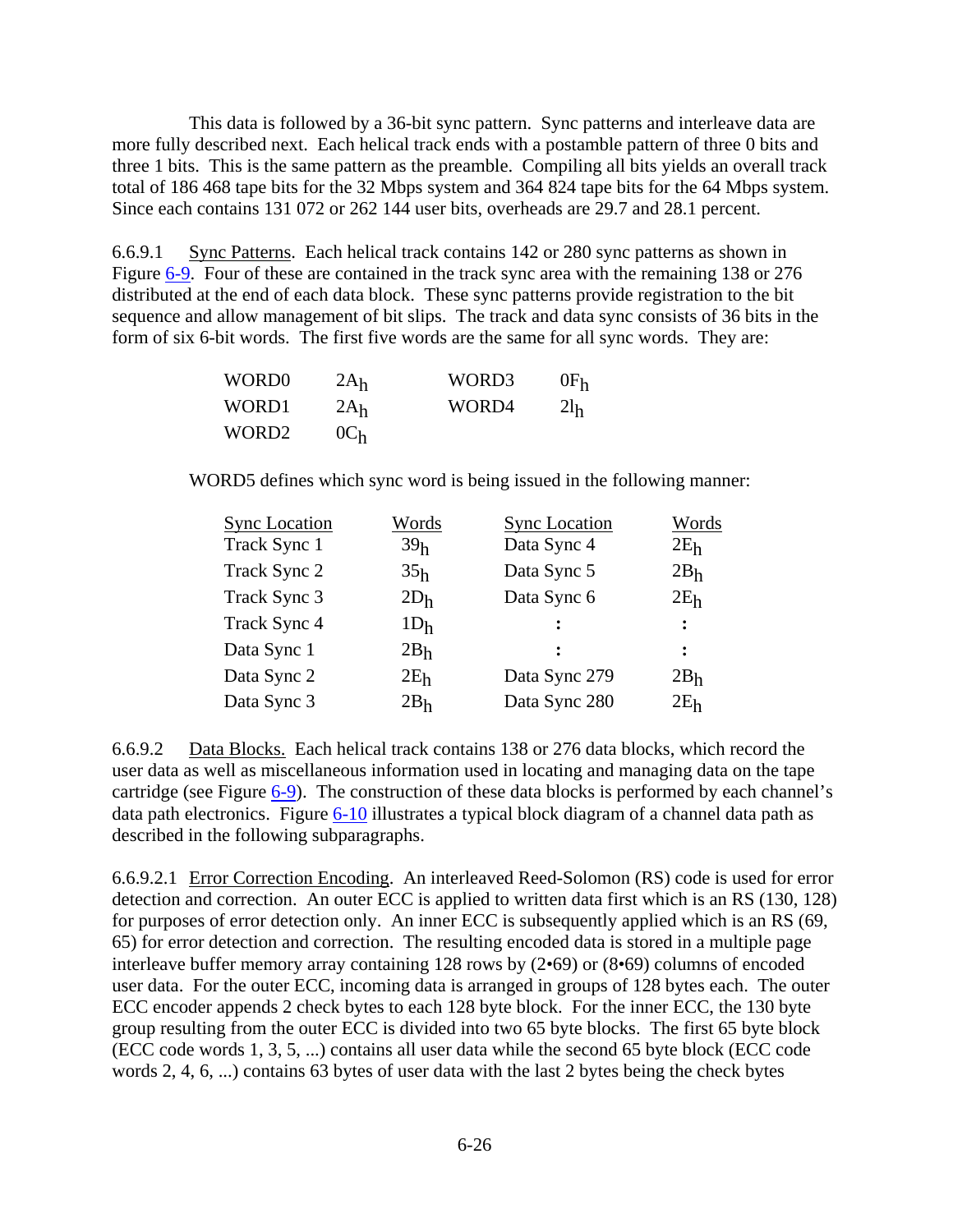<span id="page-28-0"></span>generated by the outer ECC. The inner ECC encoder appends 4 check bytes to each 65 byte block.



Figure 6-10. Typical VLDS data path electronics block diagram.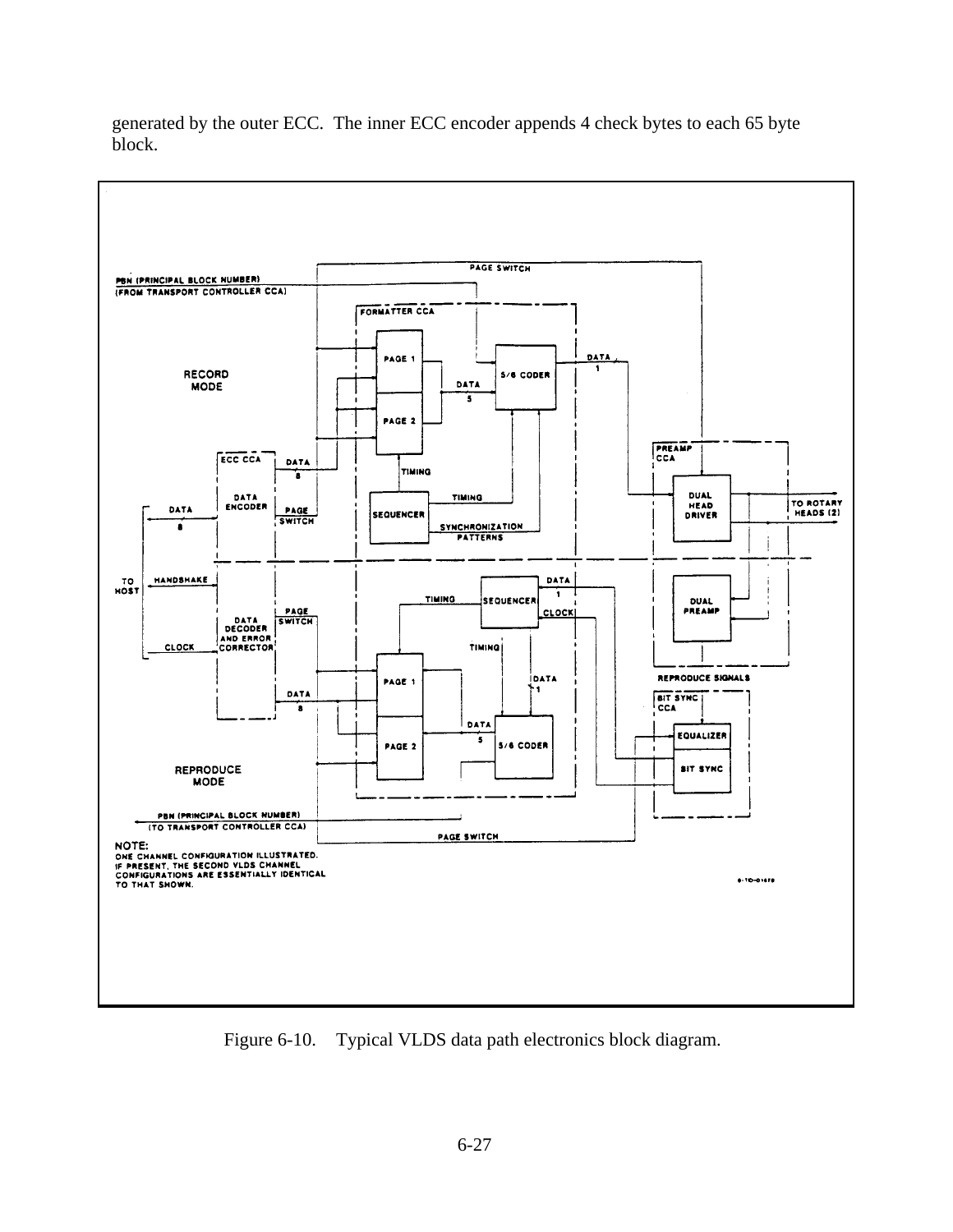Operations in the RS encoder are performed using numbers in a finite field (also called a Galois field (GF)). The field used contains 256 8-bit elements and is denoted GF (256). The representation of GF (256) used is generated by the binary degree eight primitive polynomials.

| $p(x) = x^8 + x^4 + x^3 + x^2 + 1$ |  |  | outer ECC |
|------------------------------------|--|--|-----------|
| $p(x) = x^8 + x^5 + x^3 + x + 1$   |  |  | inner ECC |

The ECC generator polynomials are:

| $G(x) = (x+a^{24})(x+a^{25})$      | outer ECC |
|------------------------------------|-----------|
| $G(x) = (x+1) (x+a) (x+a2) (x+a3)$ | inner ECC |

where "a" denotes the primitive element of the field.

6.6.9.2.2 Interleave Buffer. Encoding data from the two levels of ECC are stored in an interleave buffer memory. The architectures for this memory are shown in Figure  $6-11$ . This buffer allows interleaving of the encoder data. Interleaving spreads adjacent ECC code word bytes within a helical track for the 32 Mbps system to minimize the effect of burst error events. For the 64 Mbps system, interleaving spreads adjacent ECC code word bytes within two helical tracks (two helical tracks per channel per principal block) to further minimize burst error effects. Data to and from the ECC are accessed along horizontal rows in the memory matrix. Data to and from tape are accessed along vertical columns in the memory. Each column in the matrix consists of 128 bytes that will constitute one block in the helical track format (see Figure [6-9](#page-26-0)).

6.6.9.2.2.1 Exchange of Data with ECC. Addressing of the interleave buffer for exchange of data with the ECC for the 32 Mbps systems is as follows:

| <b>ECC Code Word</b> | Address Range (hexadecimal) |
|----------------------|-----------------------------|
|                      | 0080 to 00C4                |
| 2                    | 0000 to 0044                |
| 3                    | 0180 to 01C4                |
| 4                    | 0100 to 0144                |
| 5                    | 0380 to 03C4                |
| 6                    | 0200 to 0244                |
|                      |                             |
|                      |                             |
|                      |                             |
| 253                  | 7E80 to 7EC4                |
| 254                  | 7E00 to 7E44                |
| 255                  | 7F80 to 7FC4                |
| 256                  | 7F00 to 7F44                |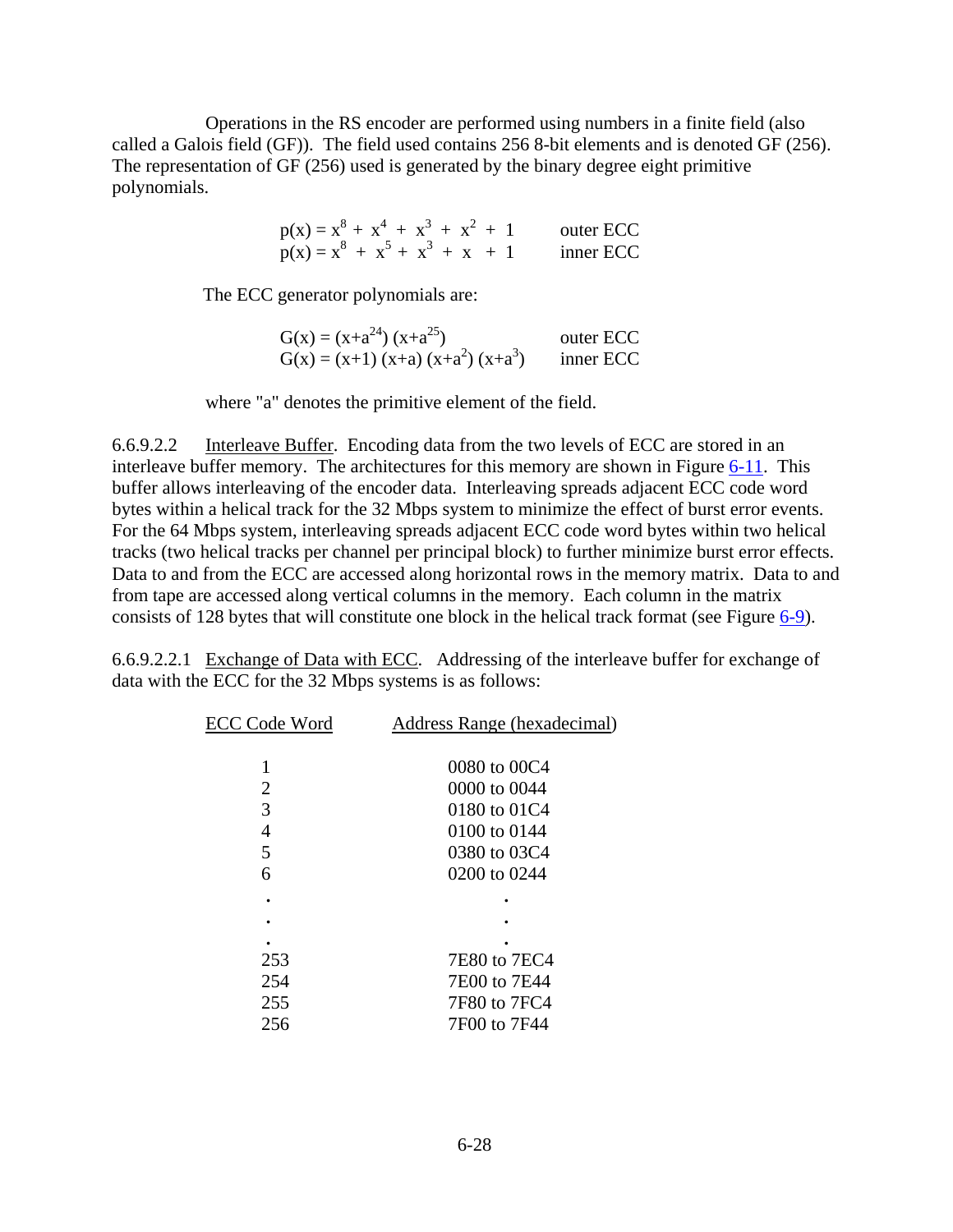

<span id="page-30-0"></span>Figure 6-11. Interleave buffer architectures.

6-29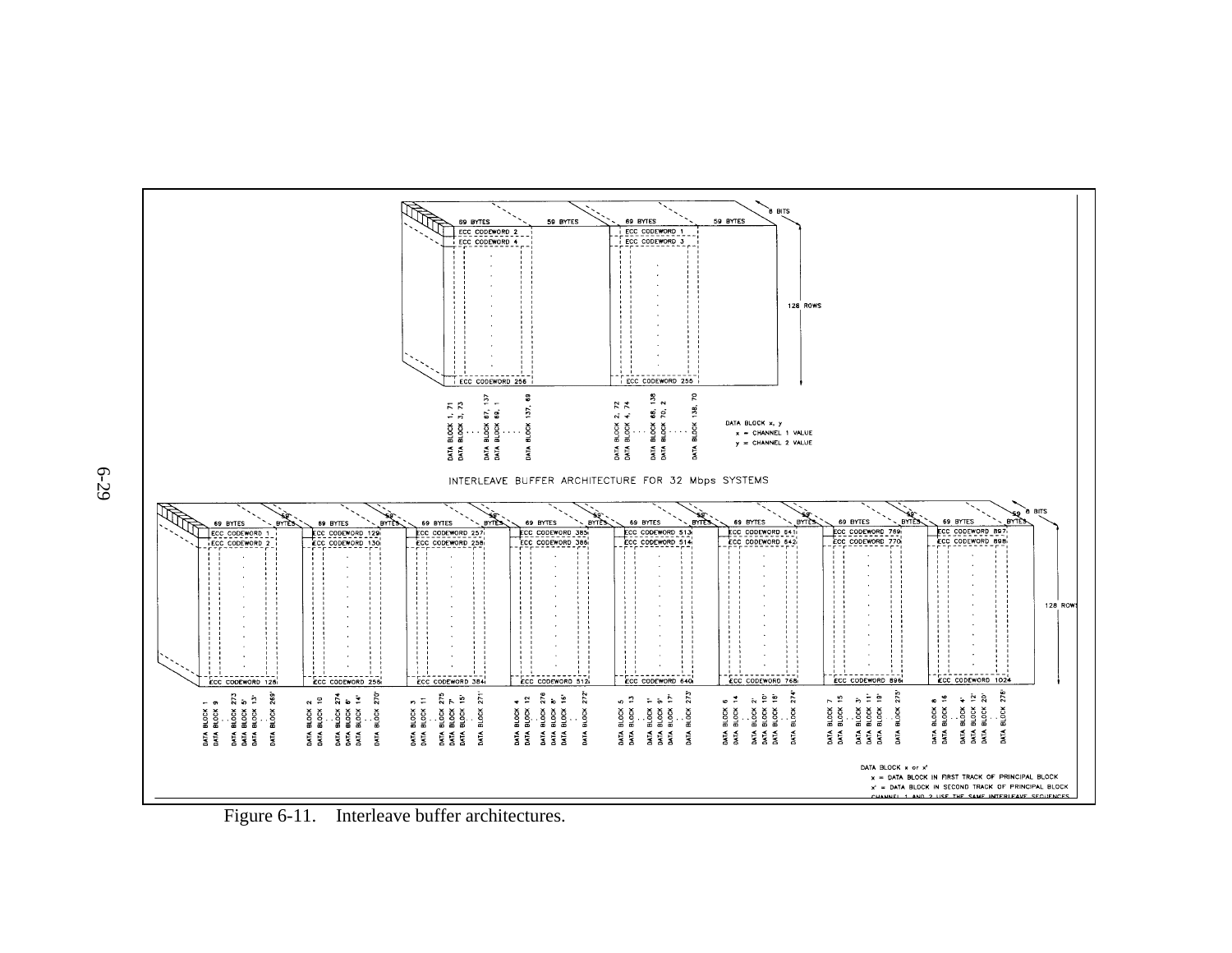Addressing of the interleave buffer for exchange of data with the ECC for the 64 Mbps systems is as follows:

| <b>ECC Code Word</b> | <b>Address Range (hexadecimal)</b> |
|----------------------|------------------------------------|
|                      |                                    |
| 1                    | 00000 to 00044                     |
| $\overline{2}$       | 00400 to 00444                     |
| $\overline{3}$       | 00800 to 00844                     |
|                      |                                    |
|                      |                                    |
| 128                  | 1FC00 to 1FC44                     |
| 129                  | 00080 to 000C4                     |
| 130                  | 00480 to 004C4                     |
|                      |                                    |
|                      |                                    |
| 256                  | 1FC80 to 1FCC4                     |
| 257                  | 00100 to 00144                     |
| 258                  | 00500 to 00544                     |
|                      |                                    |
|                      |                                    |
| 512                  | 1FD80 to 1FDC4                     |
| 513                  | 00200 to 00244                     |
| 514                  | 00600 to 00644                     |
|                      |                                    |
|                      |                                    |
| 1024                 | 1FF80 to 1FFC4                     |

Note: Each code word is 69 bytes long. The address increments by hex 001 for each byte in a code word. The first data byte sent to/from the ECC for each helical track is stored in location 000.

6.6.9.2.2.2 Exchange of Data To and From Tape. Addressing of the interleave buffer for exchange of data to and from tape for the 32 Mbps system is as follows:

| Data Block | Address Range (Channel 1) | Address Range (Channel 2) |
|------------|---------------------------|---------------------------|
|            | 0000 to 7F00              | 0022 to 7F22              |
| 2          | 0080 to 7F80              | $00A2$ to $7FA2$          |
| 3          | 0001 to 7F01              | 0023 to 7F23              |
| 4          | 0081 to 7F81              | $00A3$ to $7FA3$          |
| 5          | 0002 to 7F02              | 0024 to 7F24              |
| 6          | 0082 to 7F82              | $00A4$ to $7FA4$          |
|            |                           |                           |
|            |                           |                           |
|            |                           |                           |
| 67         | 0021 to 7F21              | 0043 to 7F43              |
| 68         | 00A1 to 7FA1              | $00C3$ to $7FC3$          |
| 69         | 0022 to 7F22              | 044 to 7F44               |
| 70         | 00A2 to 7FA2              | $00C4$ to $7FC4$          |
|            |                           |                           |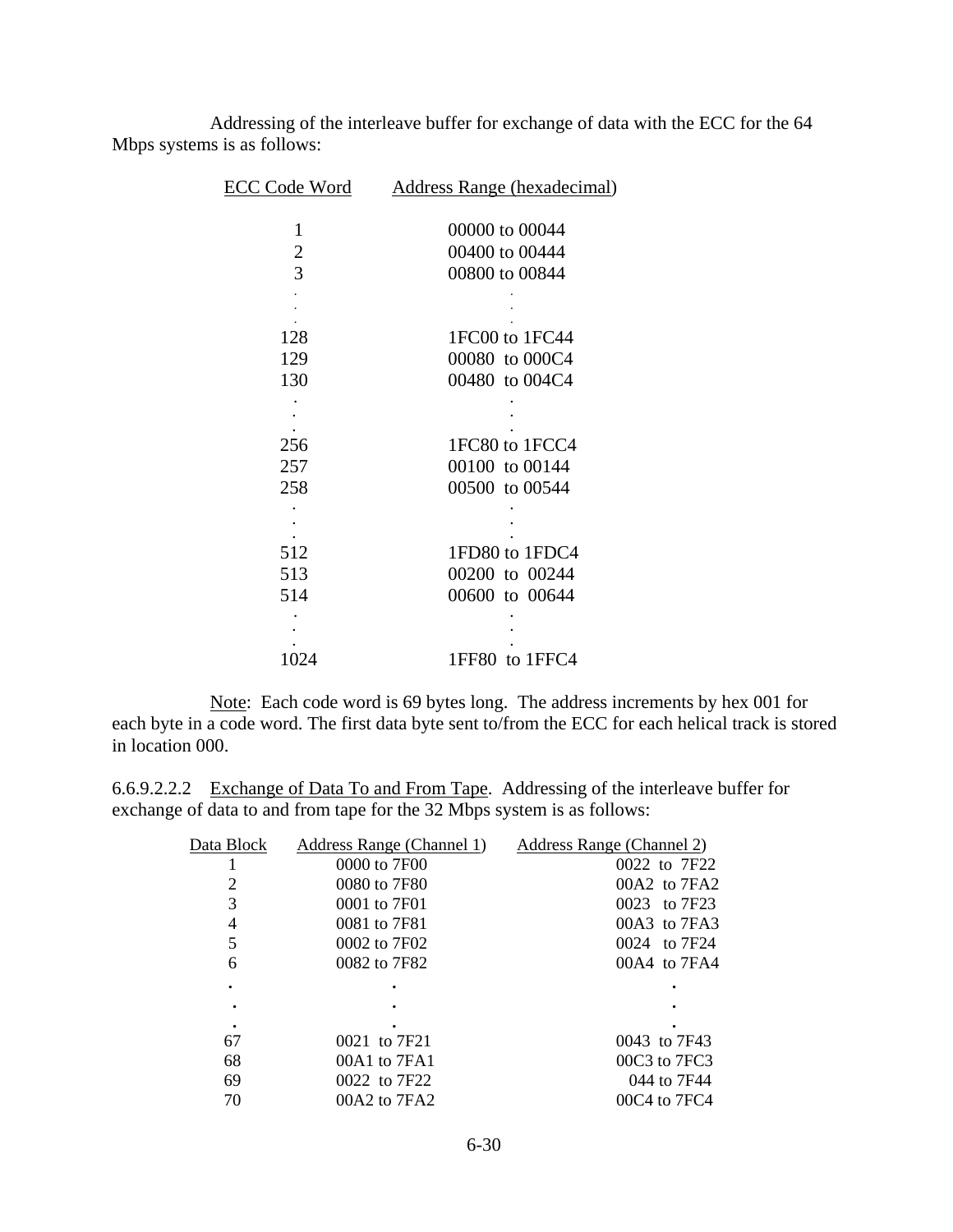| Data Block | Address Range (Channel 1) | Address Range (Channel 2) |
|------------|---------------------------|---------------------------|
| 71         | 0023 to 7F23              | 0000 to 7F00              |
| ٠          | $\bullet$                 | ٠                         |
| ٠          |                           |                           |
| ٠          |                           |                           |
| 135        | 0043 to 7F43              | 0020 to 7F20              |
| 136        | 00C3 to 7FC3              | 00A0 to 7FA0              |
| 137        | 0044 to 7F44              | 0021 to 7F21              |
| 138        | $00C4$ to $7FC4$          | 00A1 to 7FA1              |
|            |                           |                           |

 Note: Each data block is 128 bytes long. The address increments by hex 0100 for each byte in a data block. The first byte sent to/from tape for each channel 1 helical track is stored in location 0000. The first byte sent to/from tape for each channel 2 helical track is stored in location 0022.

 Addressing of the interleave buffer for exchange of data to/from the 64 Mbps system is as follows:

| Data Block     | <b>Address Range (hexadecimal)</b> |
|----------------|------------------------------------|
| 1              | 00000 to 1FC00                     |
|                | 00080 to 1FC80                     |
| $\frac{2}{3}$  | 00100 to 1FD00                     |
| $\overline{4}$ | 00180 to 1FD80                     |
|                |                                    |
|                |                                    |
| 8              | 00380 to 1FF80                     |
| 9              | 00001 to 1FC01                     |
| 10             | 00081 to 1FC81                     |
|                |                                    |
|                |                                    |
| 275            | 00122 to 1FD22                     |
| 276            | 001A2 to 1FDA2                     |
| $1^{\circ}$    | 00222 to 1FE22                     |
| 2'             | 002A2 to 1FEA2                     |
| 3'             | 00322 to 1FF22                     |
|                |                                    |
|                |                                    |
| 8'             | 001A3 to 1FDA3                     |
| $\overline{9}$ | 00223 to 1FE23                     |
| 10'            | 002A3 to 1FEA3                     |
|                |                                    |
|                |                                    |
| 275'           | 00344 to 1FF44                     |
| 276'           | 003A4 to 1FFA4                     |

Note: Each data block is 128 bytes long. The address increments by hex 0400 for each byte in a data block. The first byte sent to or from tape for both channels is stored in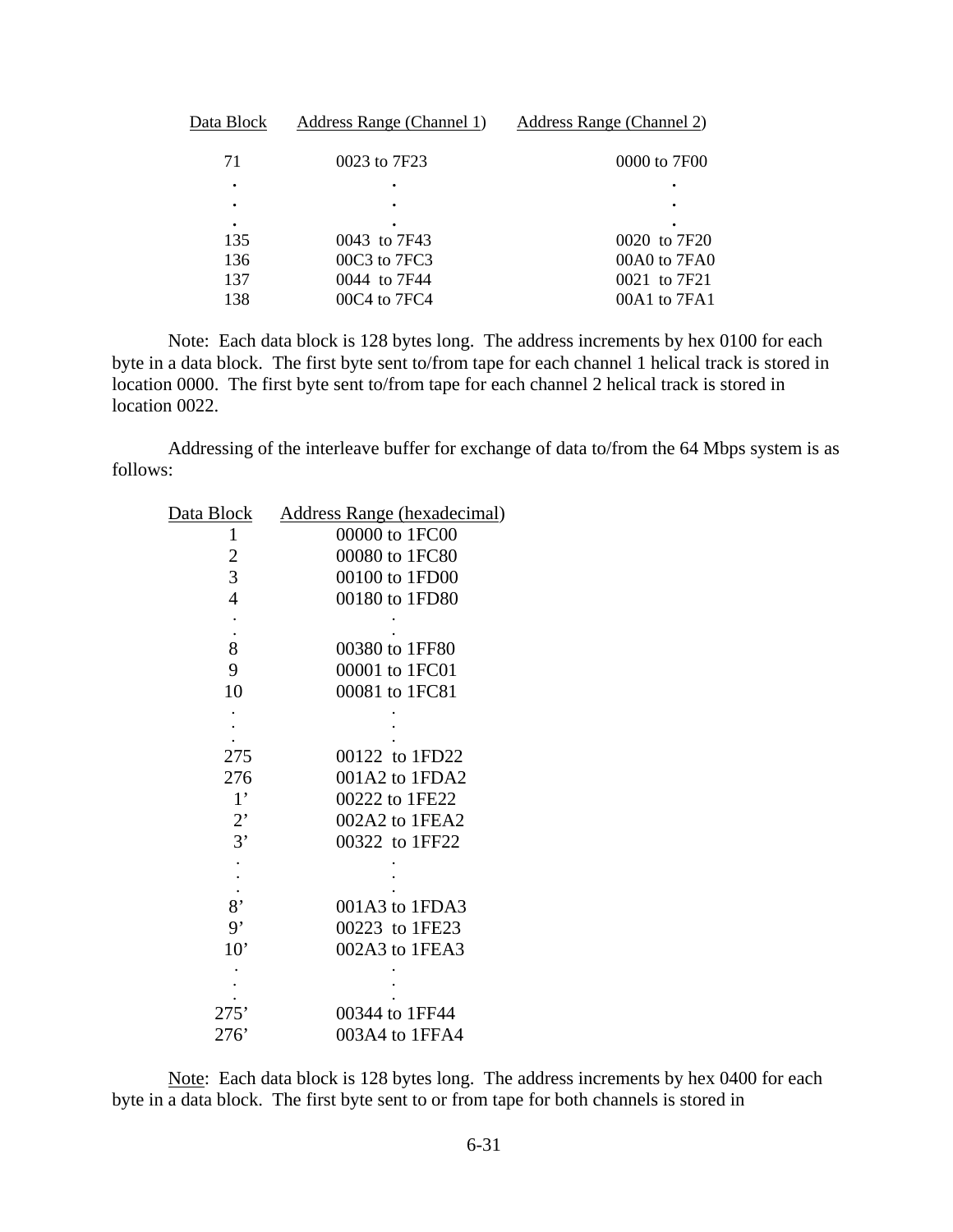<span id="page-33-0"></span>location 00000. The interleave buffer extends across both helical tracks in a principal block for each channel, thus the data block number "n" refers to the data block in the first helical track of the principal block and the data block number "n' " denotes the data block number in the second helical track of the principal block.

6.6.9.2.3 8 to 5 Conversion. Data being moved from the interleave buffer to tape is read from the memory in 8-bit bytes and is immediately converted to 5-bit groups in preparation for modulation coding. During reproduction, this conversion occurs in reverse fashion. The algorithm for conversion is detailed in Metrum Specification16829019.<sup>[7](#page-33-0)</sup>

6.6.9.2.4 Miscellaneous Information Inclusion. Each data block in the helical track includes one additional bit added to the data set prior to modulation coding. Each data block removed from the interleaved buffer memory consists of 128 bytes of ECC encoded user data totaling 1024 bits. Conversion from 8-bit bytes to 5-bit groups results in 204 groups plus 4 bits. A miscellaneous information bit is added to each data block as the 1025th bit to complete 205 full 5-bit groups. Miscellaneous information is currently defined only in the first helical track of each principal block. The remaining three helical tracks (1 in the E format) contain no defined miscellaneous bits and are reserved for future expansion. Any reserved miscellaneous information bits shall be recorded as 0 bits. The defined purposes of miscellaneous information bits in the first helical track of each principal block are the following:

| Data Block         | Miscellaneous Bit Definition                                                                                                                                |
|--------------------|-------------------------------------------------------------------------------------------------------------------------------------------------------------|
| 1 to 20 inclusive  | First copy of 20-bit principal block number:<br>2s complement binary; least significant bit in<br>data block 1; most significant bit in data<br>block 20.   |
| 21 to 40 inclusive | Second copy of 20-bit principal block<br>number: 2s complement binary; least<br>significant bit in data block 21; most<br>significant bit in data block 40. |
| 41 to 60 inclusive | Third copy of 20-bit principal block number:<br>2s complement binary; least significant bit in<br>data block 41; most significant bit in data<br>block 60.  |
| 61 to 76 inclusive | Volume label: 16-bit binary; least significant<br>bit in data block 61; most significant bit in<br>data block 76.                                           |
| 77 to 80 inclusive | Revision number: 4-bit code; value at time of<br>writing is 0001 $(1_h)$ .                                                                                  |

<sup>&</sup>lt;sup>7</sup> See reference on how to obtain the to Metrum-Datatape document at paragraph 6.6 above.

 $\overline{a}$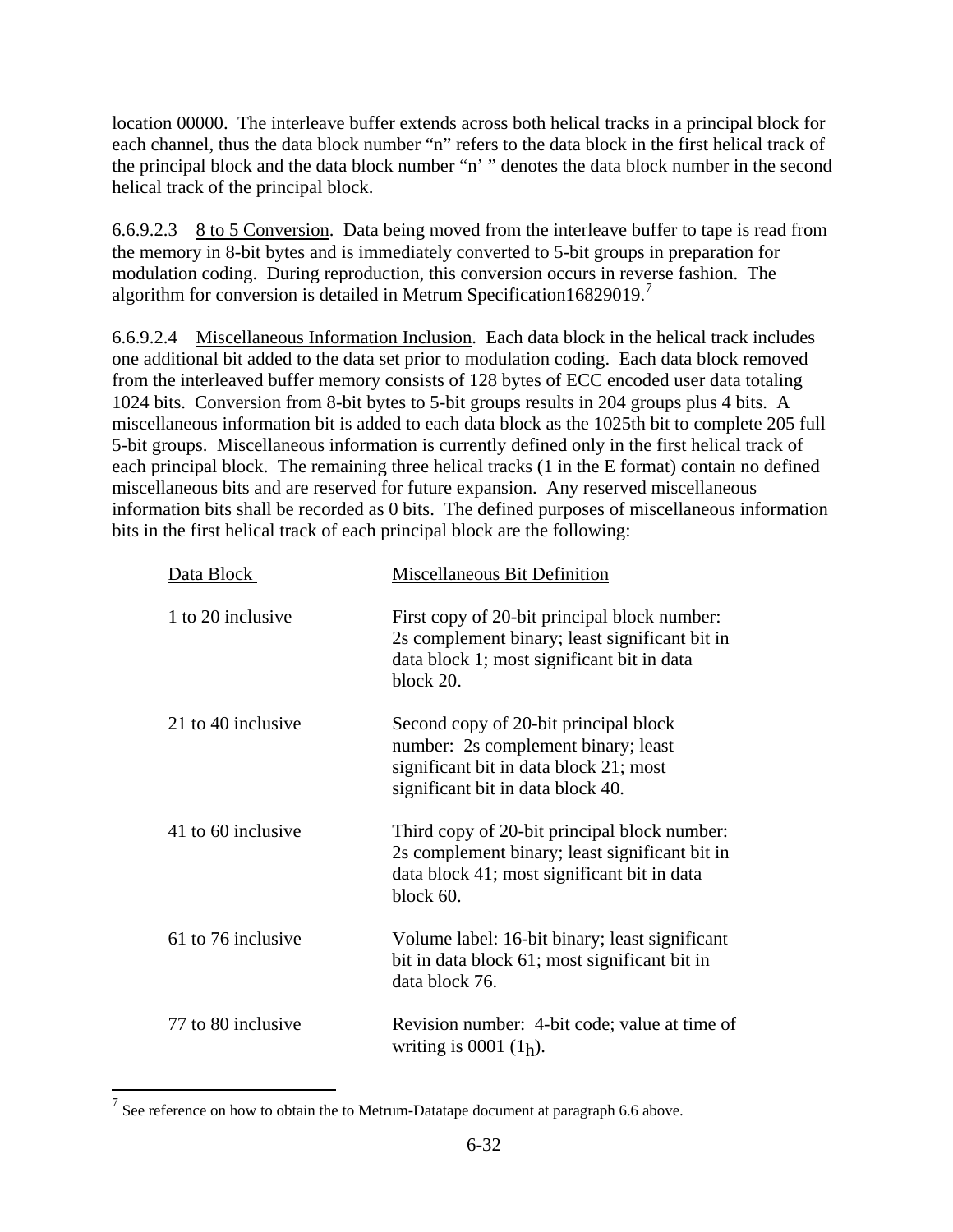| Data Block         |                    | <b>Miscellaneous Bit Definition</b>                                                                                                                                                                                                                                                                                                                                                                                  |
|--------------------|--------------------|----------------------------------------------------------------------------------------------------------------------------------------------------------------------------------------------------------------------------------------------------------------------------------------------------------------------------------------------------------------------------------------------------------------------|
| 81 to 84 inclusive |                    | 4-bit tape information code as follows:                                                                                                                                                                                                                                                                                                                                                                              |
|                    | $81 \text{ bit} =$ | 0 denotes all helical data was input<br>as user digital data.                                                                                                                                                                                                                                                                                                                                                        |
|                    | $81 \text{ bit} =$ | 1 denotes input data stream to each<br>channel. The ECC was 15 bytes of<br>user digital data beginning with first<br>byte plus 1 inserted byte from a<br>different source in a repeating<br>fashion. This bit must be uniformly<br>set for the entire cartridge including<br>the format zone. It is used to<br>support mixing of digitized analog<br>data into the digital stream and<br>separation on reproduction. |
|                    | $82 \text{ bit} =$ | 0 denotes cartridge size is ST-120<br>for purposes of determining LEOT.<br>This bit must be set for the entire                                                                                                                                                                                                                                                                                                       |
|                    | $82 \text{ bit} =$ | cartridge including the format zone.<br>1 denotes cartridge size is ST-160<br>for purposes of determining LEOT.<br>This bit must be set uniformly for<br>the entire cartridge including the<br>format zone.                                                                                                                                                                                                          |

| 83 and 84                    | Reserved for additional tape information coding. |
|------------------------------|--------------------------------------------------|
| $85$ to 138 or 276 inclusive | Reserved for future expansion.                   |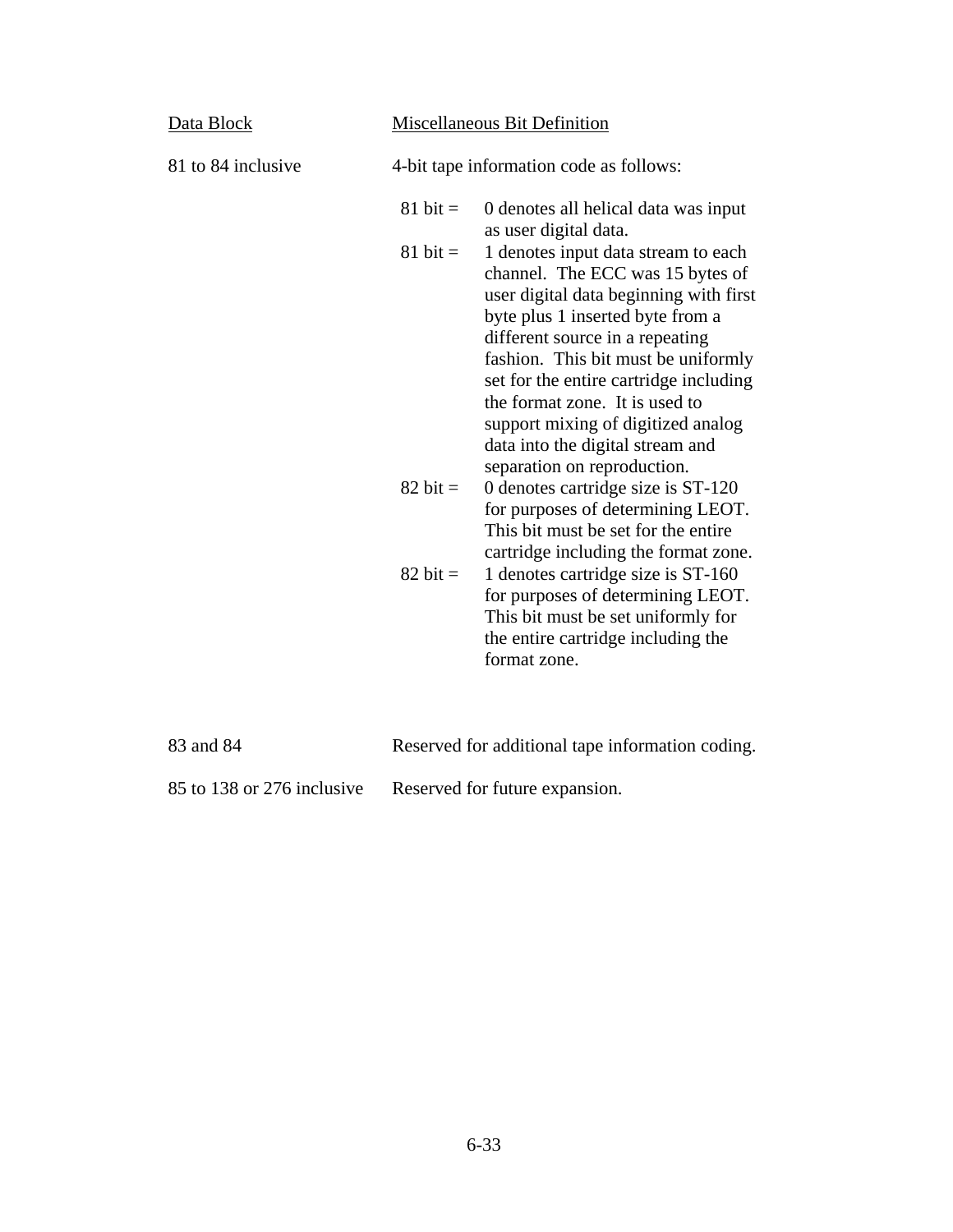<span id="page-35-0"></span>6.6.9.2.5 Modulation Code. Data is encoded using a 5/6 modulation code that has a spectral null at dc. The coding algorithm employed has a code word digital sum (CWDS) maximum of  $\pm$ 2 with a maximum run length of 6 bits. The 205 5-bit groups resulting from the 8 to 5 conversion (including the inserted miscellaneous bit) undergo this coding to form the final 5/6 code frames that are physically recorded in the data blocks of the helical track format. The algorithm for coding is detailed in Metrum Specification number 16829019.

## **6.7 Multiplex/Demultiplex (MUX/DEMUX) Standards for Multiple Data Channel Recording on ½ Inch Digital Cassette (S-VHS) Helical Scan Recorder/Reproducer Systems.**

 For recording and reproducing multiple channels on 1/2 inch digital cassette (S-VHS) helical scan recorders, the asynchronous real-time multiplexer and output reconstructor (ARMOR) multiplex/demultiplex format is recommended. The ARMOR data format is an encoding scheme that may be used to multiplex multiple asynchronous telemetry data channels into a single composite channel for digital recording, transmission, and subsequent demultiplexing into the original constituent channels.

6.7.1 General. Data types supported by the ARMOR format are PCM, analog, decoded IRIG time, and [8](#page-35-0)-bit parallel. MIL-STD-1553B $^8$  data is encoded into an IRIG 106 Chapter 8 serial PCM stream prior to multiplexing into the ARMOR format. Voice channels are encoded in the same way as all other analog channels. The composite channel is formatted into fixed bitlength, variable word-length frames. A constant aggregate bit rate and a fixed frame bit-length are established for each multiplex by an algorithm that is dependent on the number, type, and rate of the input channels. The aggregate bit rate and frame bit length result in a fixed frame rate for each multiplex. The ARMOR encoding scheme captures the phase of each input channel relative to the start of each composite frame. The demultiplexing process may then use the captured phase information to align the reconstruction of the constituent channels relative to a reproduced constant frame rate.

6.7.2 Setup Block Format. In addition to defining the organization of the frames containing the multiplexed data, the ARMOR format incorporates the definition of a "setup block" that contains the parameters necessary to demultiplex the associated data frames. The setup block is included in the composite stream at the start of each recording to preserve with the data the information necessary to decode the data. Appendix L defines the setup block format and content.

6.7.3 Multiplexer Format. The definition of the ARMOR multiplex format has two parts. The frame structure definition describes the organization of the composite data frame, which changes from one multiplex to the next. The channel coding definition describes the encoded data word format for each data type, which is the same for all multiplexers.

 $\overline{a}$ 

 $8 \text{ MIL-STD 1553B (1996), Digital Time Division Command/Response Multiple X Data Bus.}$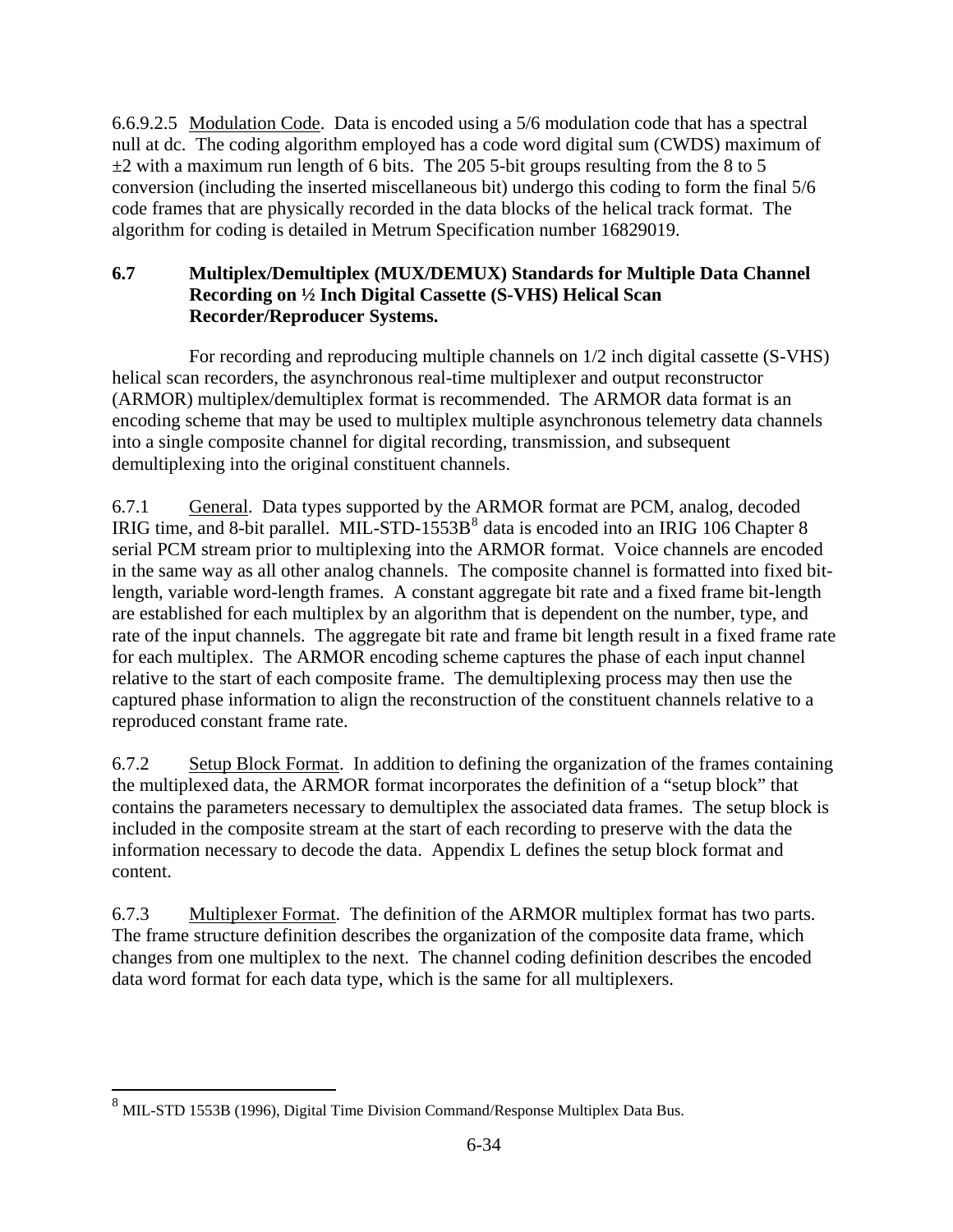<span id="page-36-0"></span>6.7.3.1 Frame Structure. The sequence of steps used to establish the multiplexed frame structure, shown in Figure 6-12 below, is explained in Table [6-3.](#page-37-0) The process involves putting the sync, PCM, parallel (PAR), time code, and analog channels into a frame. The filler blocks may consist of either constant (hex FF) bytes or analog samples, depending upon the constituent input channel mix. The PCM Sample Start Bit Point and the Parallel Sample Start Bit Point are based on calculations of the master oscillator, pacer, and the bit rate of the slowest PCM and word rate of the slowest parallel channels respectively. The pacer is a clock pulse that is programmed to a multiple of the fastest analog channel sample rate. These calculations assure that the first word of the slowest PCM channel or the first word of the slowest parallel channel is not placed too early in the composite frame. If necessary to satisfy these Start Bit Point calculations, filler in the form of analog channel words or hex FF (if no analog words are available) is used to force the first PCM or PAR word later in the composite frame. Compatibility with specific legacy versions of the format requires the use of the appropriate equations, which are embodied in a software program, refer to Calculex Part No. 1[9](#page-36-0)9034-0002.<sup>9</sup>

| Step 1 |              | 2                            | 3 |                    |               |   |        |                    |               |   |        |
|--------|--------------|------------------------------|---|--------------------|---------------|---|--------|--------------------|---------------|---|--------|
|        | $\mathbf{c}$ |                              |   | ◠                  | .             | m |        | ി                  | $\cdot$       | m |        |
|        | Sync         | Filler<br>(or time)<br>Code) |   | <b>PCM Channel</b> | <b>Blocks</b> |   | Filler | <b>PAR Channel</b> | <b>Blocks</b> |   | Filler |

 $\overline{a}$ 

Figure 6-12. The steps of the build process.

<sup>&</sup>lt;sup>9</sup> Part Number 199034-0002, available from CALCULEX, Inc., P.O. Box 339, Las Cruces, NM 88004 (505) 525-0131 or by email to info@calculex.com.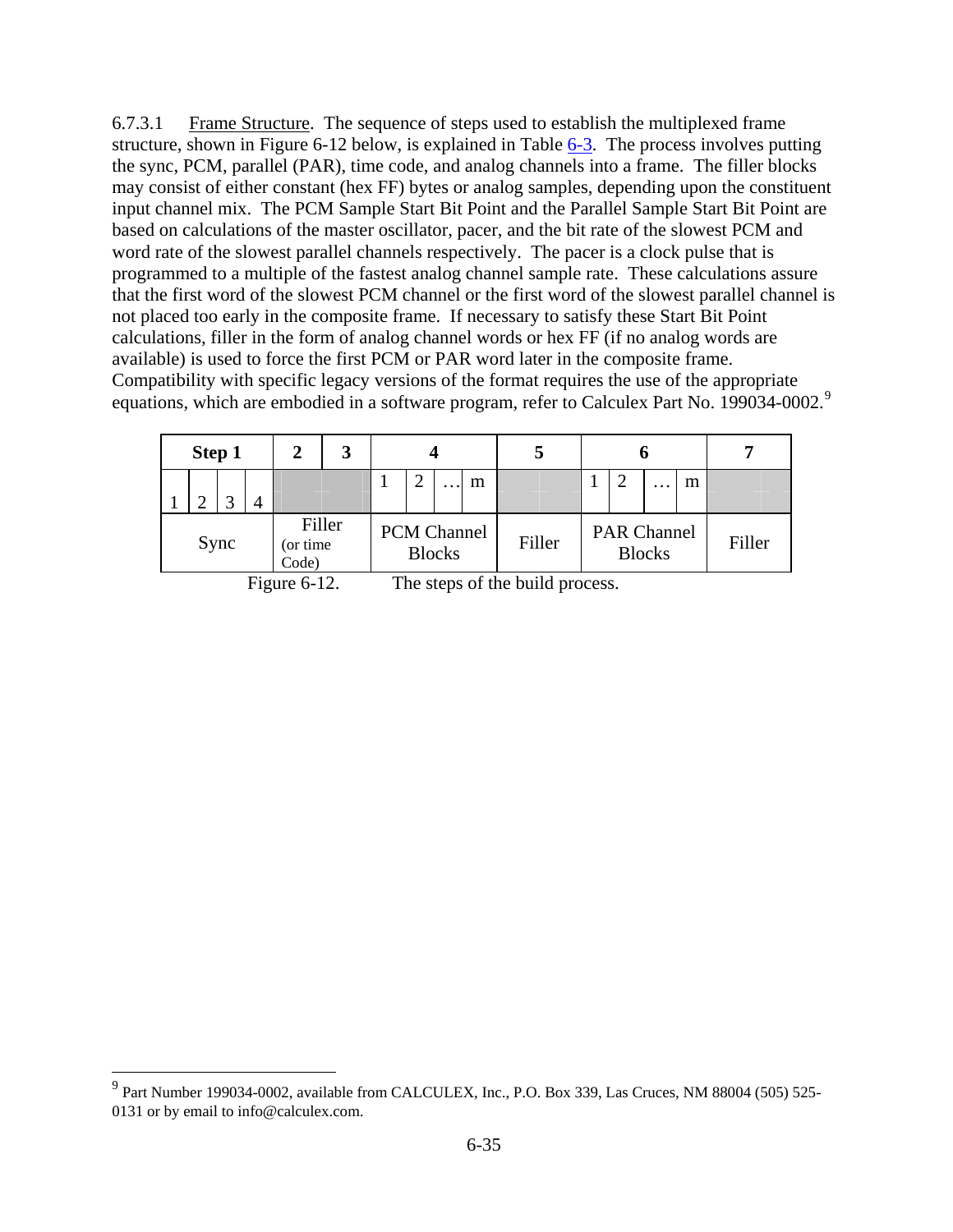|           | <b>TABLE 6-3. SCANLIST BUILD STEPS</b> |                                                                                                                                                                                                                                                                                                                                                                                                                                                                                                                                           |  |  |  |  |  |
|-----------|----------------------------------------|-------------------------------------------------------------------------------------------------------------------------------------------------------------------------------------------------------------------------------------------------------------------------------------------------------------------------------------------------------------------------------------------------------------------------------------------------------------------------------------------------------------------------------------------|--|--|--|--|--|
|           |                                        | (Reference scanlist in Figure $6-12$ )                                                                                                                                                                                                                                                                                                                                                                                                                                                                                                    |  |  |  |  |  |
| Step #1   | Sync                                   | The sync is made up of four bytes of 8 bits totaling 32 bits:<br>FE 6B 28 40                                                                                                                                                                                                                                                                                                                                                                                                                                                              |  |  |  |  |  |
| Step $#2$ | <b>Time Code</b>                       | If time code exists, it is placed after the sync in three words of<br>bit length 24, 24, and 16. Multiple time codes are placed in<br>ascending hardware sequence, as identified in the setup block.                                                                                                                                                                                                                                                                                                                                      |  |  |  |  |  |
| Step $#3$ | Filler (PCM Start<br>Bit)              | If required, either filler or analog channels are placed next,<br>depending on the calculation of the PCM Sample Start Bit<br>Point. If no analog (or voice) channels are included in the<br>multiplex, hex value "FF" filler is inserted in the frame as<br>required to satisfy the PCM Sample Start Bit Point calculation.<br>When analog channels are part of the multiplex, analog words<br>are used in place of hex FF filler to minimize the formatting<br>overhead.                                                                |  |  |  |  |  |
| Step #4   | <b>PCM Channels</b>                    | The PCM channels are placed next in ascending order of speed<br>with the slowest channel first. Multiple channels at the same<br>speed are placed in ascending hardware sequence, as identified<br>in the setup block.                                                                                                                                                                                                                                                                                                                    |  |  |  |  |  |
| Step #5   | Filler (PAR Start<br>Bit)              | If required, either filler or analog channels are placed next,<br>depending on the calculation of the PAR Sample Start Bit<br>Point. If no analog (or voice) channels are included in the<br>multiplex, hex FF filler is inserted in the frame as required to<br>satisfy the PAR Sample Start Bit Point calculation. When<br>analog channels are part of the multiplex, any remaining<br>analog words that were not inserted in the frame at step 3 are<br>used in place of hex FF filler to minimize the formatting<br>overhead channel. |  |  |  |  |  |
| Step $#6$ | <b>PAR Channels</b>                    | The PAR channels are placed next in ascending order of speed<br>with the slowest channel first. Multiple channels at the same<br>speed are placed in ascending hardware sequence, as identified<br>in the setup block.                                                                                                                                                                                                                                                                                                                    |  |  |  |  |  |
| Step $#7$ | Filler (Analog<br>Channels)            | All remaining analog words that have not been used for filler<br>in steps 3 and 5 are placed next, followed by any additional<br>filler required to satisfy the pacer divisor calculation.                                                                                                                                                                                                                                                                                                                                                |  |  |  |  |  |

<span id="page-37-0"></span> $\Gamma$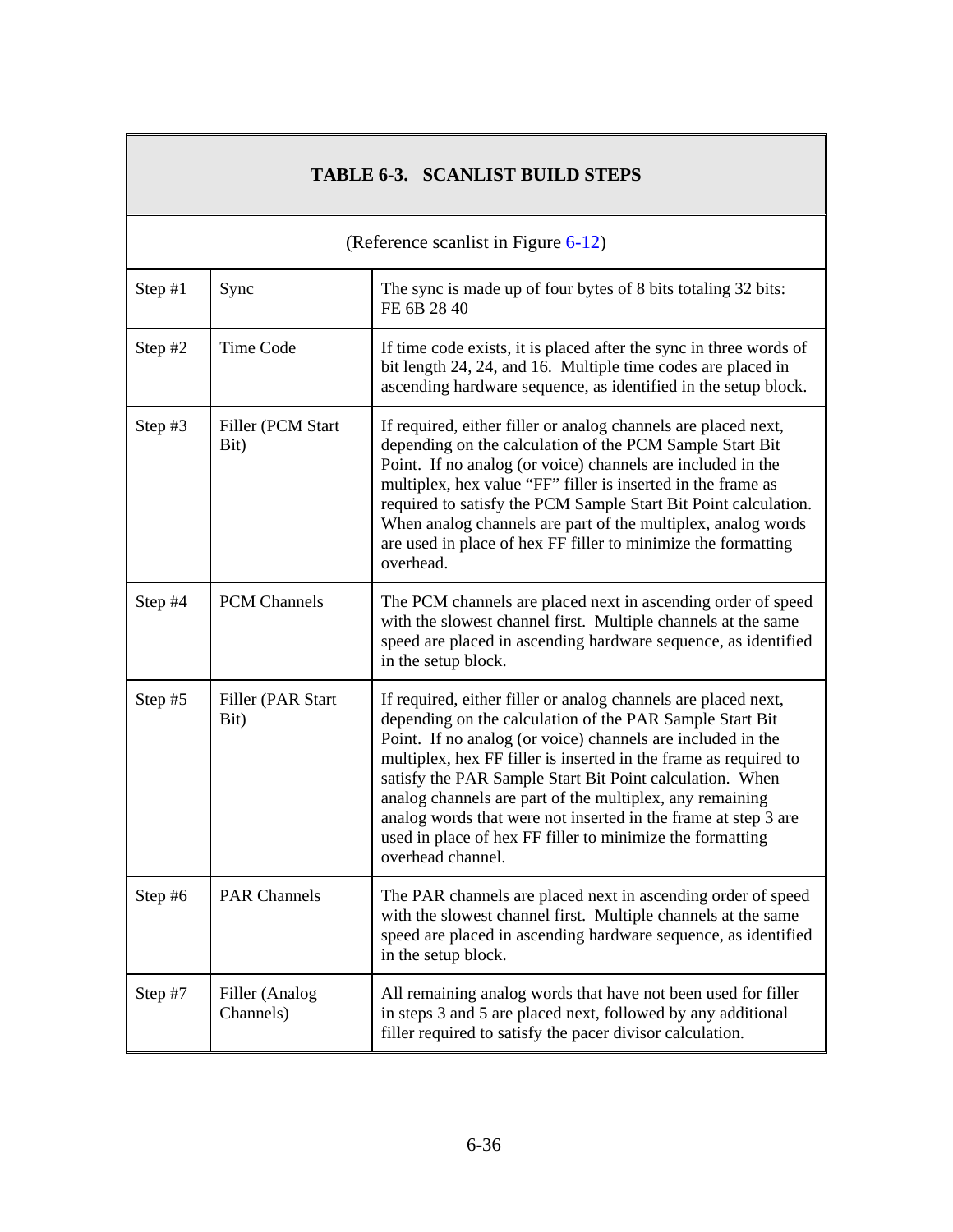<span id="page-38-0"></span>6.7.3.2 Pacer Divisor Calculation. The number of analog samples per ARMOR frame for each analog channel must be evenly divisible into the number of bits per ARMOR frame. The initial bits per ARMOR frame are calculated to minimize the aggregate bit rate of the composite. Filler is then added to satisfy the divisibility rule to set the pacer clock speed. This step is referred to as the pacer divisor calculation since the pacer itself is derived from the same master oscillator as the aggregate bit rate clock.

6.7.3.3 ARMOR Channel Coding. Each input data channel is encoded into 8-, 12-, 16-, or 24 bit words, depending on the type of channel. The bit length of an ARMOR frame is always an integer multiple of eight, so 12-bit words must occur an even (multiple of two) number of times within each frame. The data within a frame is serially concatenated most significant bit first. Table 6-4, which is an example of an ARMOR frame with two analog, one parallel, four PCM, and one time code channel, is referenced in the following descriptions.

| <b>TABLE 6-4. SAMPLE ARMOR FRAME</b>                                              |                          |                |    |  |  |  |  |  |
|-----------------------------------------------------------------------------------|--------------------------|----------------|----|--|--|--|--|--|
| <b>Frame Item</b><br><b>Words/Frame</b><br><b>Bits/Word</b><br><b>Description</b> |                          |                |    |  |  |  |  |  |
| <b>Sync Pattern</b>                                                               | X'FE6B2840'              | 1              | 32 |  |  |  |  |  |
| Time Code Ch#1                                                                    | <b>Encoded Time</b>      | $\overline{2}$ | 24 |  |  |  |  |  |
| Time Code Ch #1                                                                   | <b>Encoded Time</b>      | 1              | 16 |  |  |  |  |  |
| Filler                                                                            | X'FF'                    | 7              | 8  |  |  |  |  |  |
| PCM Ch#1                                                                          | <b>Encoded User Data</b> | 130            | 16 |  |  |  |  |  |
| PCM Ch#2                                                                          | <b>Encoded User Data</b> | 162            | 16 |  |  |  |  |  |
| PCM Ch#3                                                                          | <b>Encoded User Data</b> | 226            | 16 |  |  |  |  |  |
| PCM Ch#4                                                                          | <b>Encoded User Data</b> | 321            | 16 |  |  |  |  |  |
| Analog Ch#1                                                                       | <b>Encoded User Data</b> | 100            | 12 |  |  |  |  |  |
| Analog Ch #2                                                                      | <b>Encoded User Data</b> | 20             | 12 |  |  |  |  |  |
| Analog Ch#1                                                                       | <b>Encoded User Data</b> | $\overline{2}$ | 16 |  |  |  |  |  |
| Analog Ch#1                                                                       | <b>Encoded User Data</b> | 260            | 8  |  |  |  |  |  |

6.7.3.4 Sync Pattern. All ARMOR frames begin with the fixed 32-bit sync pattern hexadecimal FE6B2840.

6.7.3.5 Time Code Channels. When time code channels are present in an ARMOR multiplex, their data words always immediately follow the sync pattern or another time code channel. Time is encoded as 64 bits in two 24-bit words and one 16-bit word. Table [6-5](#page-39-0) defines the individual bits of the time code words. The encoded time is the time at the start of the ARMOR frame.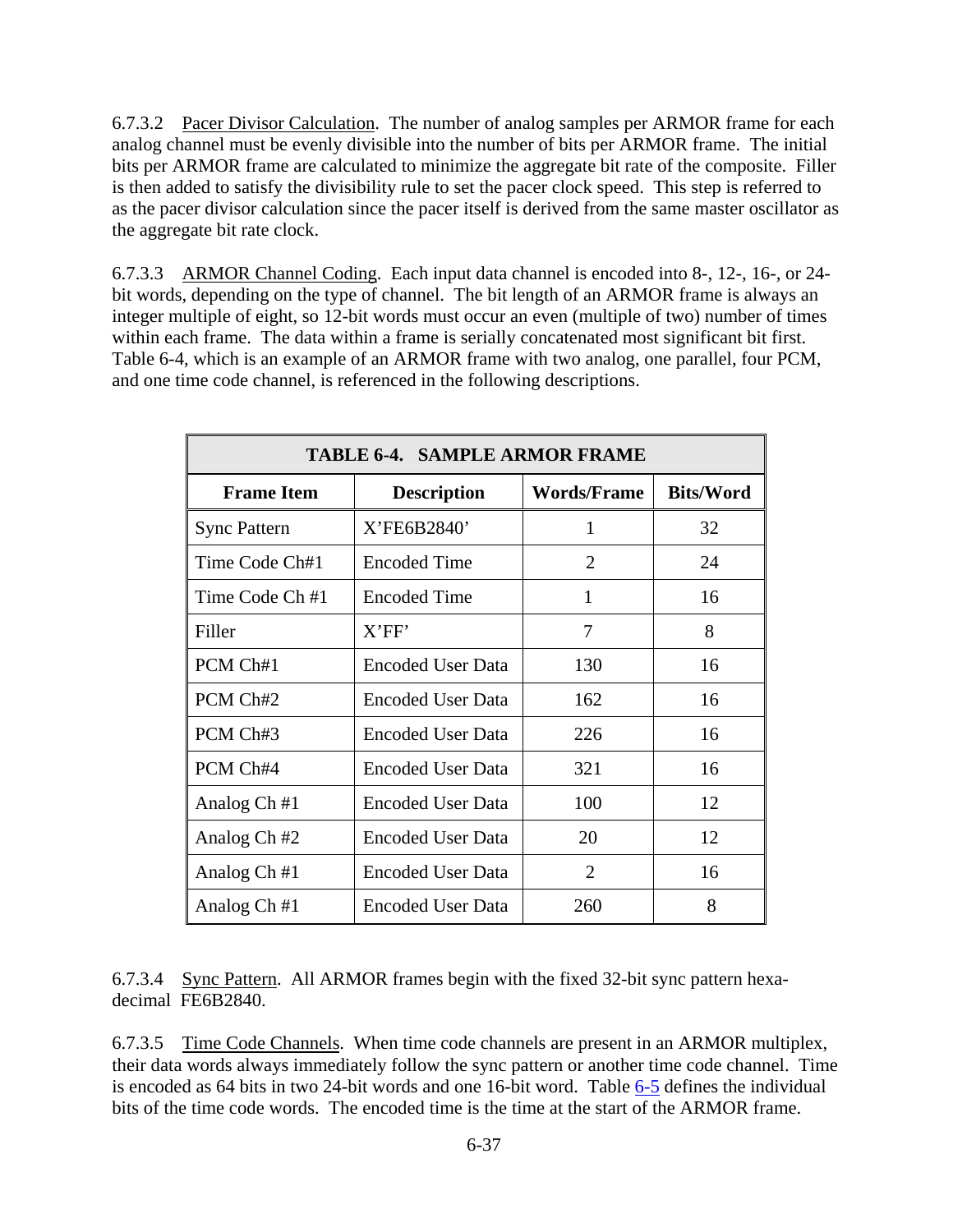<span id="page-39-0"></span>

| <b>TABLE 6-5. TIME CODE WORD</b><br><b>FORMAT</b> |                |                 |                 |  |  |
|---------------------------------------------------|----------------|-----------------|-----------------|--|--|
| <b>BIT</b>                                        | <b>WORD1</b>   | <b>WORD2</b>    | WORD3           |  |  |
| 23                                                | D <sub>9</sub> | $\overline{0}$  |                 |  |  |
| 22                                                | D <sub>8</sub> | S <sub>6</sub>  |                 |  |  |
| 21                                                | D7             | S <sub>5</sub>  |                 |  |  |
| 20                                                | D <sub>6</sub> | S4              |                 |  |  |
| 19                                                | D <sub>5</sub> | S <sub>3</sub>  |                 |  |  |
| 18                                                | D <sub>4</sub> | S <sub>2</sub>  |                 |  |  |
| 17                                                | D <sub>3</sub> | S <sub>1</sub>  |                 |  |  |
| 16                                                | D2             | S <sub>0</sub>  |                 |  |  |
| 15                                                | D1             | <b>SE</b>       | $\overline{0}$  |  |  |
| 14                                                | D <sub>0</sub> | <b>NT</b>       | $\overline{0}$  |  |  |
| 13                                                | $\overline{0}$ | $\overline{0}$  | <b>HN13</b>     |  |  |
| 12                                                | H <sub>5</sub> | $\overline{0}$  | <b>HN12</b>     |  |  |
| 11                                                | H <sub>4</sub> | MS11            | <b>HN11</b>     |  |  |
| 10                                                | H <sub>3</sub> | <b>MS10</b>     | <b>HN10</b>     |  |  |
| 9                                                 | H2             | MS9             | HN <sub>9</sub> |  |  |
| 8                                                 | H1             | MS8             | HN <sub>8</sub> |  |  |
| 7                                                 | H <sub>0</sub> | MS7             | HN7             |  |  |
| 6                                                 | M <sub>6</sub> | MS <sub>6</sub> | HN <sub>6</sub> |  |  |
| 5                                                 | M <sub>5</sub> | MS5             | HN <sub>5</sub> |  |  |
| $\overline{4}$                                    | M <sub>4</sub> | MS4             | HN4             |  |  |
| 3                                                 | M <sub>3</sub> | MS3             | HN <sub>3</sub> |  |  |
| $\overline{c}$                                    | M <sub>2</sub> | MS <sub>2</sub> | HN <sub>2</sub> |  |  |
| $\mathbf{1}$                                      | M1             | MS1             | HN1             |  |  |
| $\overline{0}$                                    | M <sub>0</sub> | MS <sub>0</sub> | HN <sub>0</sub> |  |  |

| <b>LEGEND</b>                            |
|------------------------------------------|
| $D = Day$ of year                        |
| $H =$ Hour of day                        |
| $M =$ Minutes past the hour              |
| $S =$ Seconds past the minute            |
| $MS =$ Milliseconds past the second      |
| $HN = Hundreds$ of nanoseconds past the  |
| millisecond                              |
| $SE =$ Sync error (time code decoding    |
| error)                                   |
| $NT = No$ time code (input signal detect |
| fail)                                    |
|                                          |

6.7.3.6 PCM Channels. User PCM data is encoded into 16-bit words. The number of 16-bit words (per channel) in each frame is approximately two percent greater than the number required to store the user data during the frame time period. These overhead words are included to compensate for minor variations in user data clock rates. In order to record the number of allocated frame bits that actually contain user data, the first two 16-bit words are redundant copies of a bit count. In Table [6-4,](#page-38-0) PCM Channel #1 has 130 words: two count words and 128 data words. The bit count in either one of the redundant count words records the number of bits in the 128 data words that are actually user PCM data (most significant bit first). All remaining bits are filler. The first user data bit in the most significant bit location of the third channel word (the first data word following the redundant count words) was the first bit to be received after the start of the ARMOR frame.

6.7.3.7 Analog Channels. Analog data is digitized into either 8-bit or 12-bit samples using offset binary notation (a sample of X'00' or X'000' is the largest negative value). No overhead words or bits are included with analog channel data because input sampling is synchronous to the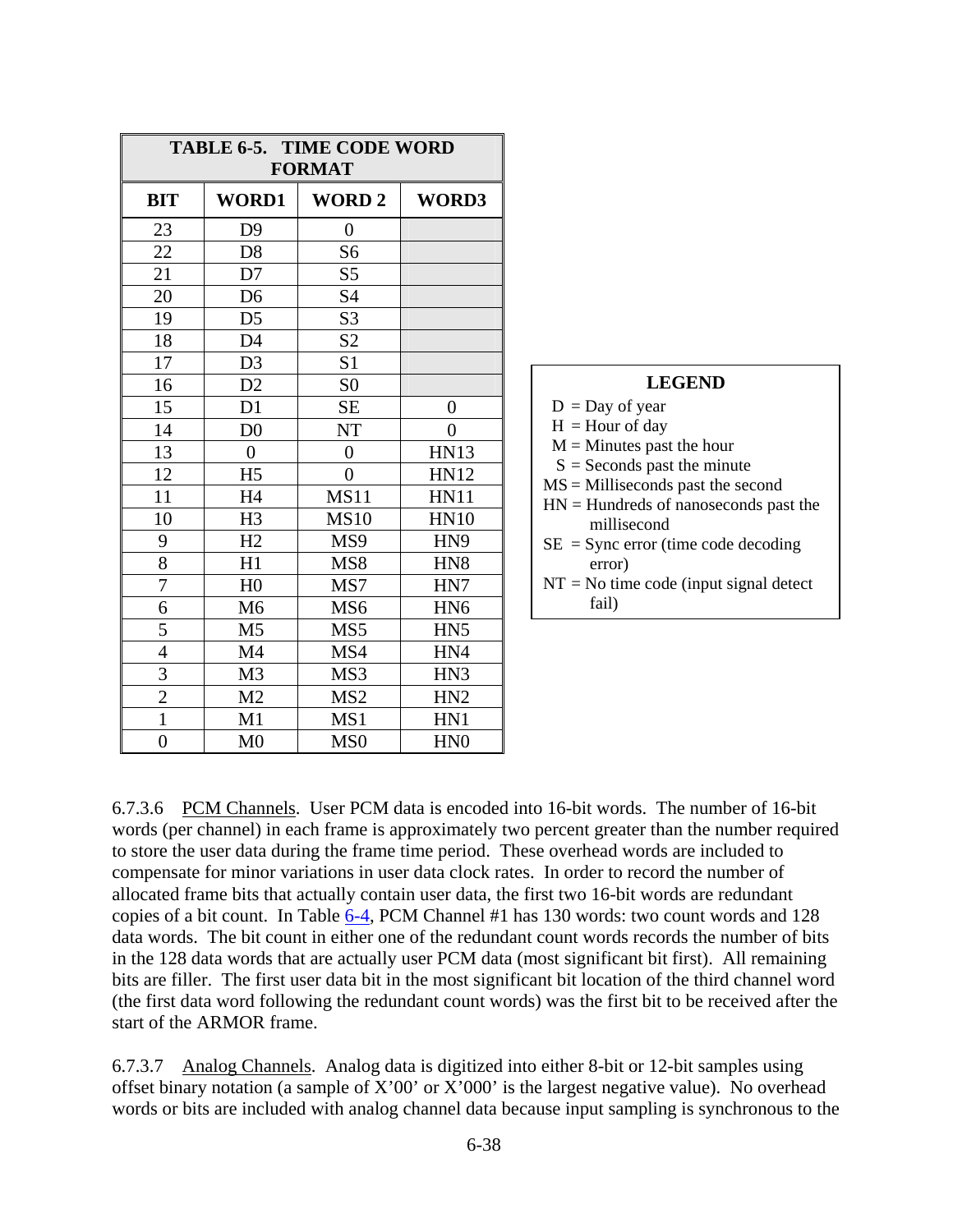<span id="page-40-0"></span>start of the ARMOR frame. The first sample of each channel was captured at frame start time with all remaining samples evenly spaced throughout the frame time. Note that the location of the analog channel words within the composite ARMOR frame has no correlation with the time between the start and end of the frame when the analog samples were captured (digitized). The first sample of the 100 Analog Channel #1 words and the first sample of the 20 Analog Channel #2 words in Table [6-4](#page-38-0) were both captured (digitized) at the same instant in time, which was the frame start time. Voice is a special case of an analog channel in that it is always 8-bit samples.

6.7.3.8 Parallel Channels. The encoding of parallel input channels is very similar to PCM encoding. Approximately two percent more than the minimum number of words necessary to store the user data during one ARMOR frame period are allocated to each parallel channel. The first two 16-bit words of each channel are redundant count words that record the actual number of allocated data words that contain user data. The remaining allocated words contain filler. Table [6-4](#page-38-0) has two entries for Parallel Channel #1. The first entry shows the two (redundant) 16-bit count words and the second entry shows the number of allocated 8-bit data words for the channel. The number of 8-bit data words that contain user data is determined by examining either of the two count words. The first data word for each parallel channel was the first word received after the start of the ARMOR frame.

6.7.4 ARMOR Format Compatibility. Compatibility with the ARMOR format can be divided into two distinct cases. In the first case, the user is playing back a legacy tape (made with legacy multiplexer hardware and software) on non-legacy demultiplexer hardware and software. In the second case, the user is creating a tape on non-legacy multiplexer hardware and software for future playback by legacy demultiplexer hardware and software.

In the first case, the legacy tape contains a setup block (see paragraph  $6.7.2$ ) at the start of the recording. The setup block contains the information necessary for the user to demultiplex the data records on the tape. The bit rate field in the setup block header section specifies the rate at which the legacy recording was generated. The saved scanlist field in the setup block trailer section specifies the exact sequence and size of the sync, data, and filler words in the recording.

 In the second case, the user must first generate an ARMOR setup block at the start of the recording. Subsequent data records must then be formatted in accordance with the specification in the setup block. Setup block creation is described in Appendix L.

6.7.5 ARMOR Format Validation. The CALCULEX, Inc. ARMOR Format Verification Program (AFVP) may be used to determine if an independently generated multiplex is compatible with existing legacy hardware. The AFVP reads the setup block (paragraph [6.7.2\)](#page-35-0) from the data set under test and validates the data set frame structure. Please refer to IRIG Document118, Test Methods For Telemetry Systems And Subsystems, Volume III, Test Methods For Recorder/Reproducer Systems And Magnetic Tape. The AFVP may be obtained from CALCULEX.<sup>[10](#page-40-0)</sup>

 $\overline{a}$ 

 $^{10}$  Part Number 198007-0001 may be obtained from CALCULEX, Inc. P.O. Box 339, Las Cruces, NM 88004 (505) 525-0131 or by email request to info@calculex.com.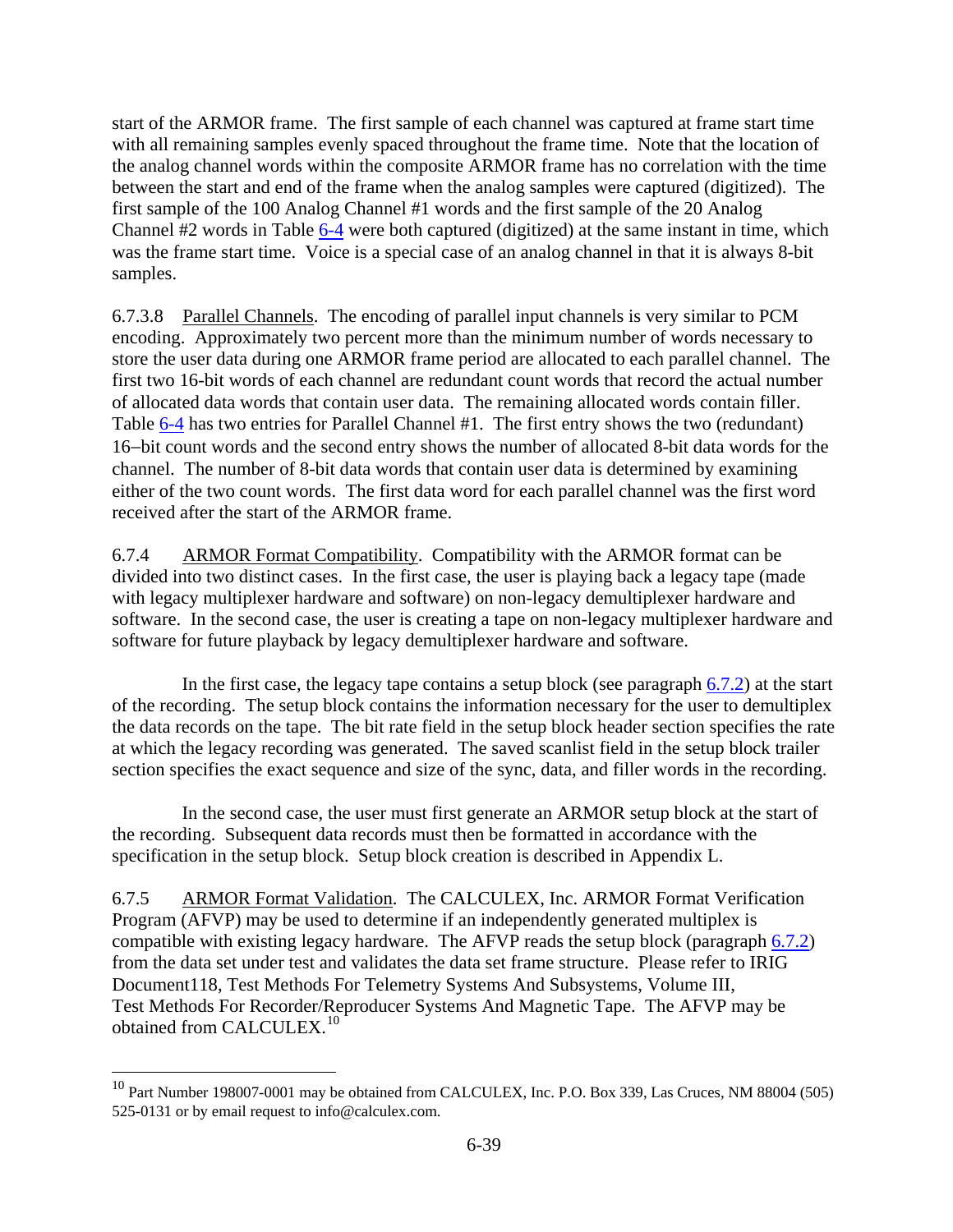# <span id="page-41-0"></span>**6.8 Recorder Command and Control Mnemonics (CCM)**

This section describes a set of standard commands and replies that can control tape, disk, and solid-state recorders. Not all commands may be applicable to all types of recorders or recorder implementations. Manufacturers who claim compliance with this Standard shall identify in an Interface Control Document for each recorder model the specific command and reply subset that is implemented. An important aspect of the CCM standard is the required command-response protocol. For each command issued to a recorder, there shall be exactly one response from the recorder, and the response shall begin immediately upon conclusion of the command input. There shall be no delay between the receipt of the command at the recorder and the transmission of the reply by the recorder. Commands that initiate recorder functions, which require time to complete, shall be replied to immediately, and the host shall poll the recorder status to determine when the function is complete. There shall be no unsolicited status output from the recorder, with one exception. This exception is a boot message upon leaving the POWER ON state, notifying the host that the recorder is ready to accept commands. The boot command shall contain a single asterisk as the last character. Thereafter, the recorder will only output in response to a command input. (A hardware reset or a software .RESET shall return the recorder to the POWER ON state.)

6.8.1 Recorder State Transitions. Figure [6-13](#page-43-0) is a generic state transition diagram for standard recorder operation. Upon application of power, the recorder enters the POWER ON state, during which commands are not accepted. Upon conclusion of the power-up sequence, the recorder shall execute a built-in test (BIT) to verify recorder functionality. Upon successful conclusion of the BIT, the recorder shall enter the IDLE state. The following facts describe and explain the state transition diagram.

- a. The STARTING and STOPPING (ENDING) states may require zero (none) or more wait states, as necessary, for a particular recorder and command implementation.
- b. Some recorders can record without playing, play without recording, or record and play at the same time.
- c. For those recorders that require data clocks, the record clock is always external (provided by the source of the data). The playback clock, on the other hand, may be externally or internally supplied, and when externally supplied, may or may not be synchronous to (equal to or derived from) the record clock.
- d. Some functions are implemented using multiple commands. For example, a conventional longitudinal recorder shuttle command is implemented as a .FIND command with the starting point identifier, followed by a .SHUTTLE command with the ending point identifier. Once the initial .SHUTTLE command is received, the recorder automatically initiates a FIND sequence when the end point is reached, and then automatically initiates a PLAY sequence when the start point is found. This is shown on the state transition diagram as the decision box "ANOTHER COMMAND PENDING".

 $\overline{a}$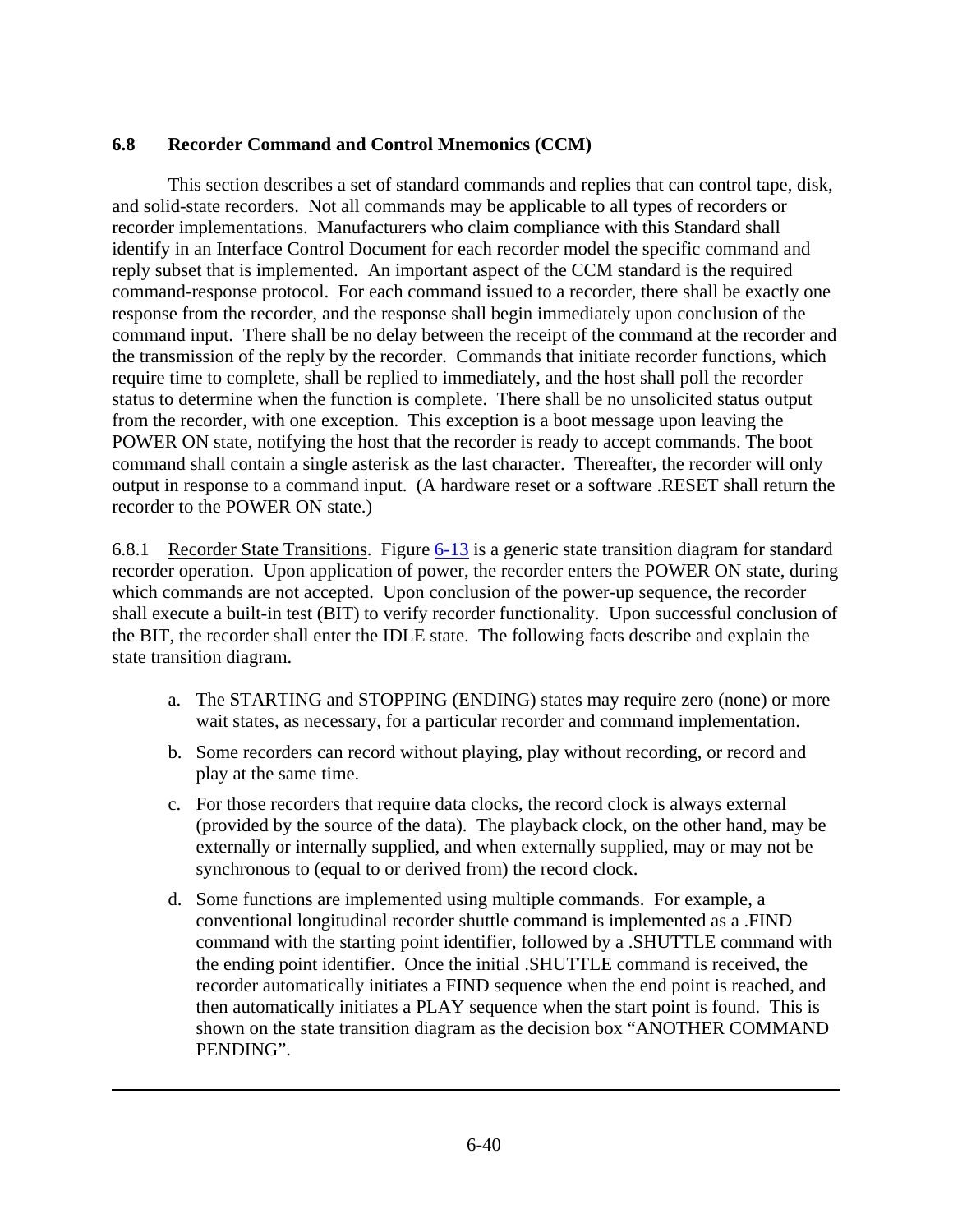- <span id="page-42-0"></span>e. Some recorders are physically able to record over existing data. This standard prevents recording over existing data by forcing the record point to the current end of data (EOD). An erase command is provided to enable reuse of the media by resetting the record point to the beginning of media (BOM).
- f. Some recorders are physically able to replay data in either the forward sequence or reverse sequence. Forward is the sequence in which the data was recorded, whereas reverse is the opposite sequence. This standard only requires and supports replay in the forward sequence.

6.8.2 Command Summary. All commands must comply with the following syntax rules and are summarized as available commands in Table [6-6](#page-44-0).

- a. All recorder commands are simple ASCII character strings delimited by spaces.
- b. All commands begin with an ASCII period (".") and, with the single exception of the .TMATS command, end with the first occurrence of a carriage return and line-feed terminator sequence.
- c. Parameters are separated from the commands and from each other with ASCII space characters.
- d. With one exception, command words and parameters may not include spaces. The one exception is the [text string] parameter for the .EVENT command.
- e. Multiple consecutive terminators and extraneous space characters are ignored.
- f. Each command is followed with either a simple response and an ASCII asterisk ("\*") response terminator or the asterisk response terminator only, indicating the recorder is ready for the next command.
- g. All numeric parameters, with one exception, are decimal numbers. The one exception is the [mask] parameter for the .CRITICAL command, which is hexadecimal.
- h. Three commands, .FIND, .REPLAY, and .SHUTTLE, have numeric parameters that required units of measure. The [mode] parameter is used to specify the unit of measure (time, feet, or blocks.) If the [mode] parameter is omitted, the recorder shall use the most recently entered [mode].
- i. A [time] parameter value has five parts: days, hours, minutes, seconds, and milliseconds. Any part not entered defaults to zero except days, which defaults to don't care (current day.) A period (".") identifies the start of the millisecond part, a hyphen ("-" separates the day from the hours, and colon characters (":") separate the hours, minutes, and seconds. The following are valid times: 123- (day only), 17 (hours only), 17:30 (hours and minutes), 17:30:05 (hours, minutes, seconds), 17:0:05 (hours, minutes, seconds), 17:30:05.232 (hours, minutes, seconds, milliseconds), 123- 17 (day, hours), 123-17:30 (day, hours, minutes), etc.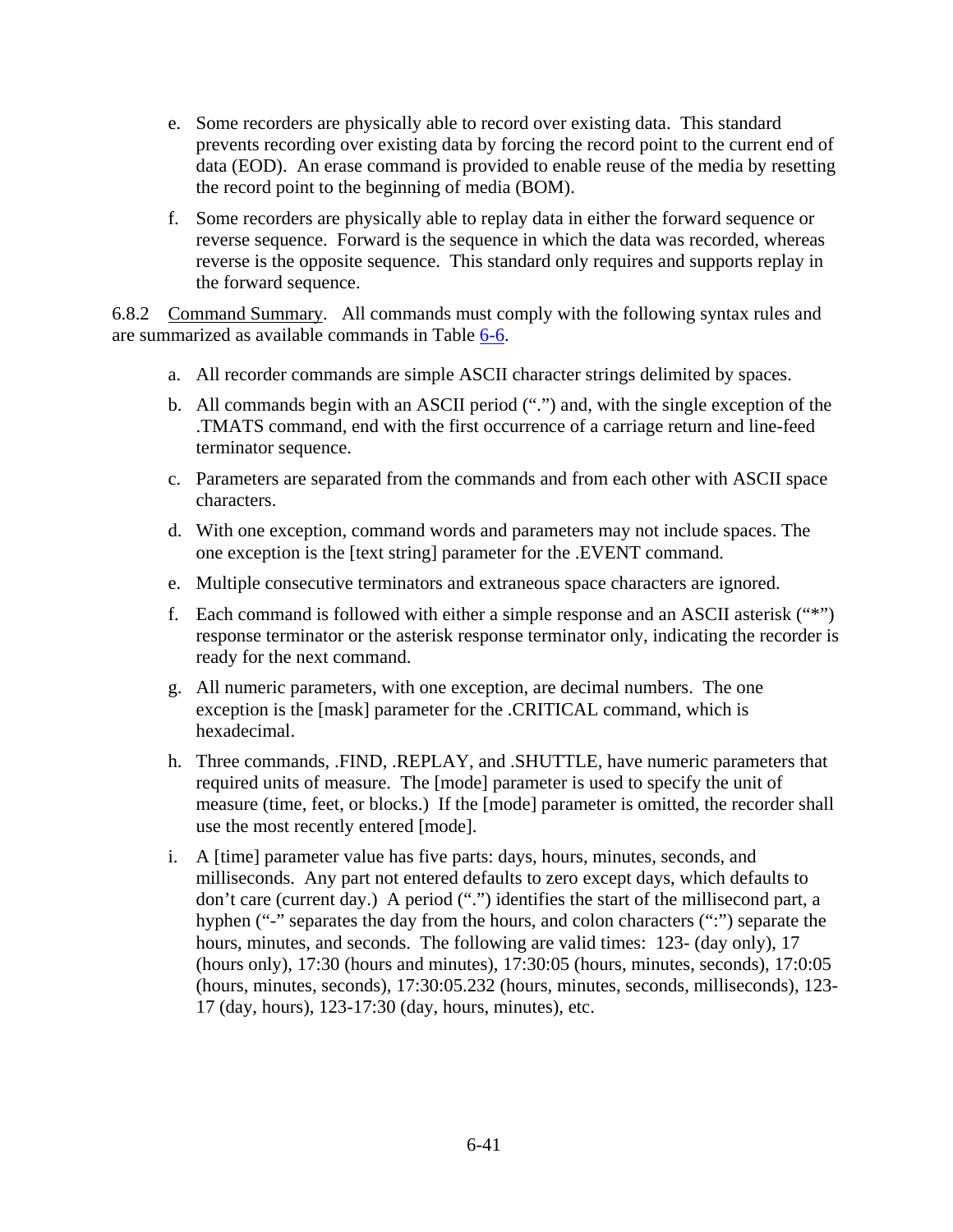

<span id="page-43-0"></span>Figure 6-13. Recorder state transition diagram.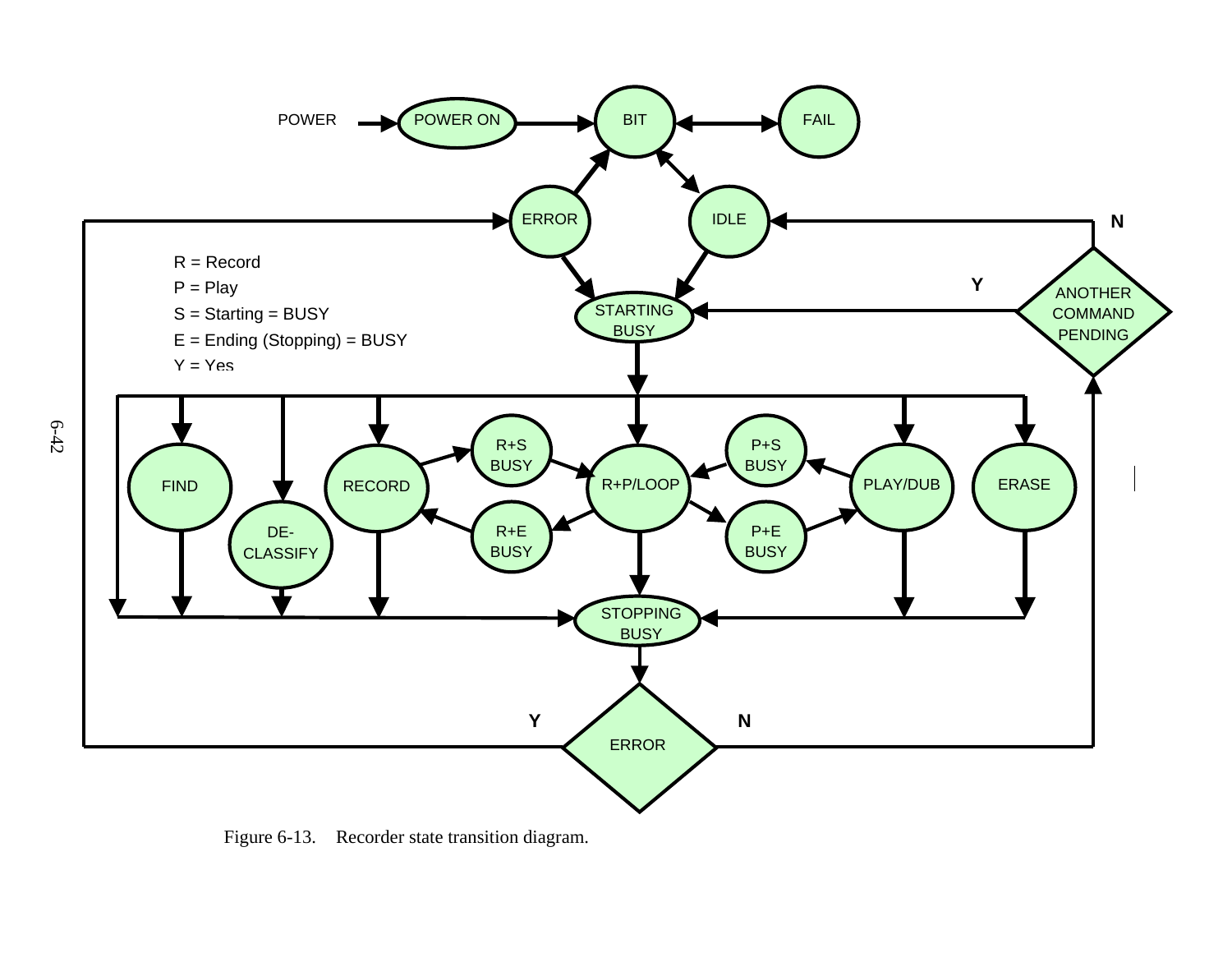<span id="page-44-0"></span>

|                |                     | <b>TABLE 6-6 COMMAND SUMMARY</b>                                                                                                                                                                         |
|----------------|---------------------|----------------------------------------------------------------------------------------------------------------------------------------------------------------------------------------------------------|
| <b>Command</b> | <b>Parameters</b>   | <b>Description</b>                                                                                                                                                                                       |
| .BIT           |                     | Runs all of the built-in-tests                                                                                                                                                                           |
| .CRITICAL      | $[n \; [mask] ]$    | Specify and view masks that determine which of the<br>HEALTH status bits are critical warnings.                                                                                                          |
| .DECLASSIFY    |                     | Secure erases the recording media                                                                                                                                                                        |
| .DISMOUNT      |                     | Unloads the recording media                                                                                                                                                                              |
| .DUB           | [location]          | Same as .PLAY but with internal clock                                                                                                                                                                    |
| .ERASE         |                     | Erases the recording media                                                                                                                                                                               |
| <b>.EVENT</b>  | [text string]       | Display event table or add event to event table                                                                                                                                                          |
| .FILES         |                     | Displays information about each recorded file.                                                                                                                                                           |
| .FIND          | $[value \ [mode]$ ] | Display current locations or find new play point                                                                                                                                                         |
| .HEALTH        | [feature]           | Display detailed status of the recorder system                                                                                                                                                           |
| .HELP          |                     | Displays table of "dot" commands                                                                                                                                                                         |
| .LOOP          |                     | Starts record and play in read-after-write mode                                                                                                                                                          |
| .MEDIA         |                     | Displays media usage summary                                                                                                                                                                             |
| .MOUNT         |                     | Powers and enables the recording media                                                                                                                                                                   |
| .PLAY          | [location]          | Reproduce recorded data starting at [location] using<br>external clock                                                                                                                                   |
| .RECORD        | [filename]          | Starts a recording at the current end of data                                                                                                                                                            |
| .REPLAY        | [endpoint [mode]]   | Same as .SHUTTLE but with internal clock                                                                                                                                                                 |
| <b>RESET</b>   |                     | Perform software initiated system reset                                                                                                                                                                  |
| <b>SETUP</b>   | [n]                 | Displays or selects 1 of 16 $(015)$ pre-programmed data<br>recording formats                                                                                                                             |
| <b>SHUTTLE</b> | [endpoint [mode]]   | Play data repeatedly from current location to the specified<br>endpoint location using external clock                                                                                                    |
| .STATUS        |                     | Displays the current system status                                                                                                                                                                       |
| .STOP          | [mode]              | Stops the current recording, playback, or both                                                                                                                                                           |
| .TIME          | [start-time]        | Displays or sets the internal system time                                                                                                                                                                |
| TMATS.         | ${mode}$ [n]        | Write, Read, Save, or Get TMATS file                                                                                                                                                                     |
|                |                     | * Parameters in braces "{}" are required. Parameters in brackets "[]" are optional. When optional<br>parameters are nested ("[xxx [yy] ]"), the outer parameter (xxx) must be specified in order to also |

specify the inner parameter (yy).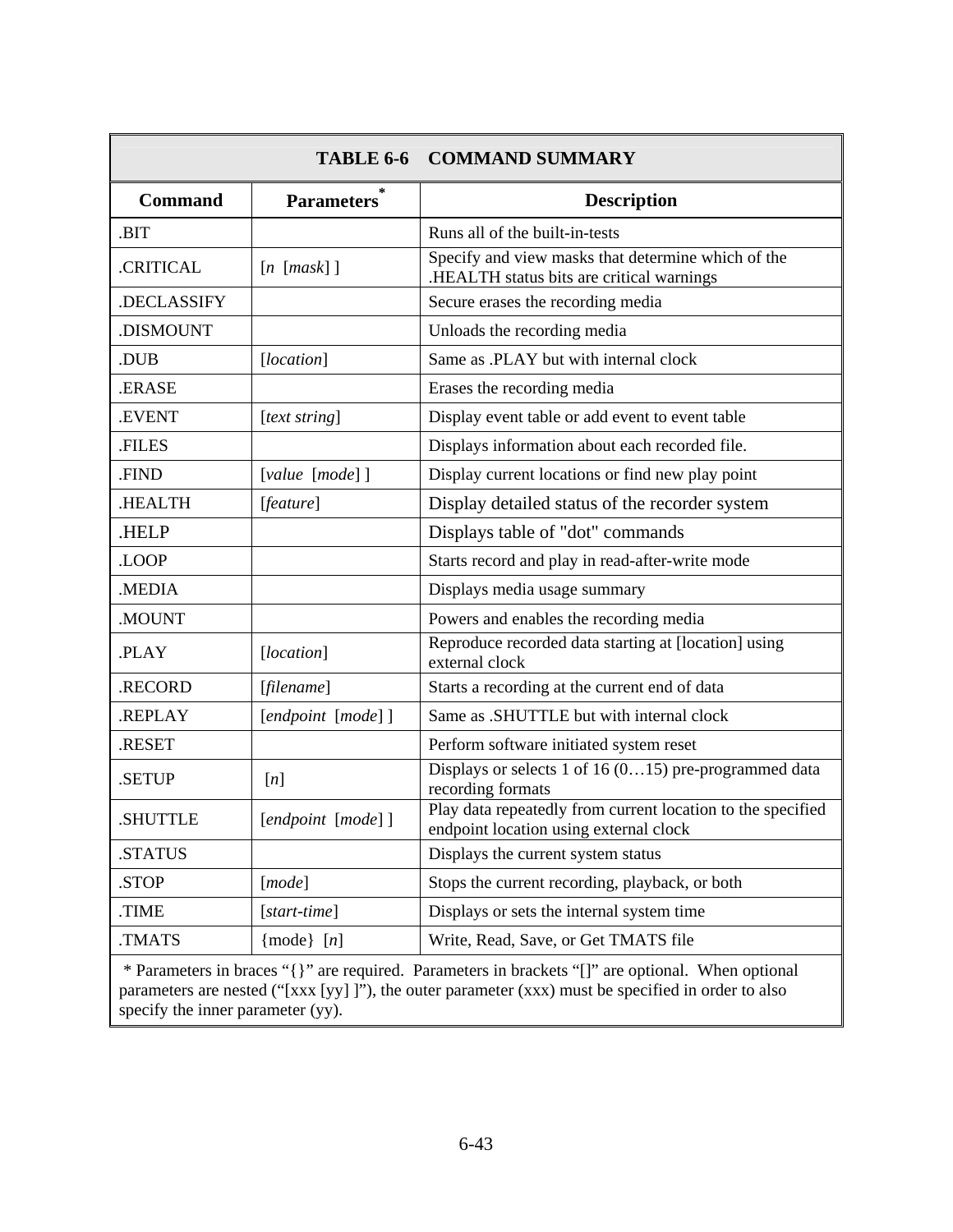<span id="page-45-0"></span>6.8.3 Command Error Codes. Issuing invalid commands (bad syntax) or illegal commands (not accepted in the current system state) result in error code responses prior to the asterisk response terminator when a command cannot be completed. Table 6-7 shows possible error codes and the conditions under which they occur.

|              | <b>TABLE 6-7. COMMAND ERROR CODES</b> |                                                                                               |  |  |  |
|--------------|---------------------------------------|-----------------------------------------------------------------------------------------------|--|--|--|
| <b>Error</b> | <b>Description</b>                    | <b>Conditions</b>                                                                             |  |  |  |
| 00           | <b>INVALID COMMAND</b>                | Command does not exist                                                                        |  |  |  |
| 01           | <b>INVALID PARAMETER</b>              | Parameter is out of range, or wrong alpha-numeric type                                        |  |  |  |
| 02           | <b>INVALID MODE</b>                   | Command cannot be executed in the current state                                               |  |  |  |
| 03           | <b>NO MEDIA</b>                       | Recording media is dismounted or not installed                                                |  |  |  |
| 04           | <b>MEDIA FULL</b>                     | Command cannot be executed because there is no free<br>space available on the recording media |  |  |  |
| 05           | <b>COMMAND FAILED</b>                 | Command failed to execute for any reason other than<br>those listed above                     |  |  |  |

 The error message is displayed before the asterisk response terminator with an ASCII "E" identifier.

Example:

|   | . RECORD |  |  |
|---|----------|--|--|
|   | E 03     |  |  |
| * |          |  |  |
|   |          |  |  |

6.8.4 Command Parameters and Responses. Each of the commands, the command parameters, and the recorder responses to the commands are described in the following sections.

6.8.4.1 .BIT. The .BIT command runs the built-in test (BIT) on the recorder. The prompt is returned immediately after the test is started. The .BIT command is only valid in the IDLE, ERROR, and FAIL states. During the BIT, the user must periodically check the status until the test is complete. While in BIT mode, the percent completion is shown with the .STATUS command. The result of the .BIT command is go/no-go status indicated by the end state. If the system returns to the IDLE state, the BIT was successful. If the system goes to the FAIL state, the BIT failed and further system-specific diagnostics are required. The ASCII "S" in the response is the identifier of a .STATUS response.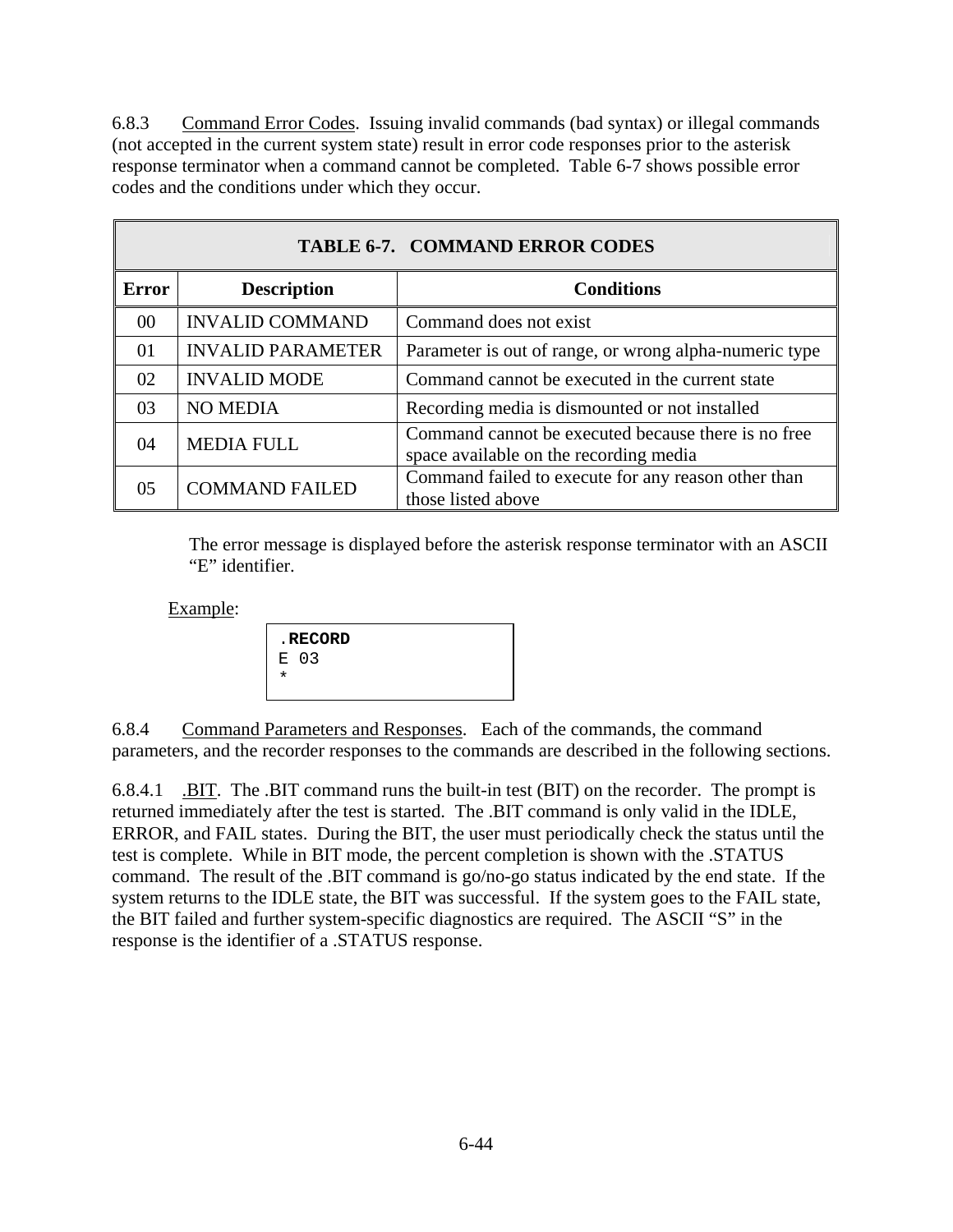.**BIT \***.**STATUS** S 02 0 0 21% \*.**STATUS** S 02 0 0 74% \*.**STATUS** S 01 0 0 \*



Parameters in braces "{}" are required. Parameters in brackets "[]" are optional. When optional parameters are nested ("[xxx [yy] ]"), the outer parameter (xxx) must be specified in order to also specify the inner parameter (yy).

6.8.4.2 CRITICAL [*n* [*mask*] ]. The .CRITICAL command is used to view and specify the critical warning masks used with the .HEALTH command. An encoded 32-bit status word is displayed with the .HEALTH command for each feature in the recorder. The. CRITICAL command allows the user to specify which status word bits constitute critical warnings. If a bit in the .CRITICAL mask word for a feature is set, then the corresponding .HEALTH status word bit for that feature signals a critical warning. The .CRITICAL command without any parameters returns the mask word for each feature in ascending feature order. The .CRITICAL command with a single parameter, the feature number, returns the list of descriptive warning strings and status word bit associations for the specified feature. The .CRITICAL command with both the feature number parameter and the 8-character ASCII hexadecimal mask value parameter specifies a new mask value for the feature. All mask values in the command responses are hexadecimal.

Example #1: The command with no parameters returns the mask for each feature.

|         | <b>CRITICAL</b> |
|---------|-----------------|
| 1       | <b>FFFFFFFF</b> |
| 2       | 00000300        |
| 3       | 00000001        |
| 4       | 00000003        |
|         |                 |
|         |                 |
|         | 15 00000002     |
|         | 16 00000000     |
| $\star$ |                 |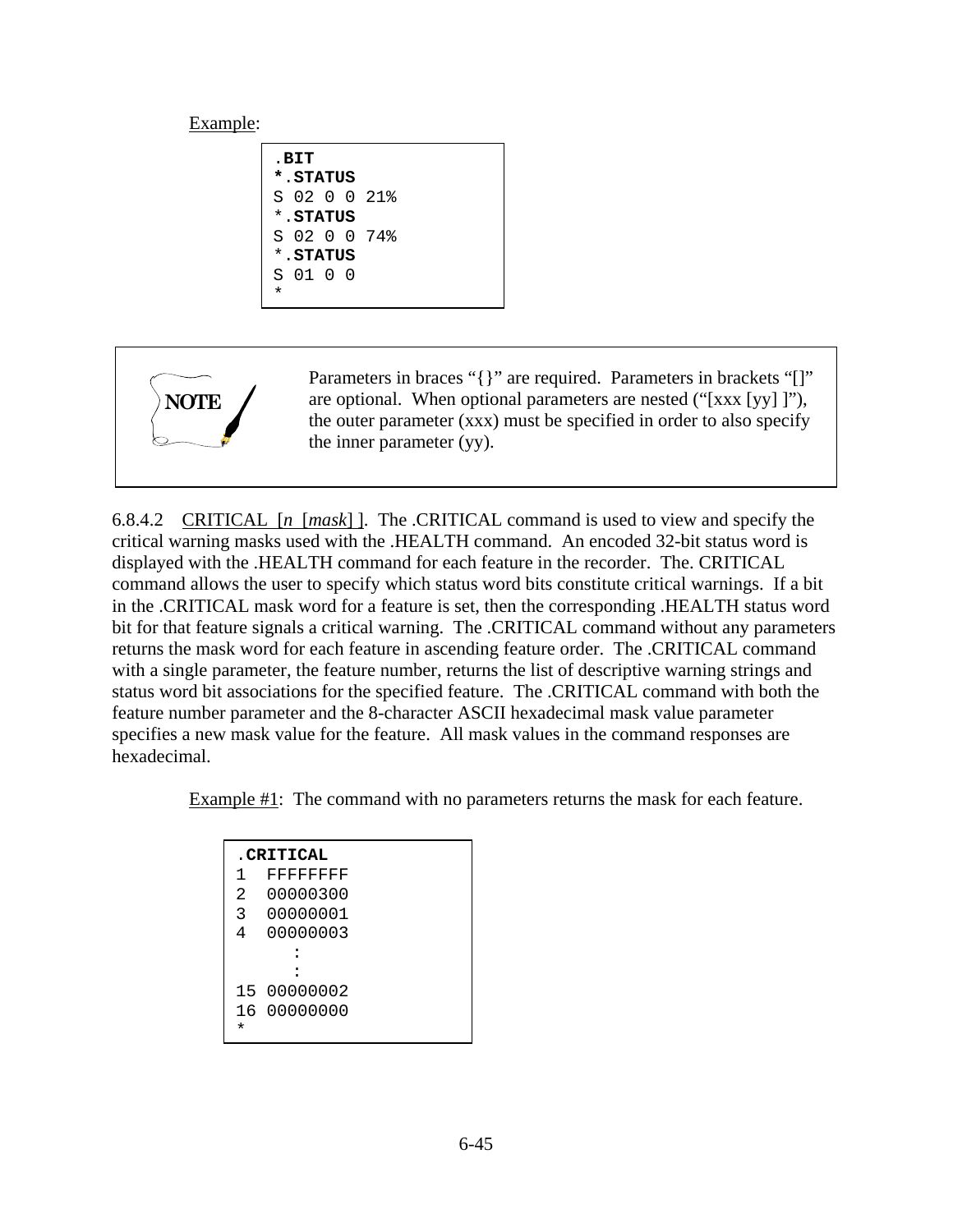Example #2: The command with the feature number parameter only, no mask value, returns all of the possible warning text strings for the specified feature and shows which .HEALTH status word bit is associated with the particular warning.

```
.CRITICAL 4
00000001 No Clock 
00000002 No Minor Frame Lock
00000004 Slow Clock 
00000100 No Major Frame Lock
00000200 Sync Bit Error 
*
```
Example #3: Entering both the feature number parameter and the mask value parameter resets the mask for the specified feature.

```
.CRITICAL 4 00000103 
4 00000103 
*
```
6.8.4.3 DECLASSIFY. The .DECLASSIFY command erases all recorded data using an approved declassification procedure and sets the record point to the beginning of media (BOM).



This command will permanently erase all recorded data. Data cannot be recovered once this command has been executed!

 The prompt is returned immediately after the operation is started. During declassify, the user must periodically check the status until the operation is complete. While in DECLASSIFY state, the percent completion is shown with the .STATUS command.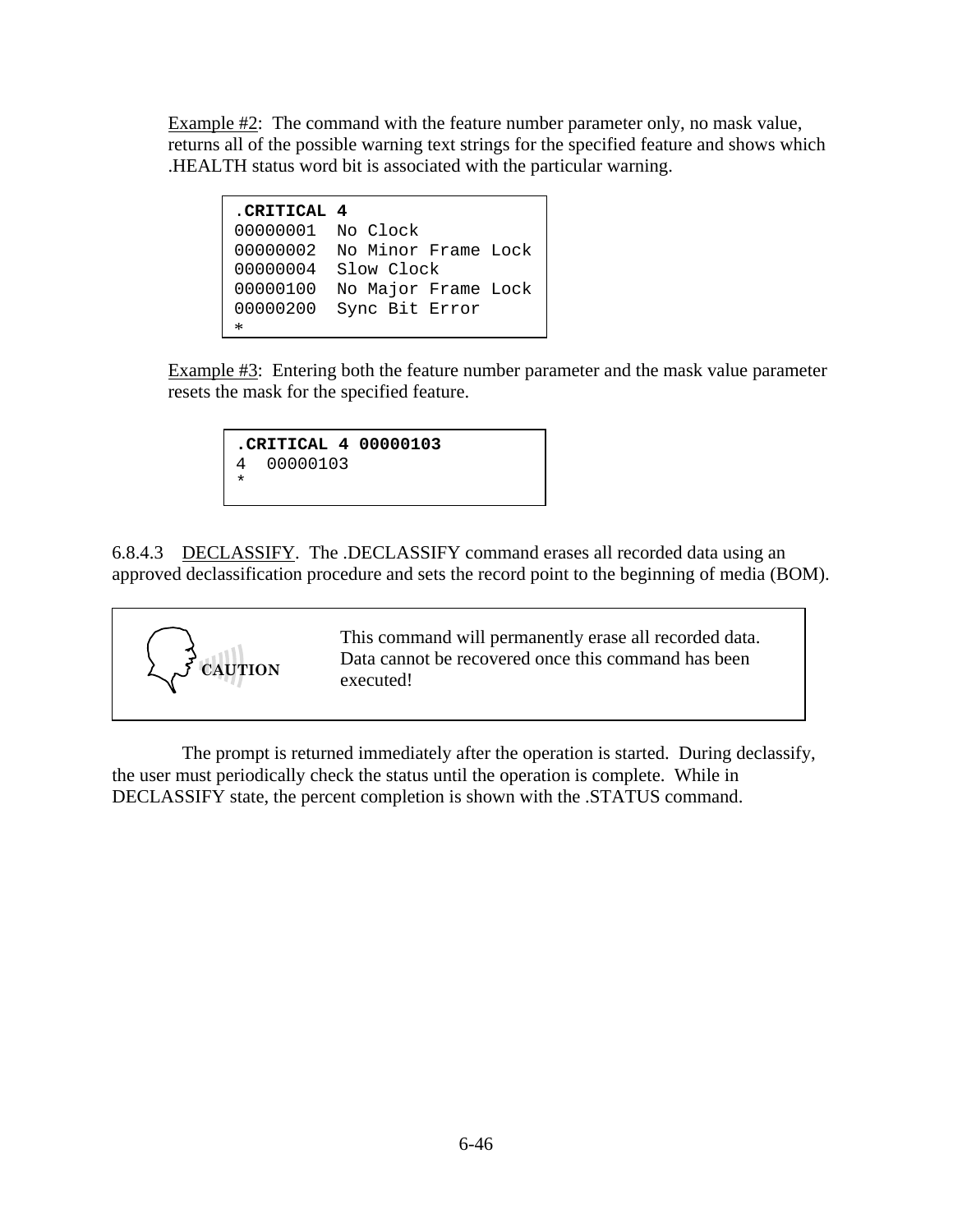| <b>DECLASSIFY</b> |  |
|-------------------|--|
| *.STATUS          |  |
| S 04 0 0 23.      |  |
| * STATUS          |  |
| S 04 0 0 84%      |  |
| *.STATUS          |  |
| S 01 0 0          |  |
| *                 |  |
|                   |  |

6.8.4.4 .DISMOUNT. The .**DISMOUNT** command disables and, if necessary, removes power from the active recording media. The media may be removed only after this command is issued.

Example #1:



Example  $\#2$ : If a failure occurs an error message is displayed before the prompt.

| <b>.DISMOUNT</b> |  |
|------------------|--|
| E 03             |  |
|                  |  |

6.8.4.5 DUB [*location*]. The **.**DUB command is identical to the .PLAY command except that it specifies the use of the internal playback clock to retrieve the recorded data.

6.8.4.6 ERASE. The .ERASE command erases all data and resets the record point to the beginning of media (BOM).



 The prompt is returned immediately after the operation is started. During erase, the user must periodically check the status until the operation is complete. While in ERASE state, the percent completion is shown with the .STATUS command.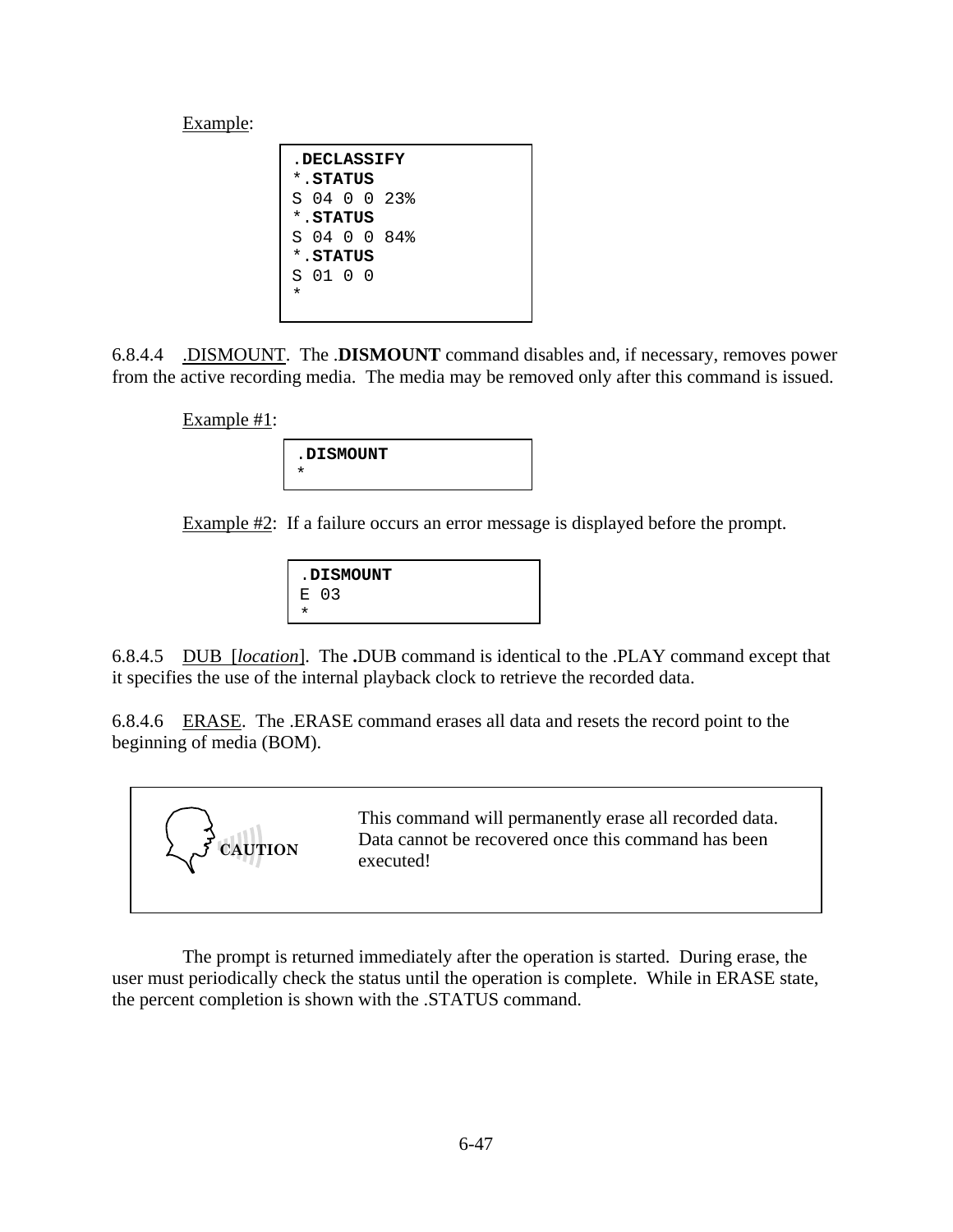| <b>. ERASE</b> |          |  |  |  |
|----------------|----------|--|--|--|
|                | *.STATUS |  |  |  |
| S 03 0 0 23%   |          |  |  |  |
| * STATUS       |          |  |  |  |
| S 03 0 0 84%   |          |  |  |  |
| *. STATUS      |          |  |  |  |
| S 01 0 0       |          |  |  |  |
|                |          |  |  |  |

6.8.4.7 EVENT [*text string*]. The .EVENT command adds an entry to the recorder event file or displays all of the current event file entries. If a non-blank text string is included with the command, a new event entry is appended to the event file with the text string in the message field of the event entry. The text string may be any length, but only the first 48 bytes, starting with the first non-blank character but including all subsequent blanks, are saved in the event file entry. If no text string is provided with the message, the current event file entries are displayed as a list of character strings showing the event sequence number, the absolute event time based on the recorder system time, the current media address (block number) at the time the event entry is created, and the optional text string.

#### Example:

```
.EVENT - 
*.EVENT This text was supplied with the .EVENT command 
*.EVENT x 
*.EVENT 
1 001-00:13:58.109 101231 - 
2 001-00:14:11.106 433213 This text was supplied with the 
.EVENT command 
3 001-17:44:06.677 2427654 x 
*
```
6.8.4.8 .FILES. The .FILES command displays a list of character strings showing information about each recording session (file). Each string in the list contains the file number, file name, starting block number, file size in bytes, start day, and start time of the file. For those systems that also store the end day and time of each file, the end day and time may be added to the end of each file string. File names may not contain space or asterisk characters. If user names are not assigned to individual recordings, the default file names shall be "file1," "file2," etc. Each file string shall be formatted as shown in the following example (with optional end day and end time).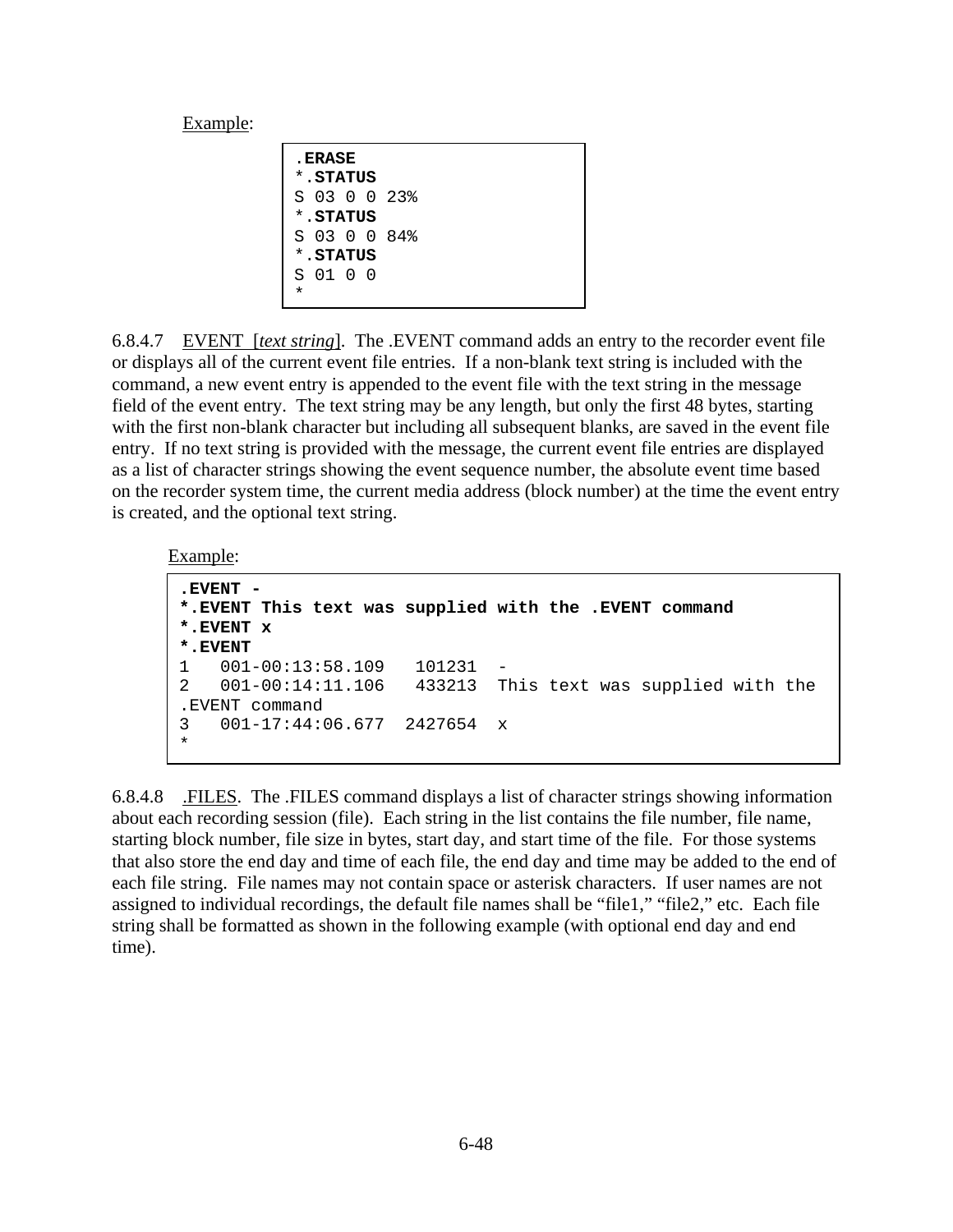| . FILES |  |                                                              |  |
|---------|--|--------------------------------------------------------------|--|
|         |  | $1$ TPD-10 10000 272760832 001-00:13:58.109 001-00:14:03.826 |  |
|         |  | 2 TPD-11 92884 425984000 001-00:14:11.106 001-00:14:28.602   |  |
|         |  | 3 file3 350790 305430528 123-17:44:06.677 123-17:44:13.415   |  |
|         |  |                                                              |  |
|         |  |                                                              |  |

6.8.4.9 .FIND [*value* [*mode*]]. The .FIND command is used to report the current record and play point or to set the play point to the desired location within the recorded data. The desired location can be expressed in a number of different formats or "modes:" time, blocks, and feet. When the command is entered without any parameters, the recorder returns the current record point and current play points, using the current default mode. The default mode is declared each time a mode parameter is supplied with the .FIND command, the .REPLAY command, or the .SHUTTLE command. Thereafter, the mode parameter may be omitted and the recorder will use the default mode. The mode keywords are TIME, BLOCKS, and FEET.

 The location specified in the value parameter of the .FIND command can be numeric or one of six keywords: BOM (beginning of media), BOD (beginning of data), EOD (end of data), EOM (end of media), BOF (beginning of file), and EOF (end of file.) These keywords may be used with or without a mode parameter. Numeric location values, whether accompanied by the mode keyword or not, must be valid for the specified or default mode. Blocks and feet are entered as decimal integer numbers. Time is entered as specified in paragraph [6.8.2 item i.](#page-42-0)

Example #1: Display the current record point and play point. The default mode is blocks.

```
.FIND
F 1022312 BOD 
*
```
Example #2: Find a specific time in the recorded data.

```
.FIND 15:33:12 TIME
*.STATUS
S 08 0 0 41% 
*.STATUS
S 08 0 0 84% 
*.STATUS
S 01 0 0 
*.FIND
F 102-16:18:27.000 102-15:33:12.000 
*
```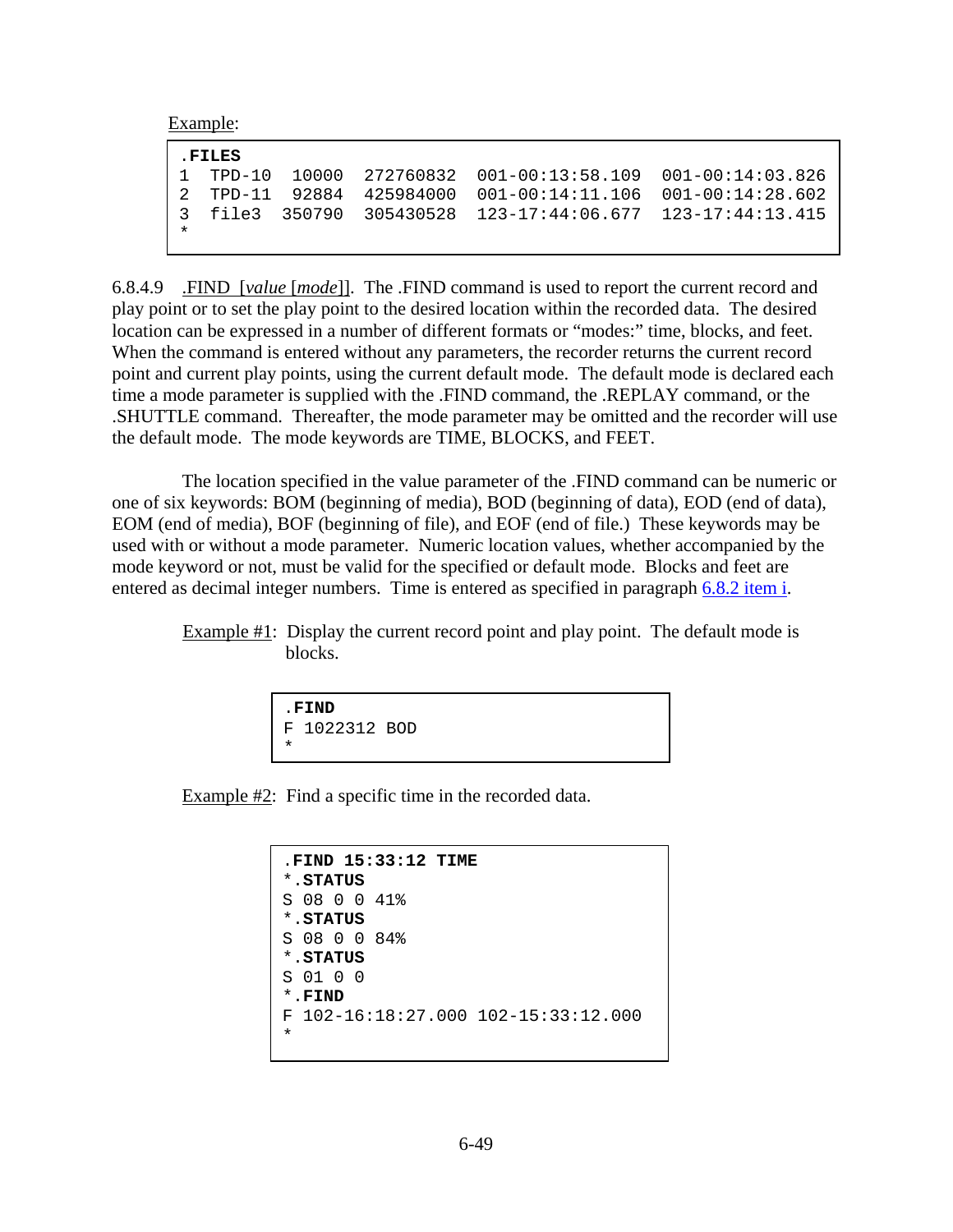6.8.4.10 HEALTH [*feature*]. The .HEALTH command provides a standard mechanism for vendor-specific status information to be conveyed to the user. Entering the command without the optional parameter displays a list of system-specific "features" and an encoded status word for each feature. Entering a decimal feature number parameter with the command decodes the status word for a single feature and displays a list of messages pertaining to the feature, one for each set bit in the status word. The choice of features, their ordering, their descriptions, their encoded status words, and their decoded message lists are all vendor specific. This standard only requires that the syntax of the responses to the .HEALTH command conform to the following rules:

- a. If no features are implemented, the response to a .HEALTH command is the response terminator asterisk.
- b. Implemented features are numbered consecutively starting with 1 and displayed in ascending numerical order.
- c. The description of a feature may not contain an asterisk character.
- d. The feature list response (no feature number parameter supplied with the command) is a sequence of text strings, each containing the decimal feature number, the 8 character ASCII hexadecimal representation of the 32-bit status word for the feature, a text feature description, and a carriage return and line feed terminator. The value of the 32-bit status word for a "healthy" feature shall be all zeros. If a feature is disabled, the 8-character ASCII hexadecimal string shall be replaced with eight ASCII hyphen "-" characters.
- e. The individual feature response (feature number parameter supplied with the command) is a sequence of descriptive text strings, one for each set bit in the feature status word. Each string is terminated with a carriage return and line feed.

 The .CRITICAL command is used to specify and view the mask word for each feature that determines if a set .HEALTH status word bit adds to the total non-critical or critical warning counts displayed with the .STATUS command.

Example #1:

```
.HEALTH
1 00000000 Time Code Input
2 00000000 Voice Input 
3 -------- PCM Input #1 
4 00000103 PCM Input #2 
: 1995 - 1996
15 00000000 1553 Input #2 
16 00000000 Temp Monitor 
*
```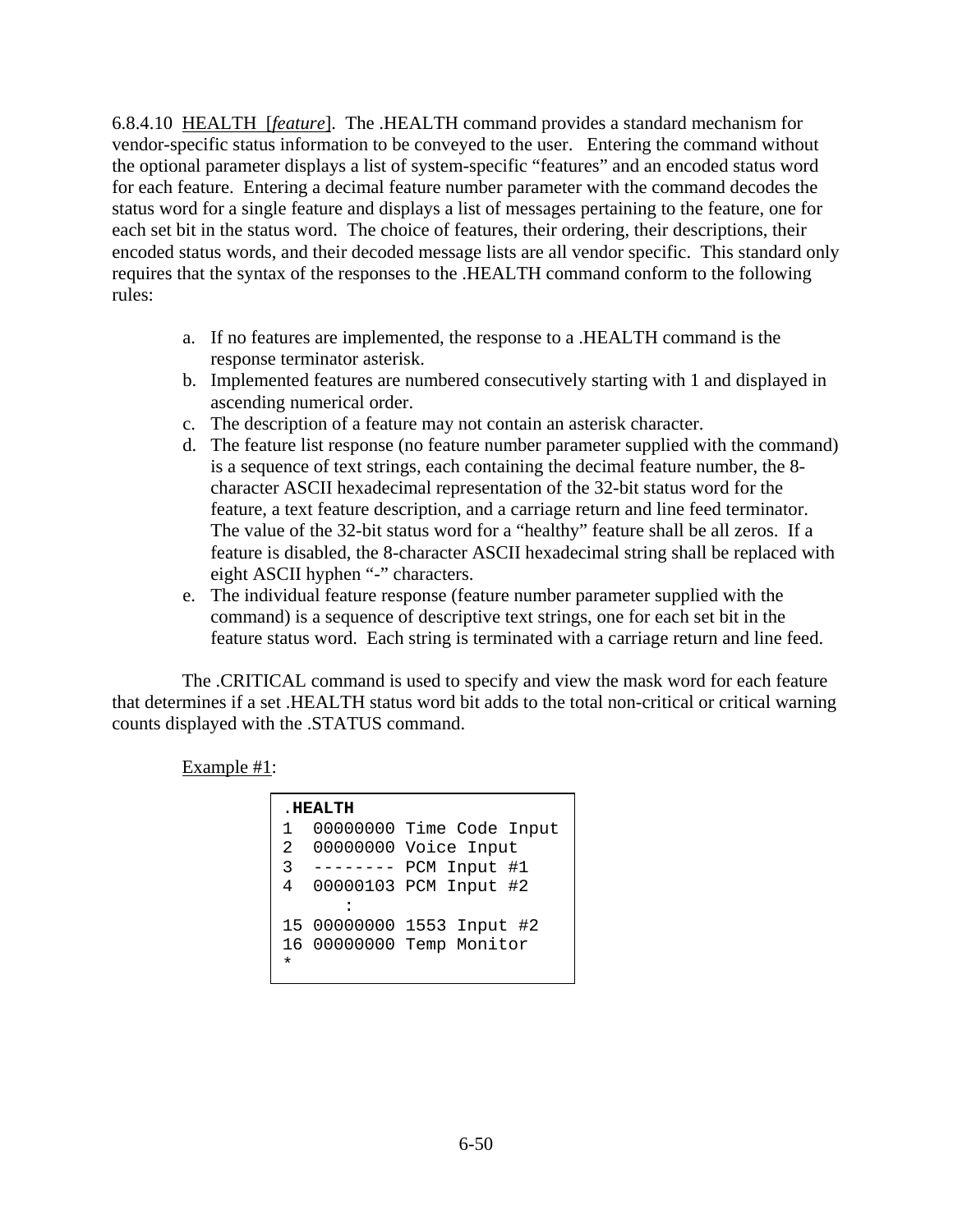Example #2:

.**HEALTH 4** No Clock No Minor Frame Lock No Major Frame Lock \*

6.8.4.11 .HELP. The .HELP command displays a list showing a summary of the serial "dot" commands and parameters.

#### Example:

| HELP                       |  |
|----------------------------|--|
| .BIT                       |  |
| .CRITICAL [n [mask]]       |  |
| .DECLASSIFY                |  |
| .DISMOUNT                  |  |
| .DUB [location]            |  |
| .ERASE                     |  |
| .EVENT [message]           |  |
| .FILES                     |  |
| .FIND [value [mode]]       |  |
| .HEALTH [feature]          |  |
| .HELP                      |  |
| .LOOP                      |  |
| . MEDIA                    |  |
| . MOUNT                    |  |
| .PLAY [location]           |  |
| .RECORD [filename]         |  |
| .REPLAY [endpoint [mode]]  |  |
| .RESET                     |  |
| .SETUP [n]                 |  |
| .SHUTTLE [endpoint [mode]] |  |
| . STATUS                   |  |
| .STOP [mode]               |  |
| .TIME [start-time]         |  |
| .TMATS {mode} [n]          |  |
| *                          |  |
|                            |  |

6.8.4.12 .LOOP. The .LOOP command is used to put the recorder into read-after-write mode, recording and simultaneously playing back the recorded data. If the recorder is already recording when the .LOOP command is issued, the command starts the playback at the current record point without affecting the recording.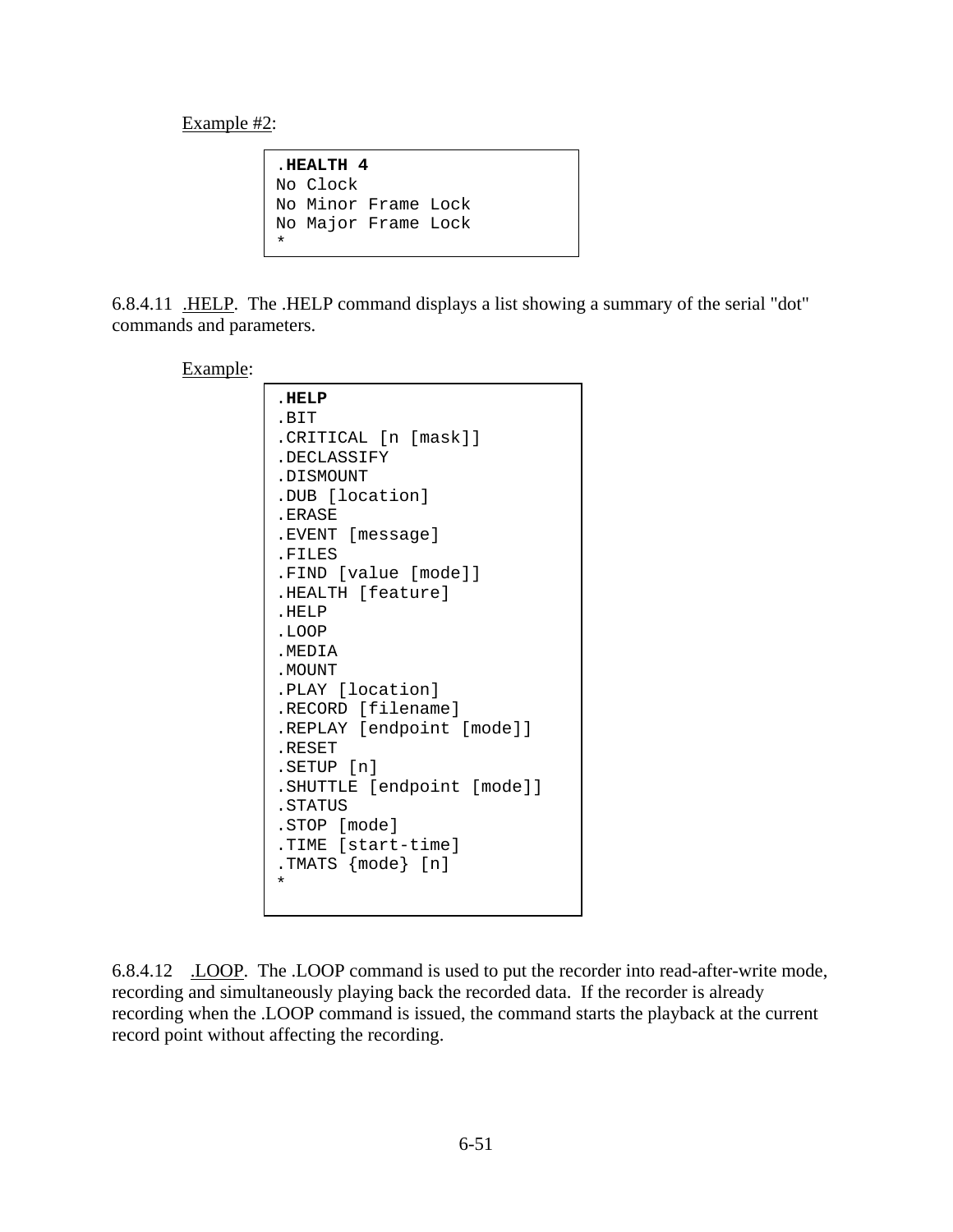.**STATUS** S 01 0 0 \*.**LOOP** \*.**STATUS** S 07 0 0 35% \*

6.8.4.13 .MEDIA. The .MEDIA command displays the media usage summary. It shows the number of bytes per block, the number of blocks used and the number of blocks remaining, respectively.

Example:

.**MEDIA** MEDIA 32768 1065349 6756127 \*

6.18.4.14 MOUNT. The .MOUNT command applies power and enables the recording. For systems with multiple memory canisters or media cartridges, the effect of the .MOUNT command on each canister or media cartridge is defined in advance with vendor-specific commands.

Example:

| <b>MOUNT</b> |  |  |
|--------------|--|--|
| *            |  |  |

6.8.4.15 .PLAY [*location*]. The .PLAY command starts a playback of the data at either the current play point or at the location specified in the optional parameter with the command using the user's external data clock. The current play point is defined to be the media location immediately following the most recently played data. If no .PLAY command has been issued since recorder power-on, the current play point is the beginning of data. The location parameter has two forms, [block\_number] and [filename [block\_offset]]. If the first character of the location parameter is numeric, the entire parameter must be numeric and it specifies the block number address at which to start the playback. When the first character of the location parameter is alphabetic, the parameter is the filename to playback and a second optional parameter that specifies the numeric 0-origin block offset into the named file may be included with the .PLAY command. To begin playing at a location other than a block number or file, use the .FIND command to position the play point to the desired location.

Example:

| PLAY file1 250. |  |
|-----------------|--|
|-----------------|--|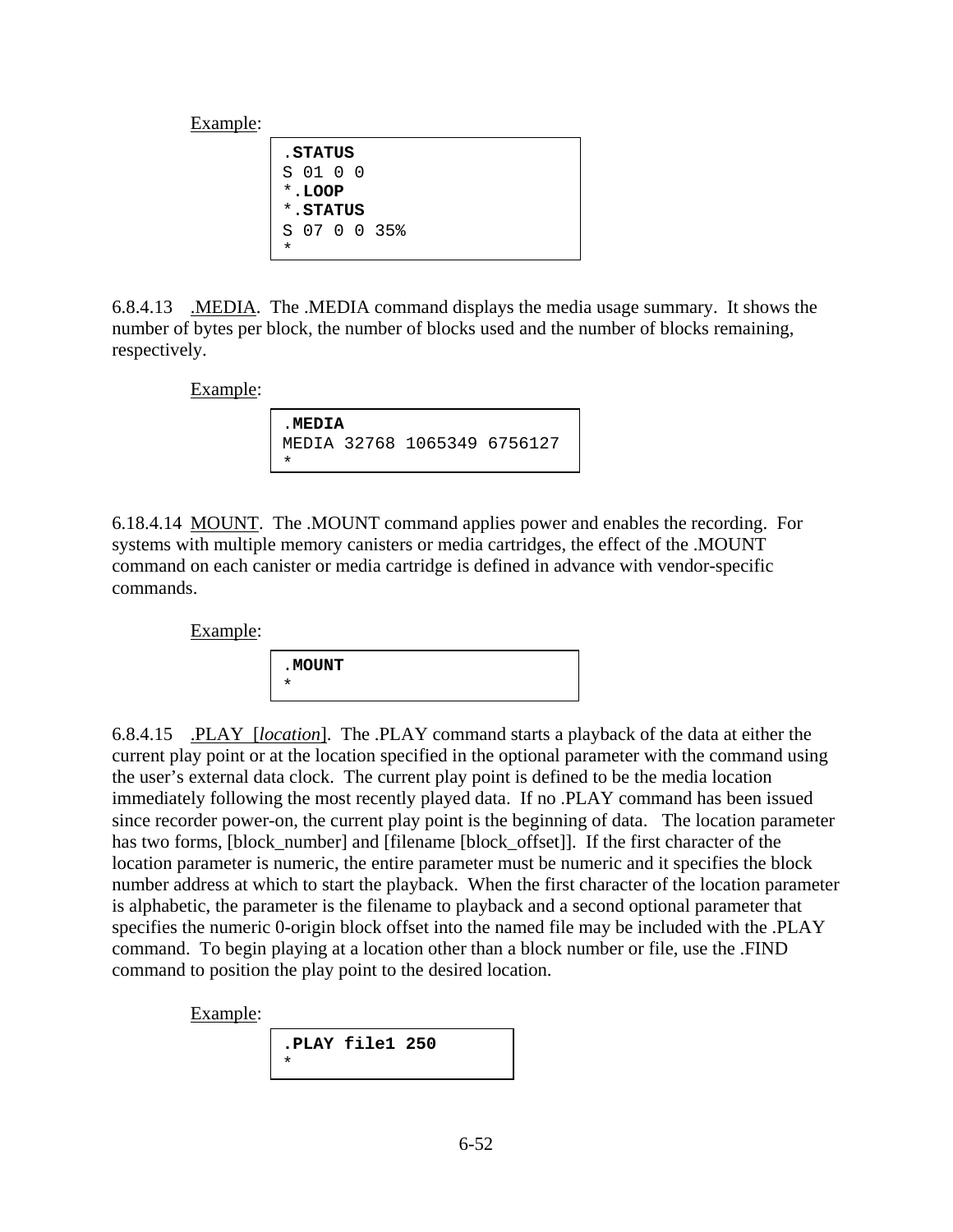6.8.4.16 .RECORD [*filename*]. The .RECORD command starts a new recording. The optional file name parameter is an ASCII string with up to eleven characters, beginning with an alphabetic character, and with no spaces or asterisks. If the file name parameter is omitted, the filename will be of the form "file*n*", where *n* is the file number. The recording will continue until the recording media is full or until the .STOP command is issued.

## Example:

6.8.4.17 .REPLAY [*endpoint* [*mode*]]. The .REPLAY command is identical to the .SHUTTLE command, except that it specifies that the internal clock is to be used to retrieve the data.

6.8.4.18 .RESET. The .RESET command performs a software initiated reset of the recorder,

| . RECORD |  |  |
|----------|--|--|
|          |  |  |

returning the recorder to the power-on state.

Example:

| RESET. |  |
|--------|--|
|        |  |

6.8.4.19 .SETUP [*n*]. The .SETUP command chooses one of 16 pre-defined setups stored in the recorder. The optional parameter is a one or two digit decimal setup number from 0 to 15. The current setup may be displayed by omitting the setup number parameter.

Example #1:

Including the setup number changes the setting.

| . SETUP<br>SETUP 10 |  |  |
|---------------------|--|--|

Example #2:

| SETUP 5.           |  |
|--------------------|--|
| SETUP <sub>5</sub> |  |
| *                  |  |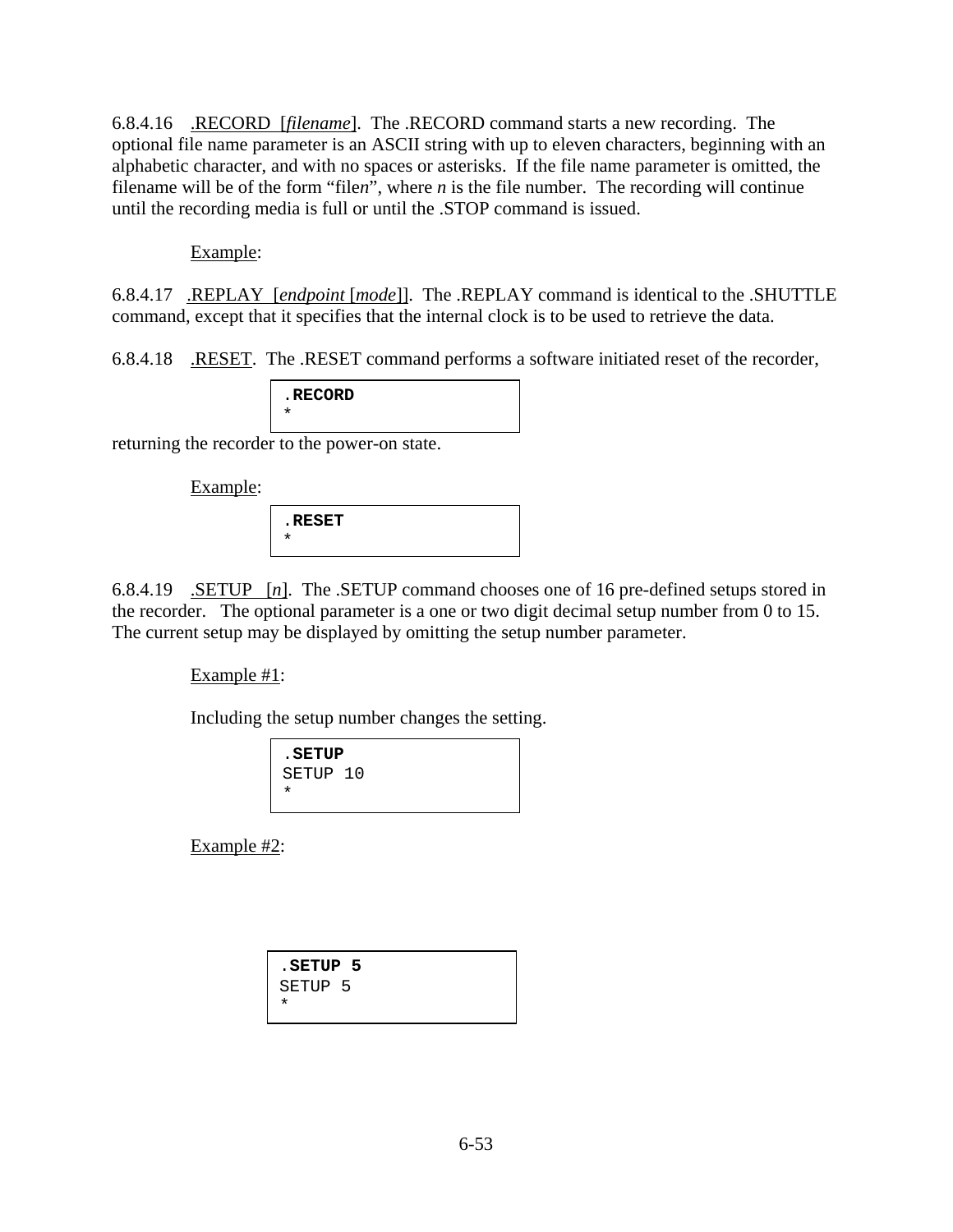<span id="page-55-0"></span>6.8.4.20 .SHUTTLE [*endpoint* [*mode*]]. The .SHUTTLE command initiates a repeated playback from the current play point to the end point specified in the command, using an external clock to retrieve the data. The syntax of the endpoint parameter is identical to that of the .FIND command.

Example:



6.8.4.21 .STATUS. The .STATUS command displays the current state of the recorder and two counts. The first is the total number of non-critical warning bits currently set and the second is the total number of critical warning bits currently set. If the recorder is in any state other than FAIL, IDLE, BUSY, or ERROR, the command also displays a progress percentage, the meaning of which is dependent on the specific state. Whenever the recorder is transitioning between states and the transition is not instantaneous, the .STATUS command will return the BUSY state. The ERROR state is entered when the currently executing command does not complete successfully. For example, when a .FIND command is unable to locate the specified position on the media, the recorder transitions to the ERROR state. Table 6-8 shows the various states by numerical code and describes the meaning of the progress percentage for each state. An ASCII "S" character identifies a .STATUS command response.

| <b>TABLE 6-8. RECORDER STATES</b> |                          |                             |  |  |  |  |  |  |
|-----------------------------------|--------------------------|-----------------------------|--|--|--|--|--|--|
| <b>State Code</b>                 | <b>State Name</b>        | <b>Progress Description</b> |  |  |  |  |  |  |
| 00                                | <b>FAIL</b>              |                             |  |  |  |  |  |  |
| 01                                | <b>IDLE</b>              |                             |  |  |  |  |  |  |
| 02                                | <b>BIT</b>               | Percent complete            |  |  |  |  |  |  |
| 03                                | <b>ERASE</b>             | Percent complete            |  |  |  |  |  |  |
| 04                                | <b>DECLASSIFY</b>        | Percent complete            |  |  |  |  |  |  |
| 05                                | <b>RECORD</b>            | Percent media recorded      |  |  |  |  |  |  |
| 06                                | <b>PLAY</b>              | Percent recording played    |  |  |  |  |  |  |
| 07                                | <b>RECORD &amp; PLAY</b> | Percent media recorded      |  |  |  |  |  |  |
| 08                                | <b>FIND</b>              | Percent complete            |  |  |  |  |  |  |
| 09                                | <b>BUSY</b>              |                             |  |  |  |  |  |  |
| 10                                | <b>ERROR</b>             |                             |  |  |  |  |  |  |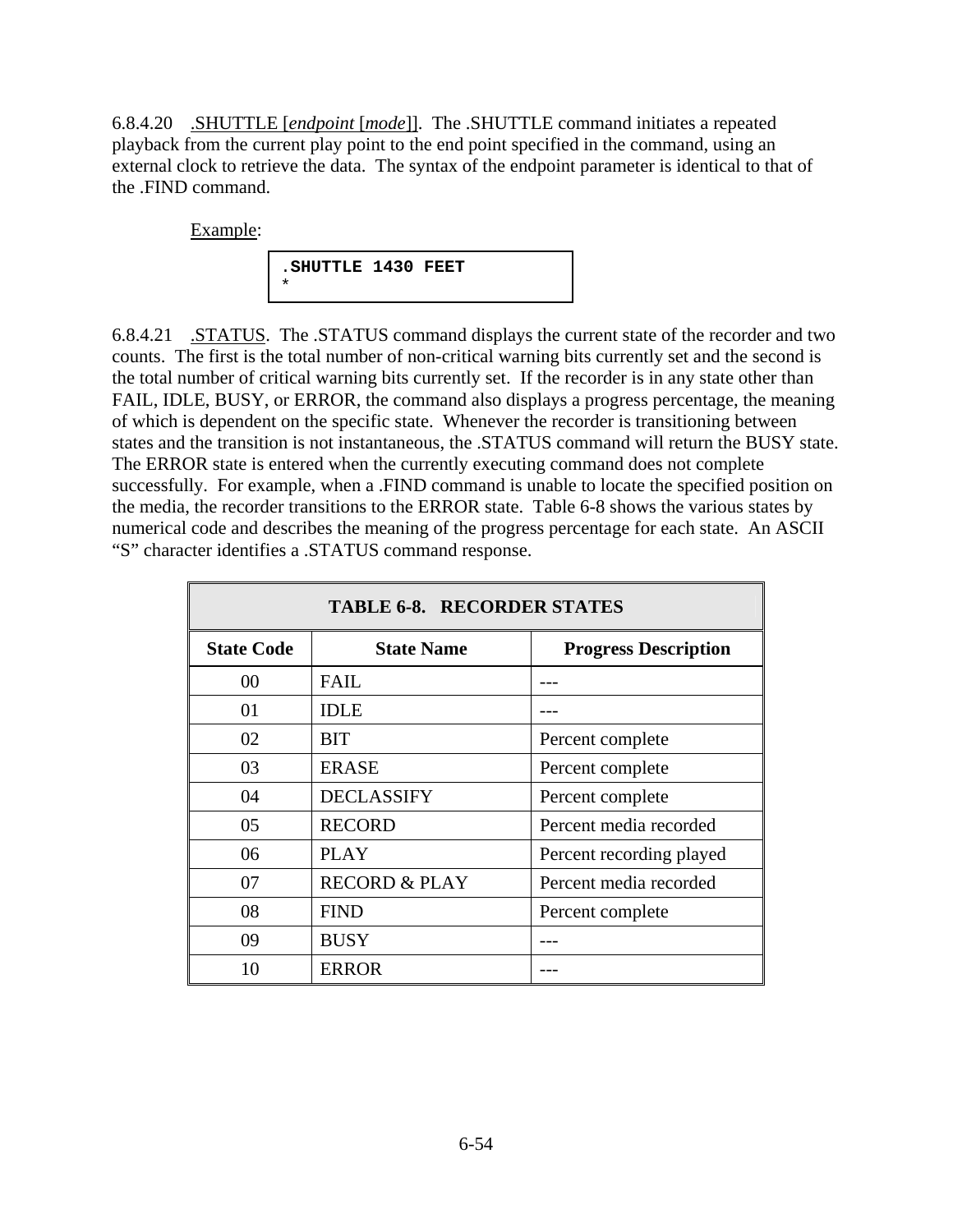Example #1:

.**STATUS** S 03 0 0 84% \*

For states that do not have a progress indication, that field is omitted in the response.

Example #2:

| *.STATUS |  |
|----------|--|
| S 01 0 0 |  |
|          |  |

6.8.4.22 .STOP [*mode*]. The .STOP command stops a recording, playback, or both. The optional mode parameter may be either the word RECORD or the word PLAY. If the optional mode parameter is not specified, both recording and playing, or either of the two modes if other is not active, will be stopped. Using the parameter enables either recording or playing to be stopped without affecting the other when both are active.

Example #1:

| . STOP |  |
|--------|--|
|        |  |

The current state can be displayed with the status command.

Example #2:

|   | * STATUS    |  |              |  |  |
|---|-------------|--|--------------|--|--|
|   |             |  | S 07 0 0 26% |  |  |
|   | * STOP PLAY |  |              |  |  |
|   | *.STATUS    |  |              |  |  |
|   |             |  | S 05 0 0 26% |  |  |
| ÷ |             |  |              |  |  |

The .STOP command returns an error if the recorder is not in the appropriate state.

Example #3:

|   | *. STATUS  |  |
|---|------------|--|
|   | S 01 0 0   |  |
|   | $*$ . STOP |  |
|   | E 02       |  |
| * |            |  |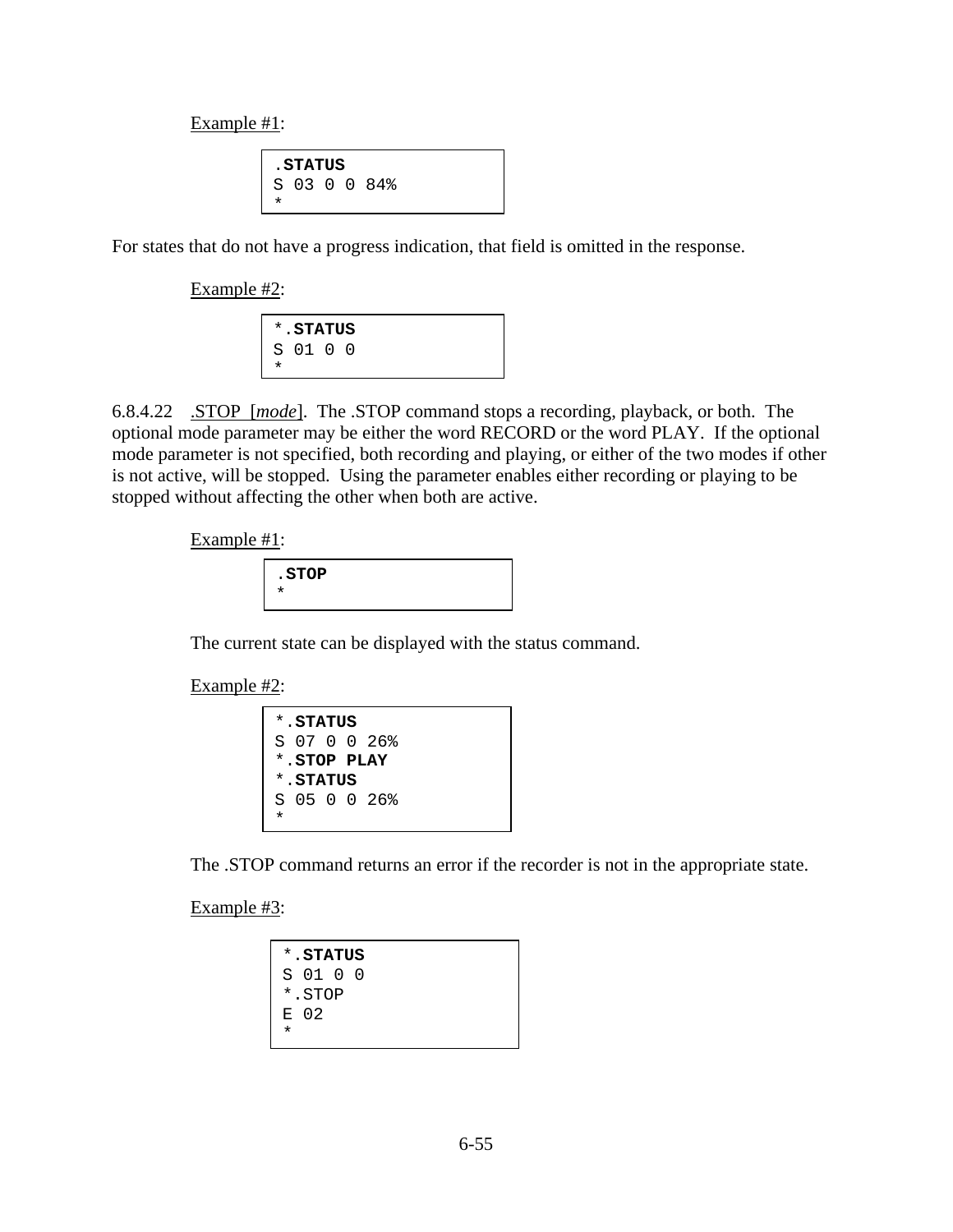6.8.4.23 .TIME [start-time]. The .TIME command displays or sets the internal systems time. The optional start-time parameter is formatted as shown in the example below. Without a parameter, this command displays the current system time. The timestamps recorded with user data are derived from this clock.

Example #1:

**.TIME**  TIME 001-23:59:59.123 \*

 To set the time, enter a value expressed in days, hours, minutes, seconds and milliseconds. For example:

> **.TIME 123-13:01:35**  TIME 123-13:01:35.000 \*

Trailing values and punctuation may be omitted (zero is default).

Example #1:

**.TIME 123-**  TIME 123-00:00:00.000 \*

Example #2:

**.TIME 15:31**  TIME 000-15:31:00.000 \*

Example #3:

**.TIME 15:31:20**  TIME 000-15:31:20.000 \*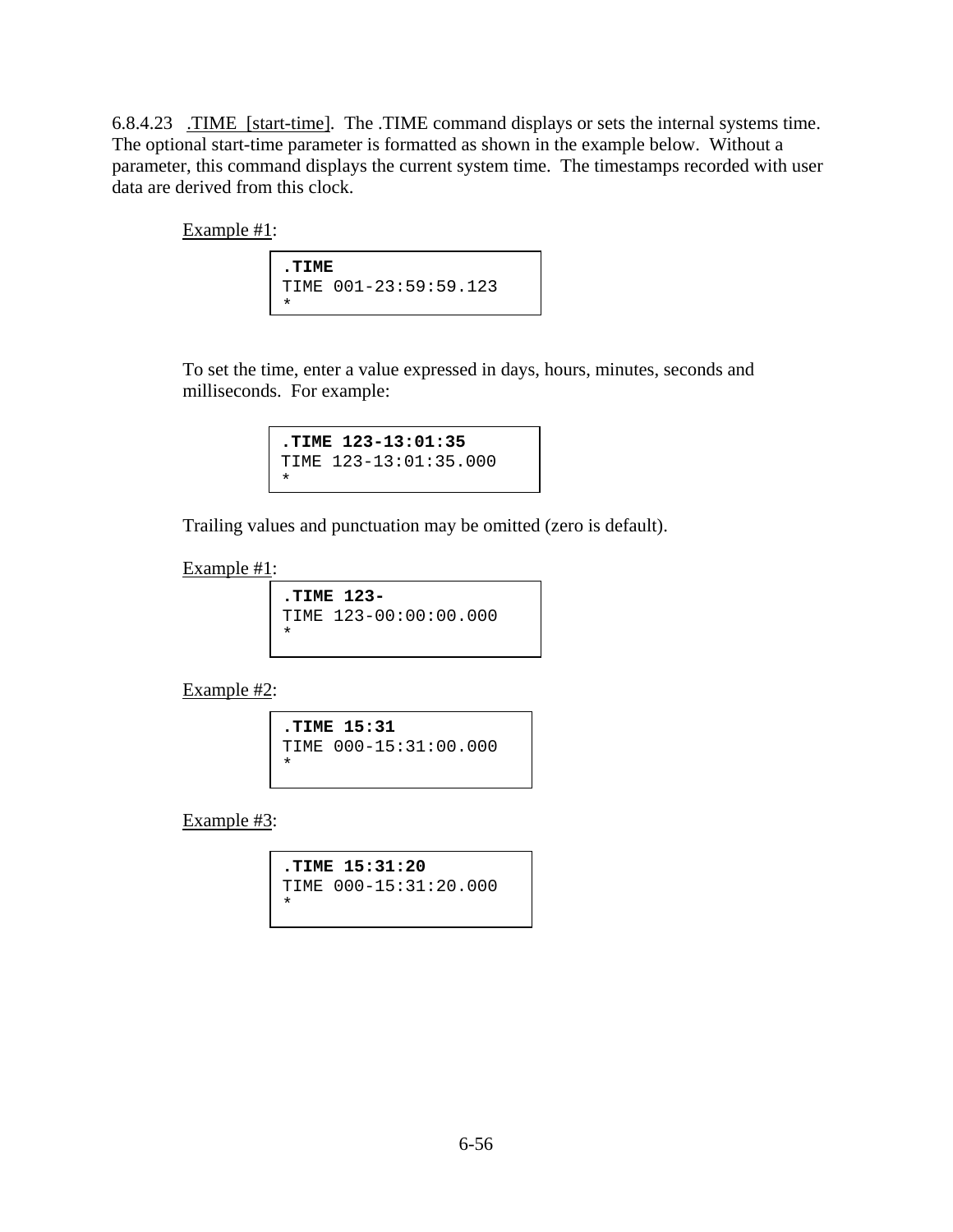6.8.4.24 .TMATS {mode} [*n*]. The .TMATS command provides a vendor-independent mechanism for loading a setup file into the recorder and retrieving a setup file from the recorder. The required mode parameter must be one of the following four words: WRITE, READ, SAVE, or GET. Writing or reading a TMATS file transfers the file between the external host and the recorder's internal volatile memory buffer. Saving or getting a TMATS file transfers the file between the recorder's internal volatile memory buffer and the recorder's internal non-volatile setup file storage area. To store a new setup file in the recorder, the .TMATS WRITE command is first used to transfer the file to the recorder, followed by a .TMATS SAVE [*n*] command to store the file in non-volatile memory. The numeric setup file number parameter is not valid with the .TMATS WRITE command. When saving the file to non-volatile memory, the optional setup file number parameter may be entered to designate a specific setup number (see the .SETUP command.) If the setup file number parameter is not specified with the .TMATS SAVE command, the file number defaults to setup 0. The .TMATS GET [*n*] command performs the inverse of the .TMATS SAVE command, retrieving the specified or default (0) file from nonvolatile to volatile memory within the recorder. The .TMATS READ command transfers the file currently in the recorder's volatile setup file buffer to the host.

 Termination of the .TMATS WRITE command string is unique. All other command strings terminate with the first occurrence of a carriage return and line feed sequence. The .TMATS WRITE command string does not terminate until the occurrence of a carriage return and line feed pair followed by the word END and another carriage return and line feed pair.

 Example #1: The .TMATS WRITE command includes the TMATS file followed by the word END.

```
.TMATS WRITE
G\DSI\N=18;G\DSI-1:TimeInChan1; 
G\DSI-2:VoiceInChan1; 
G\DSI-3:1553Chan01; 
: 1995 (Partie)
       : 
P-8\IDC8-1:0;P-8\ISF2-1:ID;P-8\IDC5-1:M;END 
*
```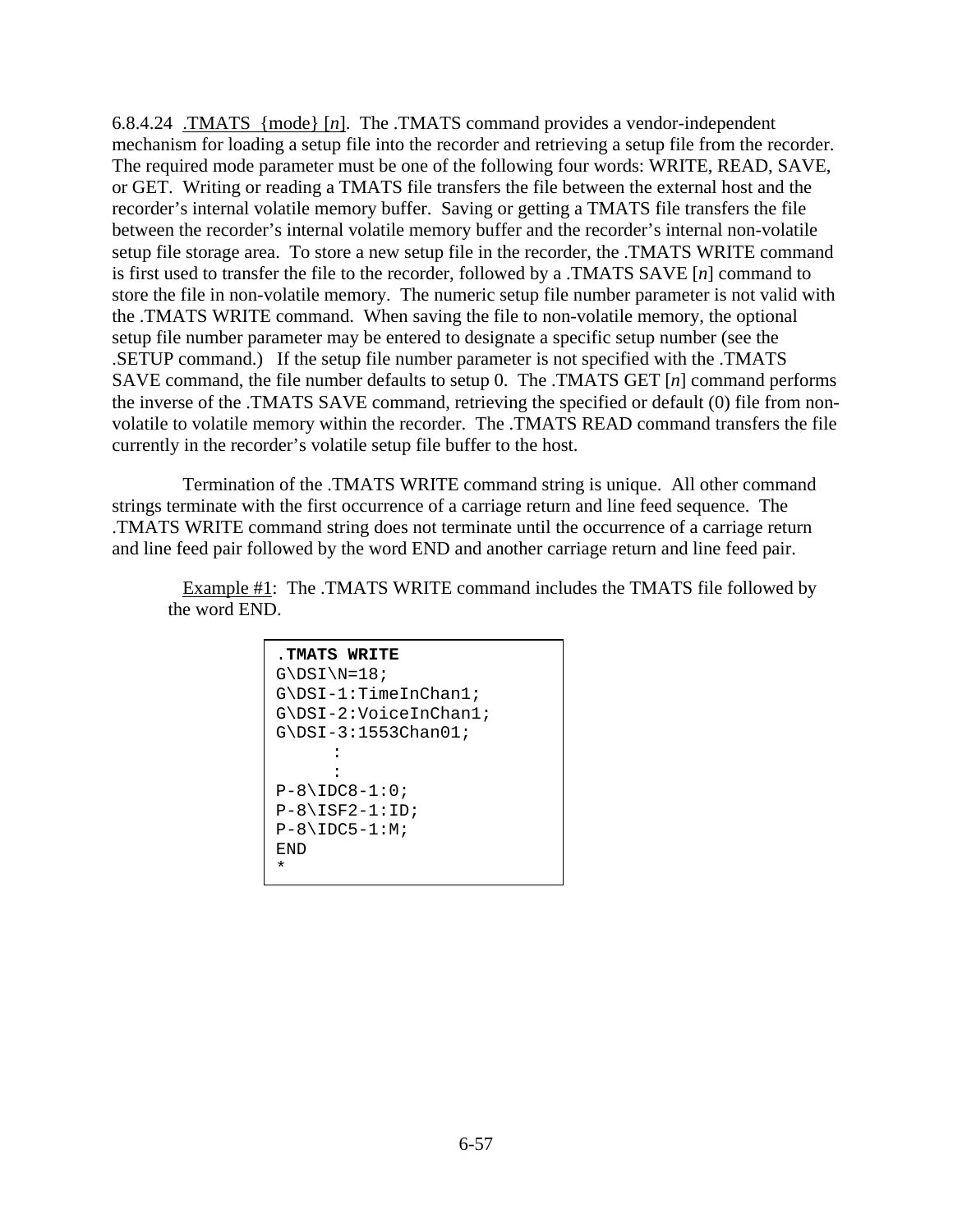Example #2: The .TMATS READ command returns the file currently in the volatile buffer.

```
.TMATS READ 
G\DSI\N=18;G\DSI-1:TimeInChan1; 
G\DSI-2:VoiceInChan1; 
G\DSI-3:1553Chan01; 
: 1995 (Particular)
: 1995 (Particular)
P-8\IDC8-1:0;P-8\ISF2-1:ID;P-8\IDC5-1:M;*
```
Example #3: The .TMATS SAVE command stores the file in the volatile buffer to the designated non-volatile file memory in the recorder.

> .**TMATS SAVE 3** \*

 Example #4: The .TMATS GET command retrieves the designated file from nonvolatile file memory in the recorder and puts it in a buffer that can be read by the user.

```
.TMATS GET 3 
*
```
6.8.5 Command Validity Matrix. Table [6-9](#page-60-0) identifies the recorder states where each of the serial commands is valid. The legend at the bottom of the table explains the matrix entry codes. Two codes, 3 and 4, identify states in which the associated command may or may not be valid due to system-specific implementation. Recorder users should assume that a command is not supported in a system-specific state (code 3 or 4) unless the specific recorder's Interface Control Document assures that support is provided.

6.8.6 Required Command Subset. Table [6-10](#page-61-0) identifies the minimum subset of commands that must be implemented for each recorder type to be compliant with this standard.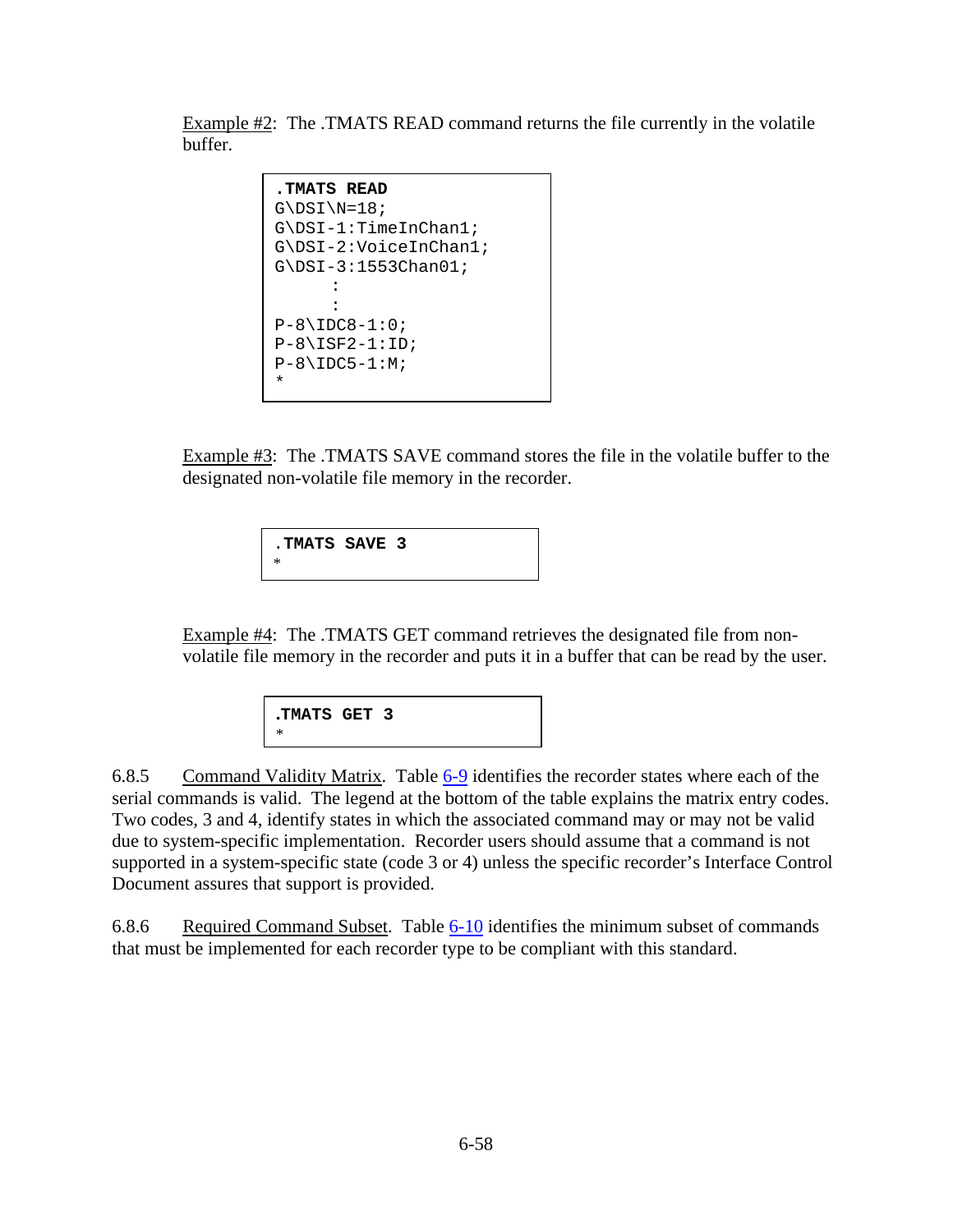<span id="page-60-0"></span>

| TABLE 6-9. COMMAND VALIDITY MATRIX                                                                                                                                                                                                                                                                                                                                   |                      |             |              |              |                           |              |                |                |                |          |                  |               |
|----------------------------------------------------------------------------------------------------------------------------------------------------------------------------------------------------------------------------------------------------------------------------------------------------------------------------------------------------------------------|----------------------|-------------|--------------|--------------|---------------------------|--------------|----------------|----------------|----------------|----------|------------------|---------------|
| <b>STATE</b><br><b>COMMAND</b>                                                                                                                                                                                                                                                                                                                                       | <b>BUILT-IN TEST</b> | <b>BUSY</b> | DECLASSIFY   | ERASE        | ERROR                     | <b>FAIL</b>  | FIND           | IDLE           | PLAY           | POWER ON | RECORD           | RECORD & PLAY |
| .BIT                                                                                                                                                                                                                                                                                                                                                                 |                      |             |              |              | X                         | X            |                | X              |                |          |                  |               |
| .CRITICAL                                                                                                                                                                                                                                                                                                                                                            | $\mathbf{1}$         |             | $\mathbf{1}$ | $\mathbf{1}$ | $\mathbf{1}$              | $\mathbf{1}$ | $\mathbf{1}$   | $\mathbf{1}$   | $\mathbf{1}$   |          | $\mathbf{1}$     | $\mathbf{1}$  |
| .DECLASSIFY                                                                                                                                                                                                                                                                                                                                                          |                      |             |              |              | X                         |              |                | X              |                |          |                  |               |
| .DISMOUNT                                                                                                                                                                                                                                                                                                                                                            |                      |             |              |              | $\mathbf{2}$              |              |                | $\overline{2}$ |                |          |                  |               |
| .DUB                                                                                                                                                                                                                                                                                                                                                                 |                      |             |              |              | $\mathbf X$               |              |                | X              |                |          | X                |               |
| .ERASE                                                                                                                                                                                                                                                                                                                                                               |                      |             |              |              | X                         |              |                | X              |                |          |                  |               |
| .EVENT                                                                                                                                                                                                                                                                                                                                                               | 3                    |             |              |              | 3                         | 3            | 3              | 3              | 3              |          | 3                | 3             |
| .FILES                                                                                                                                                                                                                                                                                                                                                               | $\boldsymbol{X}$     |             |              |              | $\mathbf X$               | X            | X              | X              | $\mathbf X$    |          | $\mathbf X$      | $\mathbf X$   |
| .FIND                                                                                                                                                                                                                                                                                                                                                                |                      |             |              |              | X                         |              |                | X              |                |          | X                |               |
| .HEALTH                                                                                                                                                                                                                                                                                                                                                              | $\mathbf X$          |             | X            | X            | X                         | X            | X              | X              | $\mathbf X$    |          | $\boldsymbol{X}$ | $\mathbf X$   |
| .HELP                                                                                                                                                                                                                                                                                                                                                                | X                    |             | X            | X            | X                         | X            | X              | $\mathbf X$    | $\mathbf X$    |          | $\mathbf X$      | X             |
| .LOOP                                                                                                                                                                                                                                                                                                                                                                |                      |             |              |              | $\mathbf X$               |              |                | X              |                |          | $\mathbf X$      |               |
| .MEDIA                                                                                                                                                                                                                                                                                                                                                               | $\boldsymbol{X}$     |             |              |              | X                         | X            | X              | X              | X              |          | $\boldsymbol{X}$ | X             |
| .MOUNT                                                                                                                                                                                                                                                                                                                                                               |                      |             |              |              | $\overline{2}$            |              |                | $\overline{2}$ |                |          |                  |               |
| .PLAY                                                                                                                                                                                                                                                                                                                                                                |                      |             |              |              | X                         |              |                | X              |                |          | $\overline{4}$   |               |
| .RECORD                                                                                                                                                                                                                                                                                                                                                              |                      |             |              |              | X                         |              | $\overline{4}$ | X              | $\overline{4}$ |          |                  |               |
| .REPLAY                                                                                                                                                                                                                                                                                                                                                              |                      |             |              |              | X                         |              |                | X              |                |          | X                |               |
| .RESET                                                                                                                                                                                                                                                                                                                                                               | X                    | X           | X            | X            | $\boldsymbol{\mathrm{X}}$ | X            | X              | X              | X              |          | X                | X             |
| <b>SETUP</b>                                                                                                                                                                                                                                                                                                                                                         | 1                    |             | 1            | $\mathbf{1}$ | $\mathbf{1}$              | $\mathbf{1}$ | 1              | 1              | 1              |          | 1                | 1             |
| .SHUTTLE                                                                                                                                                                                                                                                                                                                                                             |                      |             |              |              | X                         |              |                | X              |                |          | X                |               |
| .STATUS                                                                                                                                                                                                                                                                                                                                                              | $\mathbf X$          | X           | $\mathbf X$  | X            | X                         | X            | X              | X              | $\mathbf X$    |          | $\mathbf X$      | X             |
| STOP.                                                                                                                                                                                                                                                                                                                                                                |                      |             |              |              |                           |              | X              |                | X              |          | X                | X             |
| .TIME                                                                                                                                                                                                                                                                                                                                                                | $\mathbf{1}$         |             | $\mathbf{1}$ | $\mathbf{1}$ | $\mathbf{1}$              | $\mathbf{1}$ | $\mathbf{1}$   | $\mathbf{1}$   | $\mathbf{1}$   |          | $\mathbf{1}$     | $\mathbf{1}$  |
| TMATS.                                                                                                                                                                                                                                                                                                                                                               |                      |             |              |              | X                         |              |                | X              |                |          |                  |               |
|                                                                                                                                                                                                                                                                                                                                                                      |                      |             |              |              | <b>Legend</b>             |              |                |                |                |          |                  |               |
| X= Always valid.<br>1 = Query function always valid. Changing masks, setup, or time only valid in IDLE or ERROR.<br>2 = MOUNT and DISMOUNT only valid if not mounted or dismounted, respectively.<br>3 = Query always valid. Declaring always valid in record, but not recording is system-specific.<br>$4 =$ Simultaneous recording and playing is system-specific. |                      |             |              |              |                           |              |                |                |                |          |                  |               |